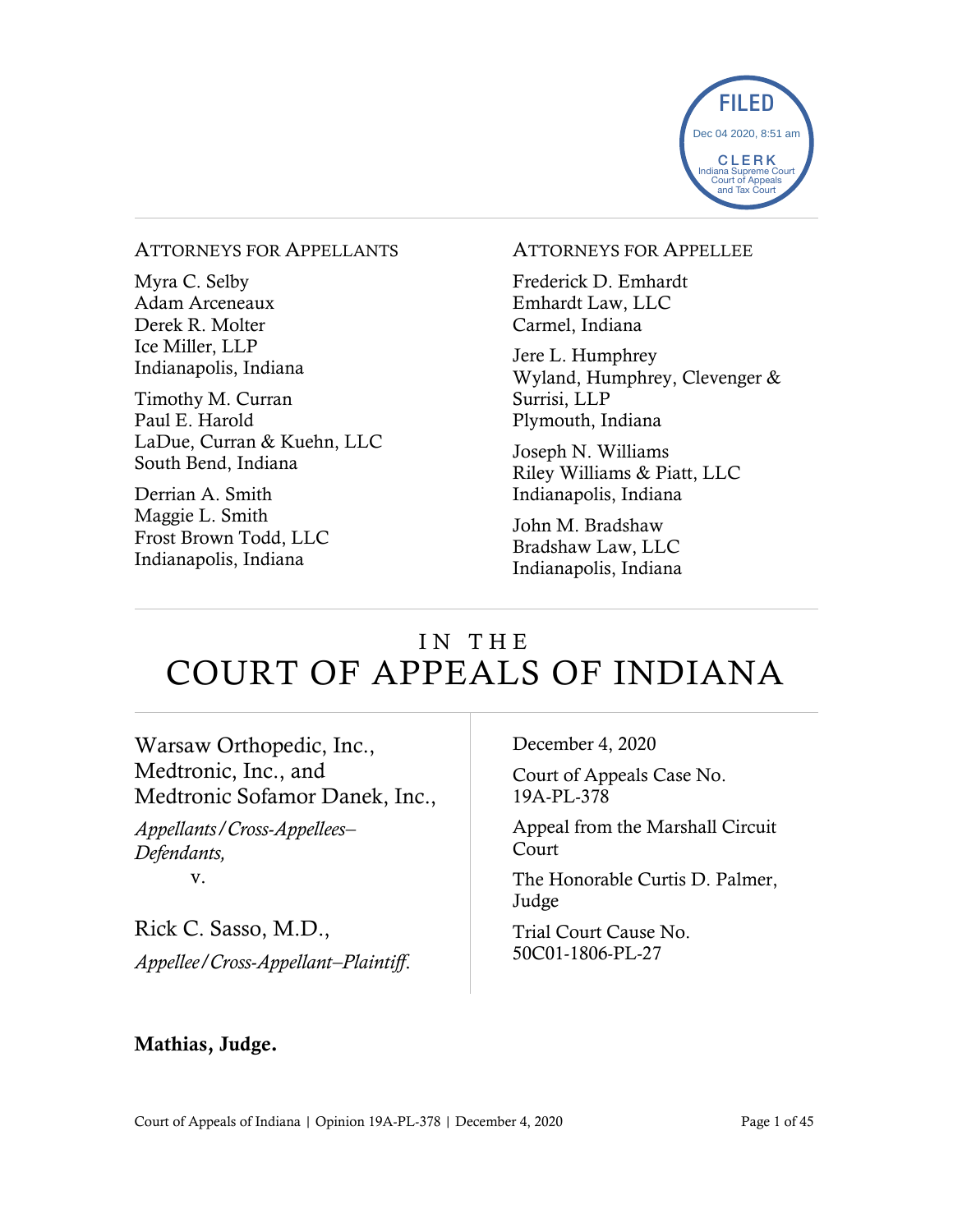- [1] Following a fifteen-day jury trial in Marshall Circuit Court, the court entered judgment on the jury's verdicts in favor of Rick C. Sasso, M.D. ("Sasso") in the amount of \$112,452,269 on Sasso's complaint for breach of two contracts—the Screw Agreement and the Vertex Agreement—against Medtronic, Inc., Medtronic Sofamor Danek, Inc., and Warsaw Orthopedic, Inc. (collectively "Medtronic"). Medtronic appeals and presents several issues for our review, which we restate and reorder as the following six:
	- I. Whether the trial court erred by denying Medtronic's motion to dismiss because Sasso's claims arise under patent law, which is within the exclusive jurisdiction of the federal courts;
	- II. Whether the trial court erred by rejecting Medtronic's argument that it was entitled to judgment as a matter of law on the Screw Agreement;
	- III. Whether the trial court abused its discretion by excluding evidence that some of the claims under one of the patents at issue were declared invalid;
	- IV. Whether the trial court erred by rejecting Medtronic's claim that the Screw Agreement terminated after seven years;
	- V. Whether there is sufficient evidence supporting the jury's award of damages for breach of the Screw Agreement; and
	- VI. Whether there is sufficient evidence supporting the jury's award of damages for breach of the Vertex Agreement.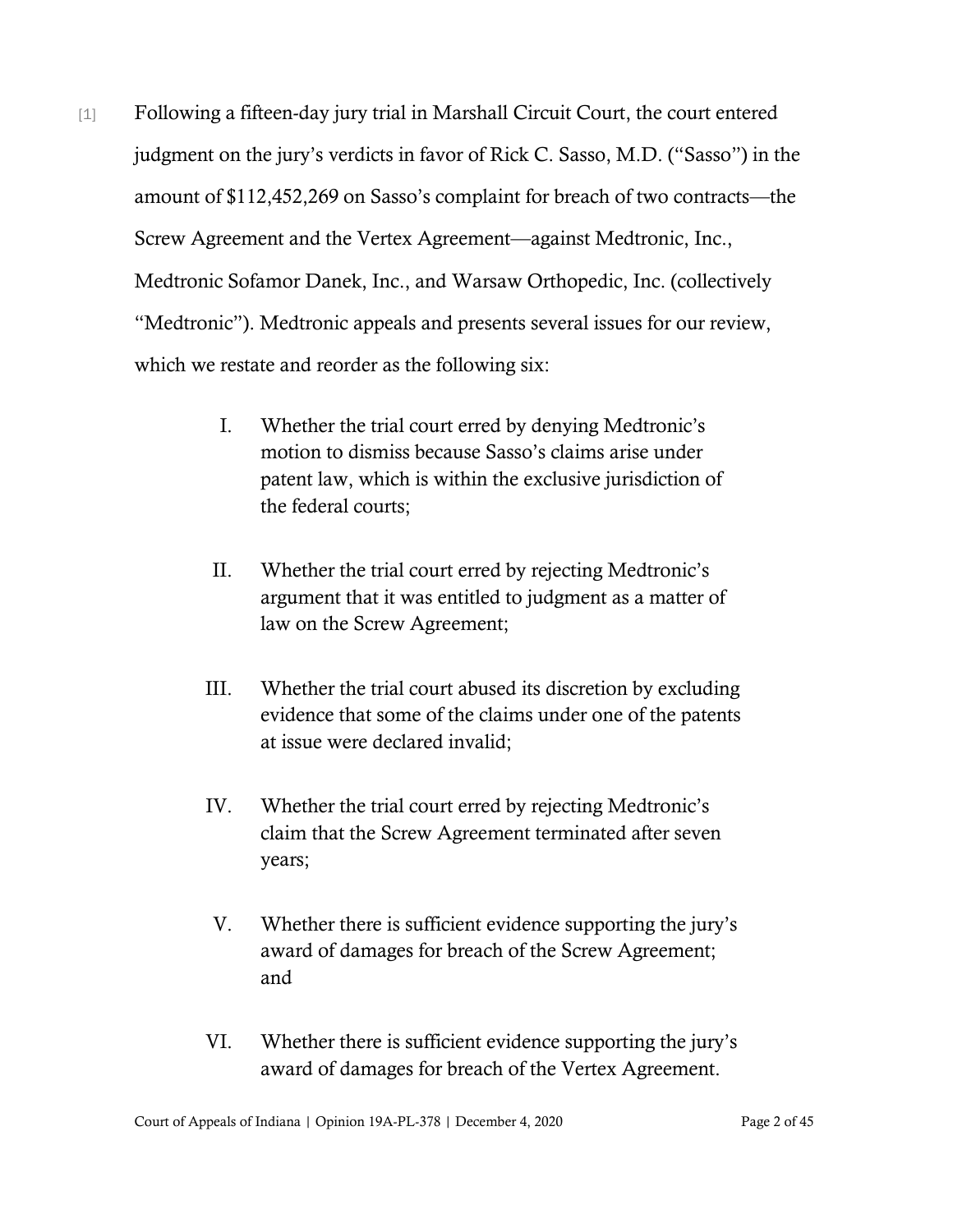- [2] Sasso cross-appeals and presents one issue: whether the trial court erred by granting summary judgment in favor of Medtronic on Sasso's claim for punitive damages.
- [3] We affirm the judgment of the trial court in all respects.<sup>1</sup>

## Statement of Facts

## *A. The Parties*

- [4] Sasso is a native Hoosier who graduated from the Indiana University School of Medicine in 1986. He has since become a renowned spinal surgeon and is a professor and chief of spinal surgery at the Indiana University School of Medicine.
- [5] Medtronic<sup>2</sup> sells products for use in spinal surgery. In developing such products, Medtronic often collaborates with spinal surgeons. If a physician invents a surgical product, Medtronic typically enters into an agreement in which the physician assigns patent rights to Medtronic in exchange for royalties for the life of the patent. This case involves two such agreements between Medtronic and Sasso: an agreement involving a screw delivery system (the "Screw Agreement")

 $1$  We heard oral argument remotely on October 27. 2020. We thank counsel for their well-prepared oral advocacy.

 $2$  As noted in an earlier appeal involving the same parties: "The three defendants are corporate affiliates of each other. [Sofamor Danek] merged with Medtronic, Inc. in 1999, and Warsaw Orthopedic, Inc., merged with [Sofamor Danek] in 2006." *Sasso v. Warsaw Orthopedic, Inc.*[, 45 N.E.3d 835, 836 n.2 \(Ind. Ct. App.](https://www.westlaw.com/Document/I065e80dc853711e5b4bafa136b480ad2/View/FullText.html?transitionType=Default&contextData=(sc.Default)&VR=3.0&RS=da3.0&fragmentIdentifier=co_pp_sp_7902_836+n.2)  [2015\),](https://www.westlaw.com/Document/I065e80dc853711e5b4bafa136b480ad2/View/FullText.html?transitionType=Default&contextData=(sc.Default)&VR=3.0&RS=da3.0&fragmentIdentifier=co_pp_sp_7902_836+n.2) *trans. denied*. We refer to all of these corporate entities as "Medtronic."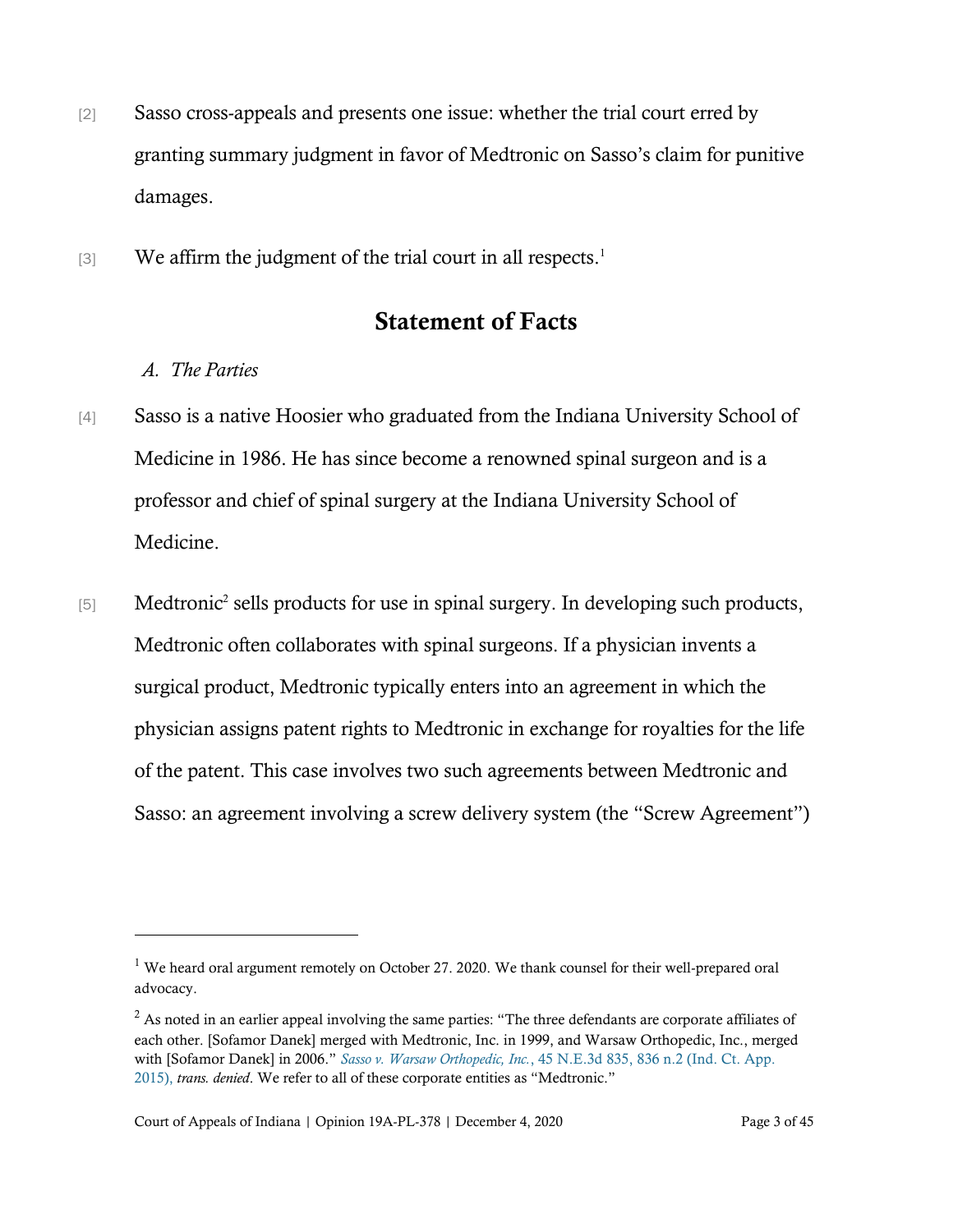and an agreement involving a posterior cervical fixation system known as Vertex (the "Vertex Agreement").

#### *B. The Screw Agreement*

- [6] Early in his practice, Sasso devised a new technique for spinal surgery that minimized incisions by using a tube to guide surgical implements and instruments. The innovative aspect of Sasso's technique was the use of a separate outer tube, known as a cannula, to implant the surgical devices. Without using Sasso's cannula technique, surgeons were required to use guidewires, which presented a host of problems such as breakage, piercing of other body parts, and the serial usage of x-rays.
- [7] In the mid 1990s, Sasso spoke with Medtronic's president about his minimally invasive surgery technique. In the spring of 1999, the parties signed a nondisclosure agreement to discuss the innovative screw delivery system. And in the fall of that year, Medtronic held a meeting with Sasso to discuss the innovation. On November 1, 1999, the parties entered into a purchase agreement for a Sassoinvented screw delivery system using headless facet<sup>3</sup> screws, whereby Medtronic would pay a 5% royalty to Sasso on sales if the medical devices sold were covered by a valid claim of an issued patent.

<sup>3</sup> Facets are the joints between vertebrae. Tr. Vol. 2, pp. 58–59. *See also Facet Joint Syndrome*, Cedars-Sinai Health Library, [https://www.cedars-sinai.org/health-library/diseases-and-conditions/f/facet-joint](https://www.cedars-sinai.org/health-library/diseases-and-conditions/f/facet-joint-syndrome.html)[syndrome.html](https://www.cedars-sinai.org/health-library/diseases-and-conditions/f/facet-joint-syndrome.html) [\[https://perma.cc/LA8L-PR5D\]](https://perma.cc/LA8L-PR5D) ("The facet joints are the connections between the bones of the spine."). During spinal surgery, facets are often fused together using screws.

Court of Appeals of Indiana | Opinion 19A-PL-378 | December 4, 2020 Page 4 of 45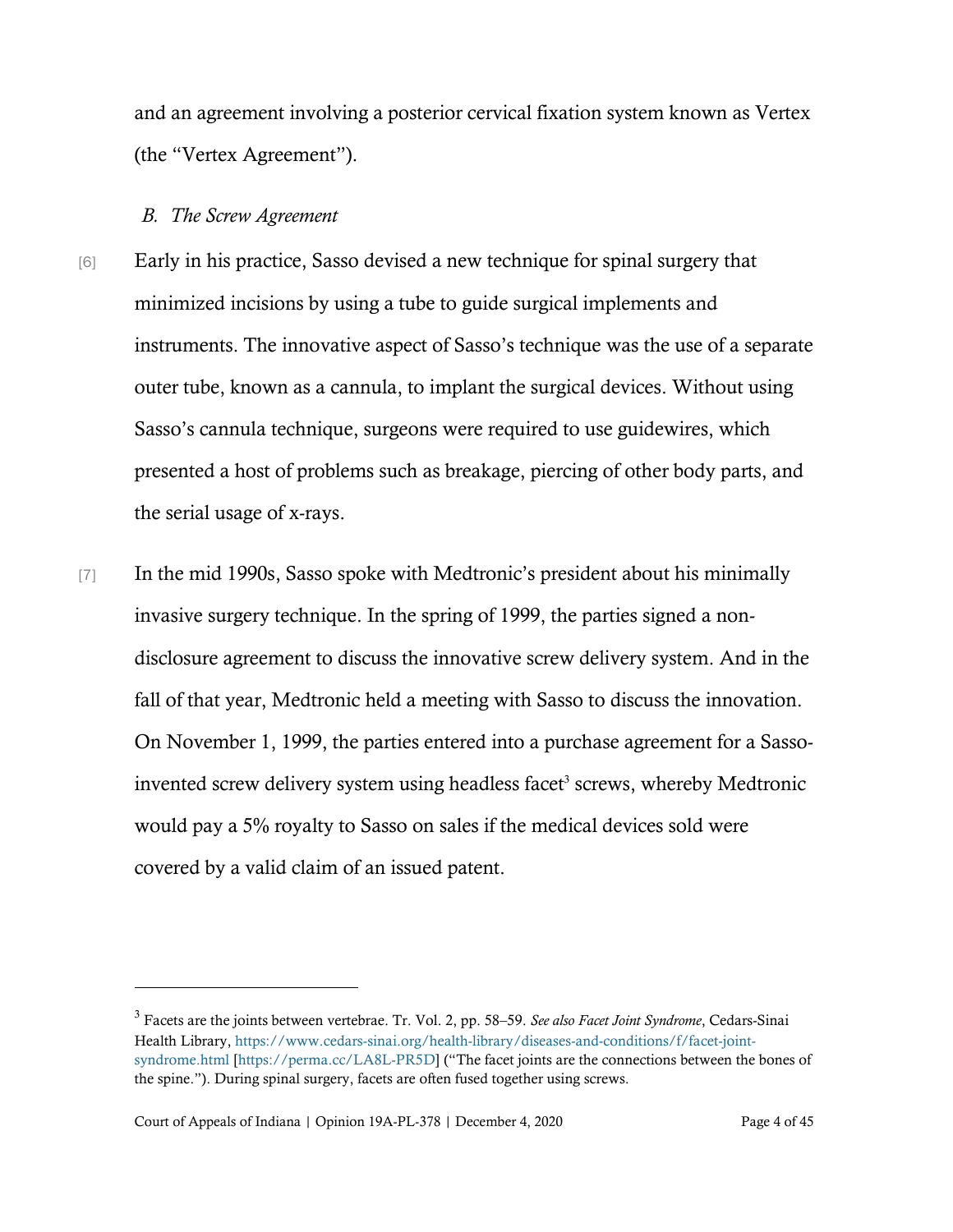[8] This agreement was soon superseded by the "Screw Agreement." Section 4(B) of the agreement, which is governed by Tennessee law, provided that Medtronic would pay Sasso for the rights to the Invention<sup>4</sup> and the Intellectual Property  $Right's$  an amount as follows:

> A contingency payment in the amount of two and one-half percent  $(2\frac{1}{2}\%)$  of the worldwide Net Sales of the Medical Device<sup>[6]</sup>... The contingency payment is payable to Dr. Sasso until expiration of the last to expire of the patent(s) included in the Intellectual Property Rights, or seven (7) years from the Date of First Sale of the Medical Device, if no patent(s) issue. . . .

Ex. Vol. 14, pp. 19–20. Thus, the royalty rate was lowered from 5% to 2.5%, but it was no longer contingent on the Medical Device being covered by a valid claim of an issued patent.

[9] Section 7, titled "Term of Agreement," described the duration of the agreement as follows:

<sup>4</sup> The agreement defined "Invention" as "any product, method or system relating to a facet screw instrumentation and a headless facet screw fixation system as described in Schedule A, attached hereto." Ex. Vol. 14, p. 17. Schedule A, under the heading "Invention," stated: "Facet Screw Instrumentation and a Headless Facet Screw Fixation System consisting of bone screws and associated instruments for installation thereof." *Id*. at 25.

<sup>&</sup>lt;sup>5</sup> The agreement defined "Intellectual Property Rights" as "any patent and/or patent application, improvement, modification, enhancement, any and all know-how and technology, and any other intellectual property right with respect to the Invention." *Id.* at 18.

<sup>&</sup>lt;sup>6</sup> The agreement defined "Medical Device" as "any device, article, system, apparatus or product including the Invention," and was to be listed by catalog numbers in Schedule B. *Id*. The agreement also provided that "Schedule B may be updated from time to time by mutual written agreement of the parties hereto to include the appropriate [Medtronic] catalog numbers and descriptions of any Medical Device(s) which utilize the Invention." *Id*. Schedule B, under the heading "Medical Device Catalog Numbers," listed "Facet Screw Instrumentation, and A Headless Facet Screw Fixation System." *Id*. at 26.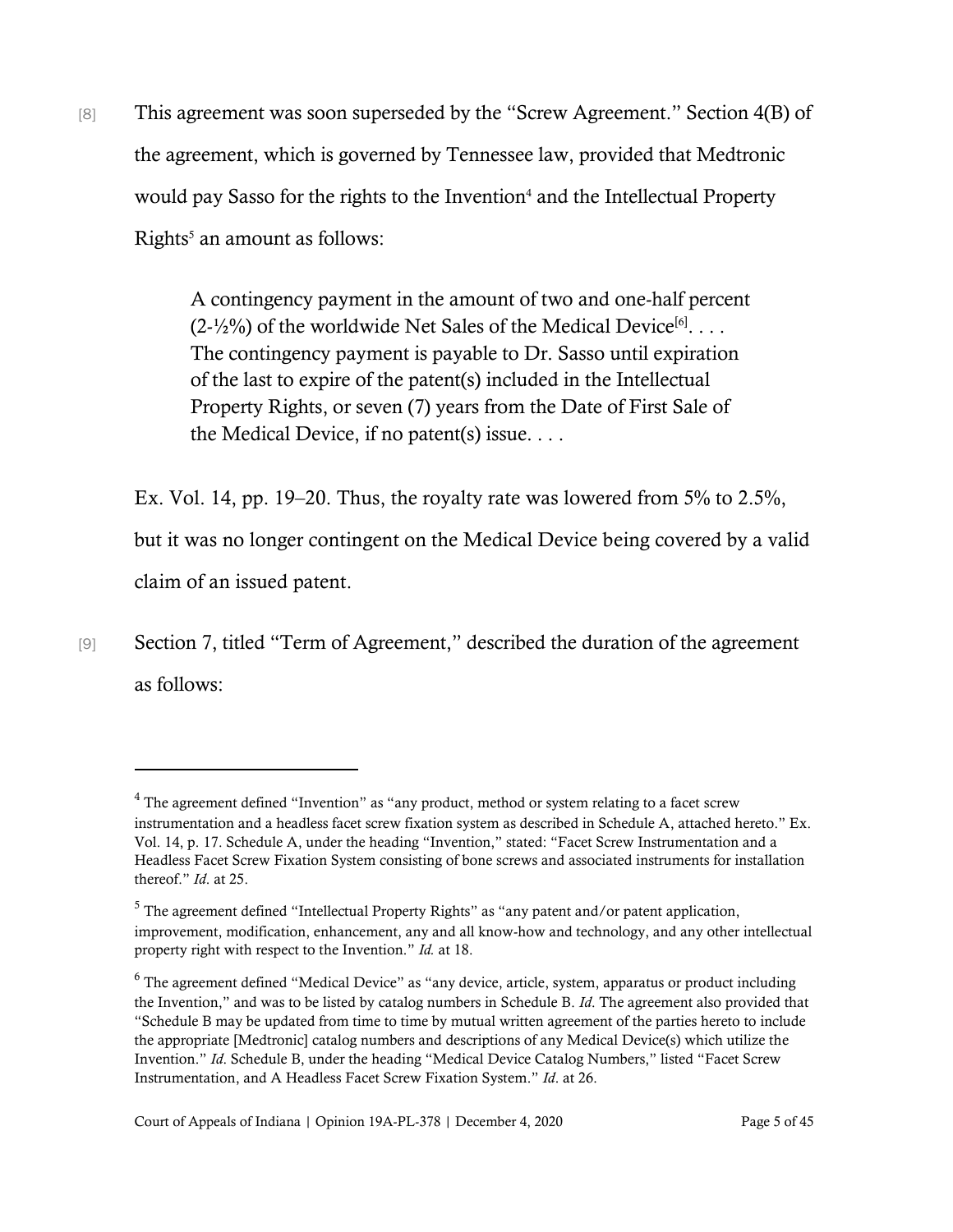Unless sooner terminated, this Agreement shall expire upon the last to expire of the patents included in Intellectual Property Rights, or if no patent application(s) issue into a patent having valid claim coverage of the Medical Device, then seven (7) years from the Date of First Sale of the Medical Device. [Medtronic] is free to continue manufacturing, marketing and selling Medical Device(s) after expiration of this Agreement without further payment to Dr. Sasso.

*Id*. at 21 (emphasis added).

- [10] Before the parties executed the Screw Agreement, Sasso prepared a patent application covering his screw delivery system. He then assigned the application to Medtronic upon signing the agreement. On November 23, 1999, Medtronic filed a patent application entitled "Screw Delivery System and Method" naming Sasso as the sole inventor and Medtronic as the assignee.<sup>7</sup>
- [11] Based on this application, the United States Patent and Trademark Office ("USPTO") issued [Patent No. 6,287,313](http://patft.uspto.gov/netacgi/nph-Parser?Sect1=PTO1&Sect2=HITOFF&d=PALL&p=1&u=%2Fnetahtml%2FPTO%2Fsrchnum.htm&r=1&f=G&l=50&s1=6,287,313.PN.&OS=PN/6,287,313&RS=PN/6,287,313) ("the '313 Patent") to Medtronic on September 11, 2001. The claims of the '313 Patent, which define the legal scope of the invention subject to the patent, included several numbered claims. For example, claim 26 identified:

A screw delivery system kit for providing a minimally invasive portal to a surgical site comprising:

an outer cannula;

 $7$  The patent listed one of Medtronic's predecessor's in interest, SDGI Holdings, Inc., as the assignee.

Court of Appeals of Indiana | Opinion 19A-PL-378 | December 4, 2020 Page 6 of 45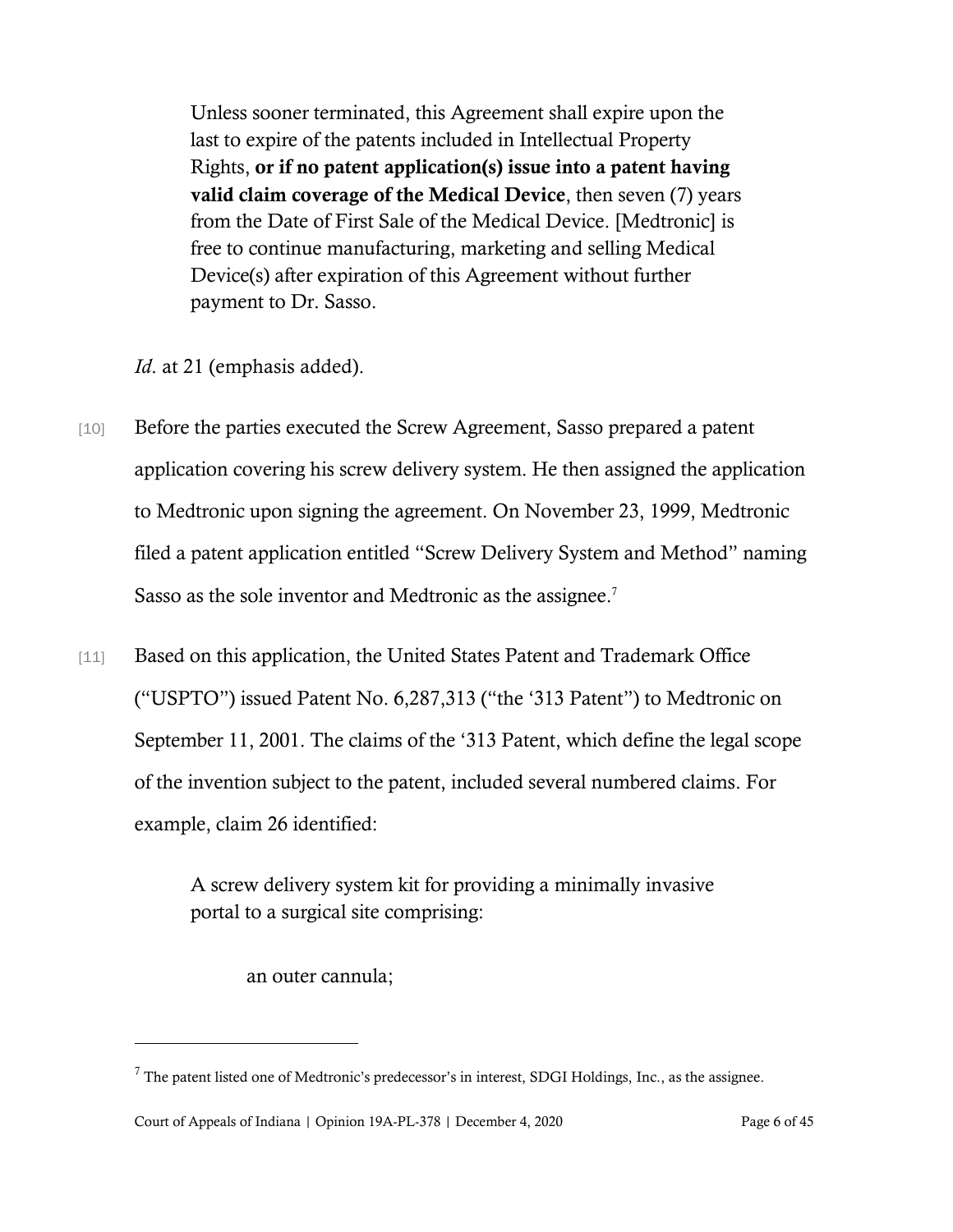a trocar;

means for drilling an opening in a bone at the surgical site; means for aiming said means of drilling; and means for screwing a screw into the opening in the bone.

*Id.* at 146. Claim 34 was derivative of claim 26 and was defined as "[t]he kit of claim 26, further comprising at least one interbody fusion implant." *Id*.

- [12] Days after filing the patent application, Medtronic held a meeting with Sasso to work on commercial application of the screw delivery system. Following this meeting, Medtronic sent Sasso a letter that included next steps for incorporating his "technology into the system" and indicated a desire for "future development of this instrumentation system with you." Ex. Vol. 15, p. 28. Medtronic attached to this letter "Recap Notes" that included five "Primary Applications" for the screw delivery system: (1) Precision-Graft; (2) Anterior Cages (2 level); (3) Anterior Cages (1 level); (4) Far lateral placements (including ELIF); and (5) Revision. *Id*. at 29. Thus, the applications of Sasso's system went beyond the scope of mere facet screws to also include interbody implants such as anterior cages.
- Court of Appeals of Indiana | Opinion 19A-PL-378 | December 4, 2020 Page 7 of 45 [13] Sasso consistently believed that that interbody implants, such as cages, were included in his system and were therefore royalty bearing. Medtronic's president assured Sasso, in January 2002, that "at the end of the day, your royalty stream is limited only by our collective sales and marketing efforts. With our recent FDA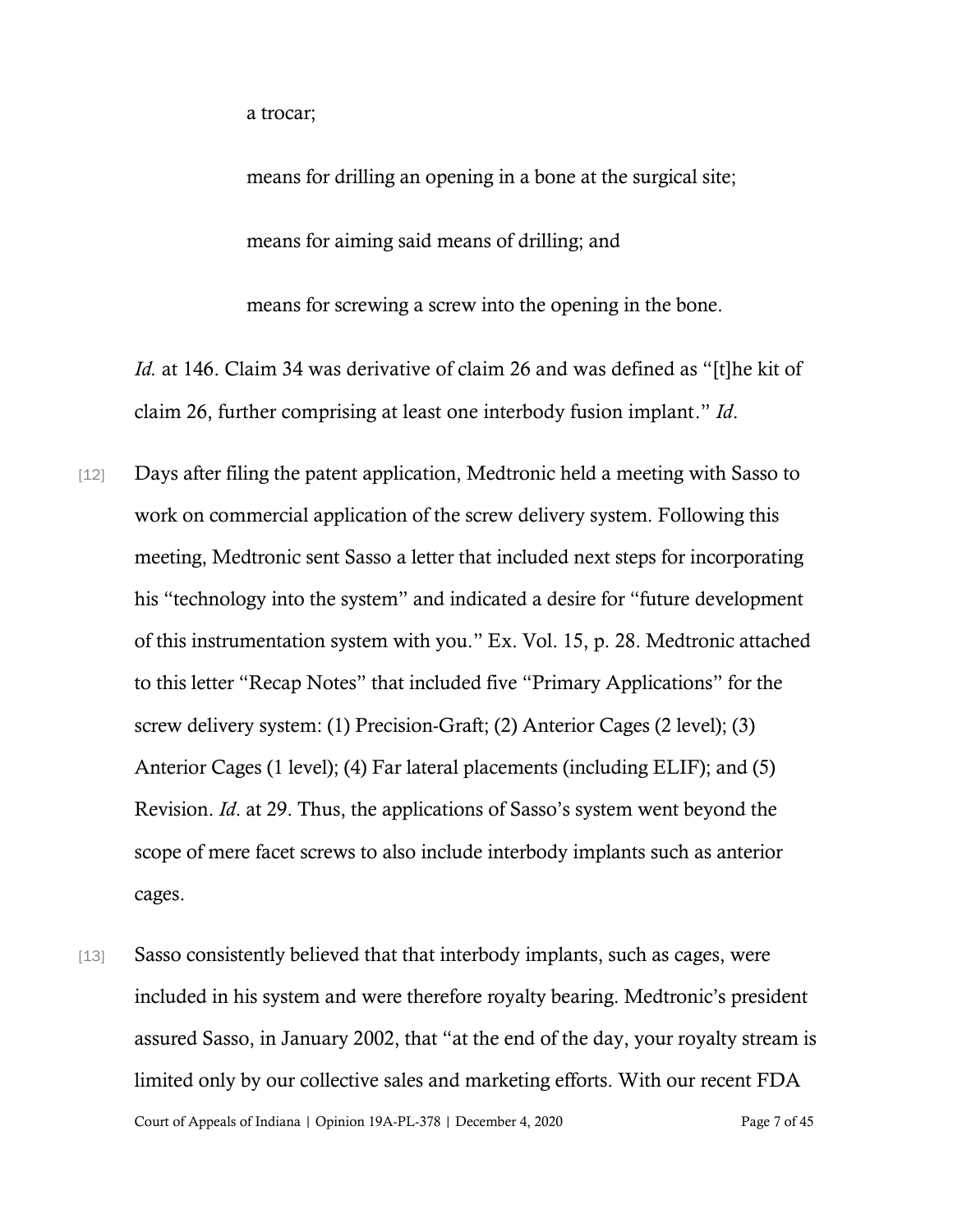panel recommendation for InFUSE approval, the projections below may be magnified." *Id*. at 91–92. InFUSE is a bone-growth compound used inside cages implanted inside vertebral bodies. In other words, Medtronic believed that Sasso's royalties included sales based on InFUSE, which did not incorporate facet screws.

- [14] In 2003, Medtronic invited Sasso to join a team of experts working on navigated surgery. Medtronic's navigated-surgery team developed leading systems, including two that were first sold to the Indianapolis hospital where Sasso works. The team also worked on a guidewire-less spinal surgery procedure. When Medtronic introduced this system, its presentation included Sasso's screw delivery system. And in 2010, Medtronic's navigation catalog listed instruments used in Sasso's system under items used for navigated spinal surgery.
- [15] The Screw Agreement provided that the parties would update Schedule B which listed the royalty-bearing Medical Devices—from time to time to include the appropriate Medtronic catalog numbers and descriptions of any devices that utilized Sasso's invention. Although the parties never updated Schedule B, Medtronic paid royalties to Sasso for unlisted devices, including payment for "cortical bone screws" from 2003 through 2015. Tr. Vol. 11, pp. 31–32.
- [16] In 2008, Sasso complained to Medtronic that he was not being paid royalties on all Medtronic products that used his screw delivery system. In an attempt to rectify the situation, he met with Medtronic's chief medical officer. But in 2010, when Doug King became Medtronic's division president, the parties' relationship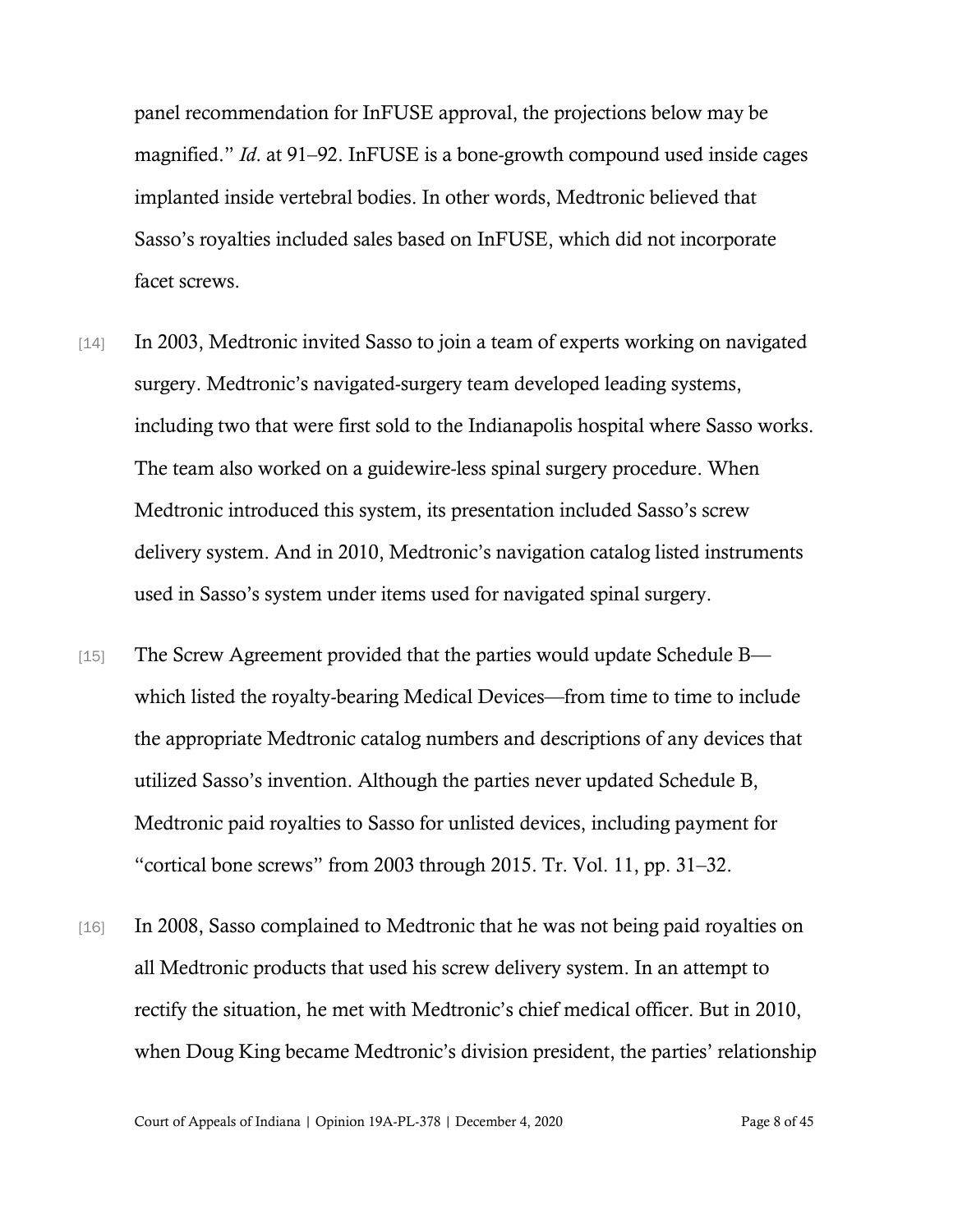soured. And two years later, Medtronic's counsel told Sasso to make no further contact with Medtronic employees.

#### *C. The Vertex Agreement*

- [17] The parties also entered into an agreement involving a system known as Vertex. In the 1990s, spinal surgeons often had difficulty properly anchoring and aligning screws and plates in the cervical spine during surgery. As a result, treatment of spinal deformities regularly required immobilization and long recovery times. In 1998, Sasso worked with Medtronic to develop a posterior spinal rod system. This project subsequently merged with a preexisting project known as the Vertex project. The resulting Vertex system solved the problem of anchoring and alignment by using polyaxial screws and offset pieces to connect stabilizing rods in the spine. Screws no longer had to be perfectly aligned, thereby giving more flexibility to the surgeons installing them.
- [18] In 1999, the parties entered into the Vertex Agreement. Section 4(B) of the agreement provided: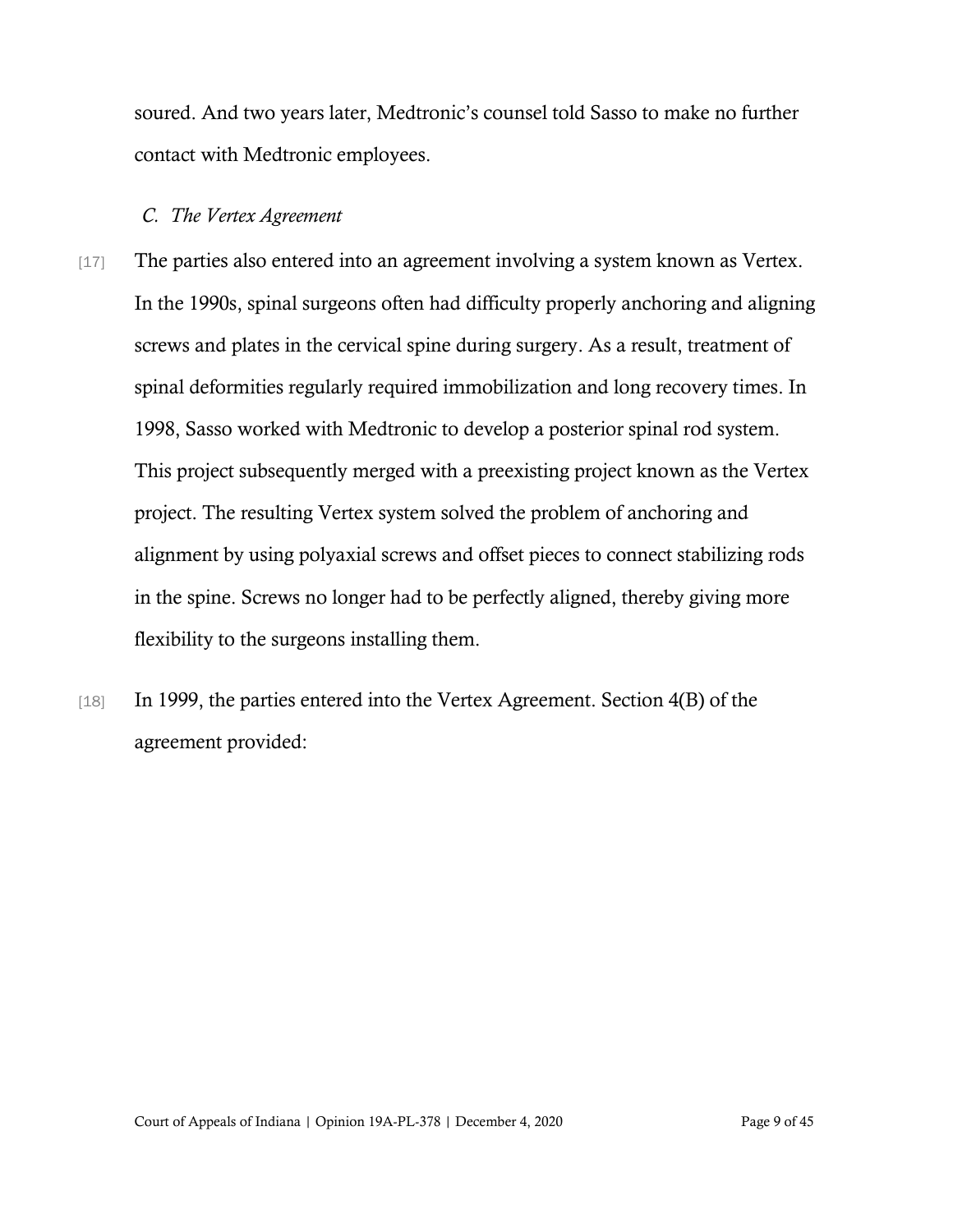[Medtronic] shall pay to DR. SASSO for the ownership rights to the Invention<sup>[8]</sup> and all Intellectual Property Rights<sup>[9]</sup> relating thereto an amount as follows:

A royalty payment in the amount of two percent (2%) of the Net Sales of the Medical Device<sup>[10]</sup> for a period of eight  $(8)$  years from the date of the first commercial sale of the Medical Device(s). However, if the Medical Device is covered by a valid claim of an issued U.S. patent arising out of the Intellectual Property Rights, then the royalty payment specified above will be payable for the life of the patent. . . .

<sup>8</sup> The agreement defined "Invention" as

Ex. Vol. 14, pp. 4–5.

<sup>9</sup> The agreement defined "Intellectual Property Rights" as

U.S. patent application entitled "Posterior Cervical Fixation System Utilizing Multi-axial Screws", (USSN 09/663,638) filed on September 15, 2000, naming DR. SASSO as a coinventor, and including any and all U.S. and International patents issuing therefrom or claiming priority thereto, and any and all continuations, continuation-in-part, divisionals, reissues or reexaminations based thereon or claiming priority thereto, and any and all know-how, technology and any other intellectual property right with respect to the Invention. A listing of all Intellectual Property Rights is contained in Exhibit A which will be updated by [Medtronic] from time to time (at least yearly) as additional Intellectual Property Rights are added to the Agreement.

*Id.* at 5.

<sup>10</sup> The agreement defined "Medical Device" as

the posterior cervical rod system (to be commercially sold under the trademark "Vertex Reconstruction System") incorporating the Invention and Intellectual Property Rights as developed, manufactured and sold by [Medtronic] pursuant to this Agreement. Medical Devices are listed by catalog number in Exhibit B, attached hereto. Exhibit B may be amended periodically by [Medtronic] with written notification to DR. SASSO to update the various components of the Medical Device included in the Invention.

*Id*.

a posterior cervical rod system utilizing multi-axial screws as described in the Intellectual Property Rights and including any know-how, and/or technical information relating [to] the posterior cervical rod system in the possession of DR. SASSO, or hereinafter developed by DR. SASSO in the course of his providing services to [Medtronic] pursuant to Section 6 of this Agreement.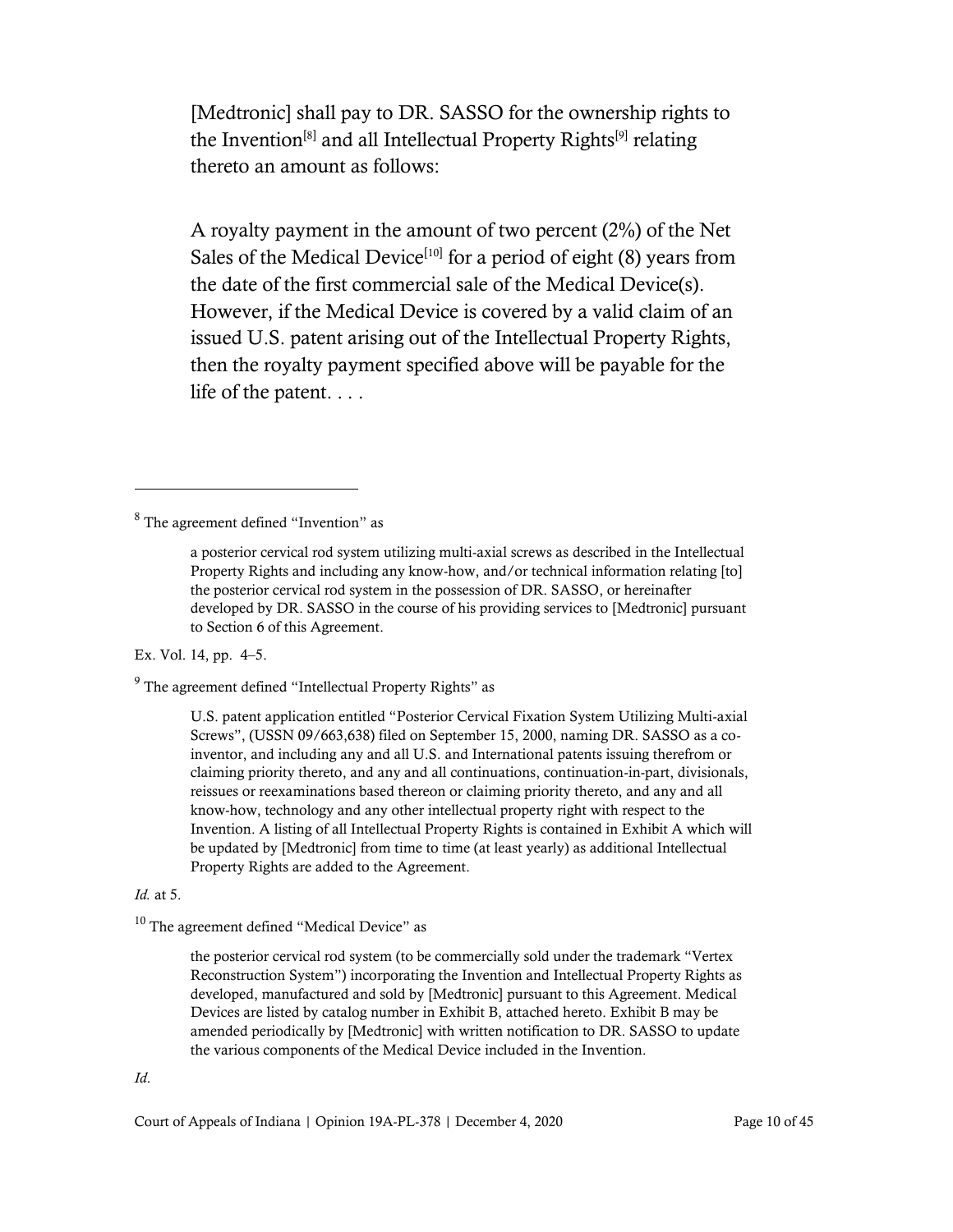Ex. Vol. 14, p. 7.

[19] Section 6 of the agreement required Sasso to provide his technical expertise and knowledge in developing and improving Vertex:

> In order to fully effect the assignment provided for under this Agreement, DR. SASSO shall provide his technical skills and services to [Medtronic] in connection with the ongoing development and clinical evaluations of the Medical Devices, including any advancements, improvements and/or modifications of the Invention and Medical Devices. To the extent DR. SASSO's other business and medical practice commitments permit, DR. SASSO shall make himself available to provide such services from time to time as reasonably requested by [Medtronic]. [Medtronic] shall reimburse DR. SASSO for reasonable expenses of travel, lodging, daily meals and other necessary and reasonable expenses incurred by him in the performance of the services described in this Section 6, provided that such expenses are supported by original receipts and other supporting documentation and that DR. SASSO obtains prior authorization of [Medtronic] prior to incurring any such expenses.

*Id.* at 8. The Vertex Agreement, like the Screw Agreement, is governed by Tennessee law.

[20] On November 26, 2002, Patent No. 6,485,491 ("the '491 Patent") issued covering the Vertex system—naming Sasso among its inventors and Medtronic as the assignee. Soon after Vertex was released as a product, there were several concerns that needed to be addressed. To rectify the concerns and improve the Vertex system, Sasso contributed ideas and know-how to two other patents ("the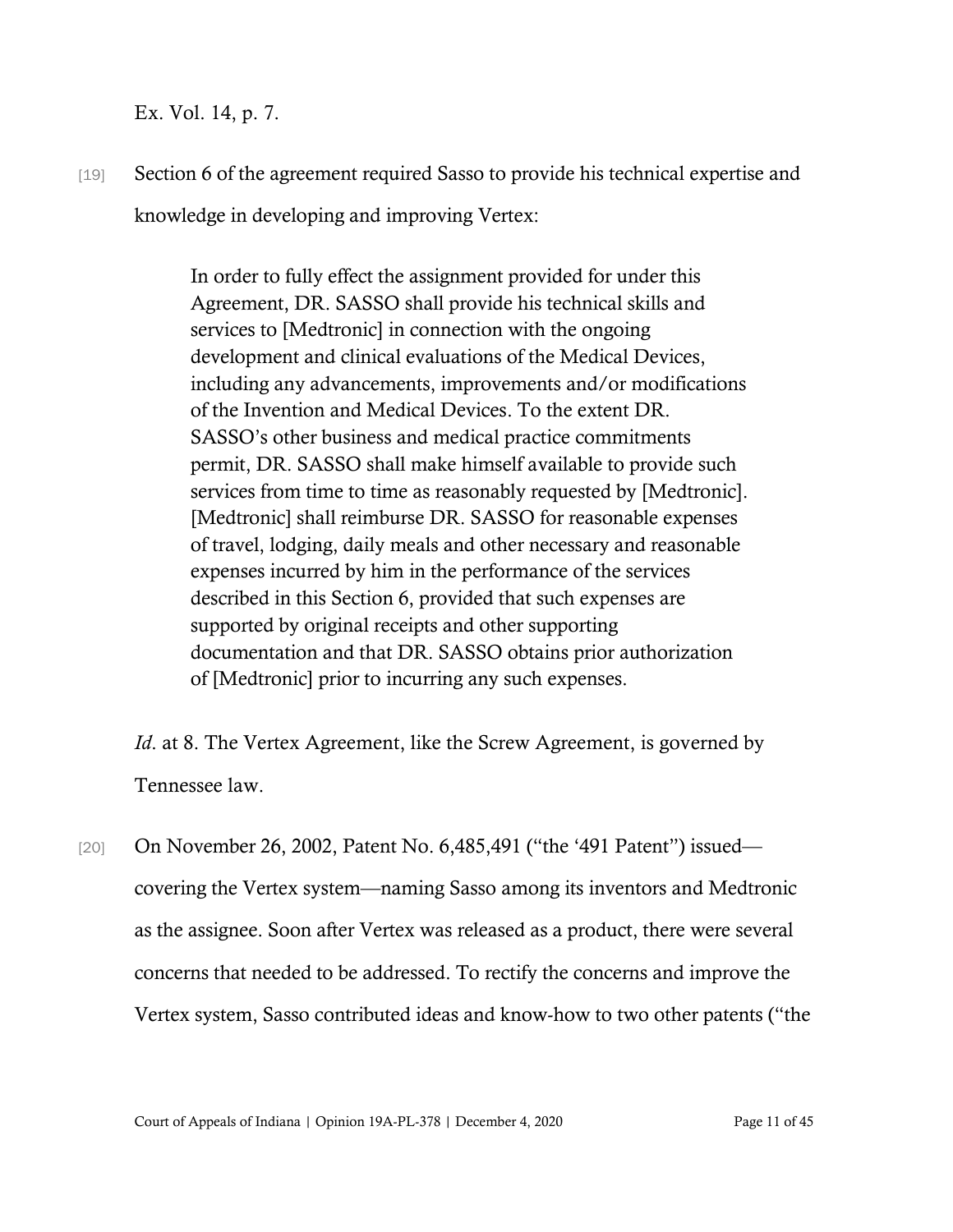'621 Patent"<sup>11</sup> and "the '714 Patent"). Because the '621 and '714 Patents were based on Sasso's contributions to the Vertex system, Sasso interpreted the Vertex Agreement to mean that he would also receive life-of-patent royalties from products covered by these patents.

[21] Medtronic used a code to account for royalties due on Vertex products. Specifically, in 2001, it created code 366 to identify Vertex parts. And when the agreement was signed, Exhibit B to the Vertex Agreement listed seventy-seven parts. However, Medtronic later added nearly 2,000 additional Vertex royaltybearing parts without adding them to Exhibit B. Medtronic's royalty cards, which summarized quarterly Vertex sales, contained a notation of "Expires 12/31/08," which was consistent with the agreement's guaranteed term of eight years. Ex. Vol. 30, pp. 35–47. After the initial eight years, however, the cards read "Patented 11/26/02" or "8 years after commercial launch or life of patent," or "Patented 11/26/02, Expires 11/26/19." *Id*. at 48–74. Then, in 2013, Medtronic stopped paying Sasso royalties on the Vertex products, claiming that that the previous seventeen quarterly royalty payments were mistaken.

## Procedural History

#### *A. The Litigation*

[22] On August 29, 2013, Sasso and SEE, LLC—a corporation that Sasso formed with family members to manage Sasso's intellectual property—filed suit against

 $11$  This patent incorporated by reference the entire '491 Patent.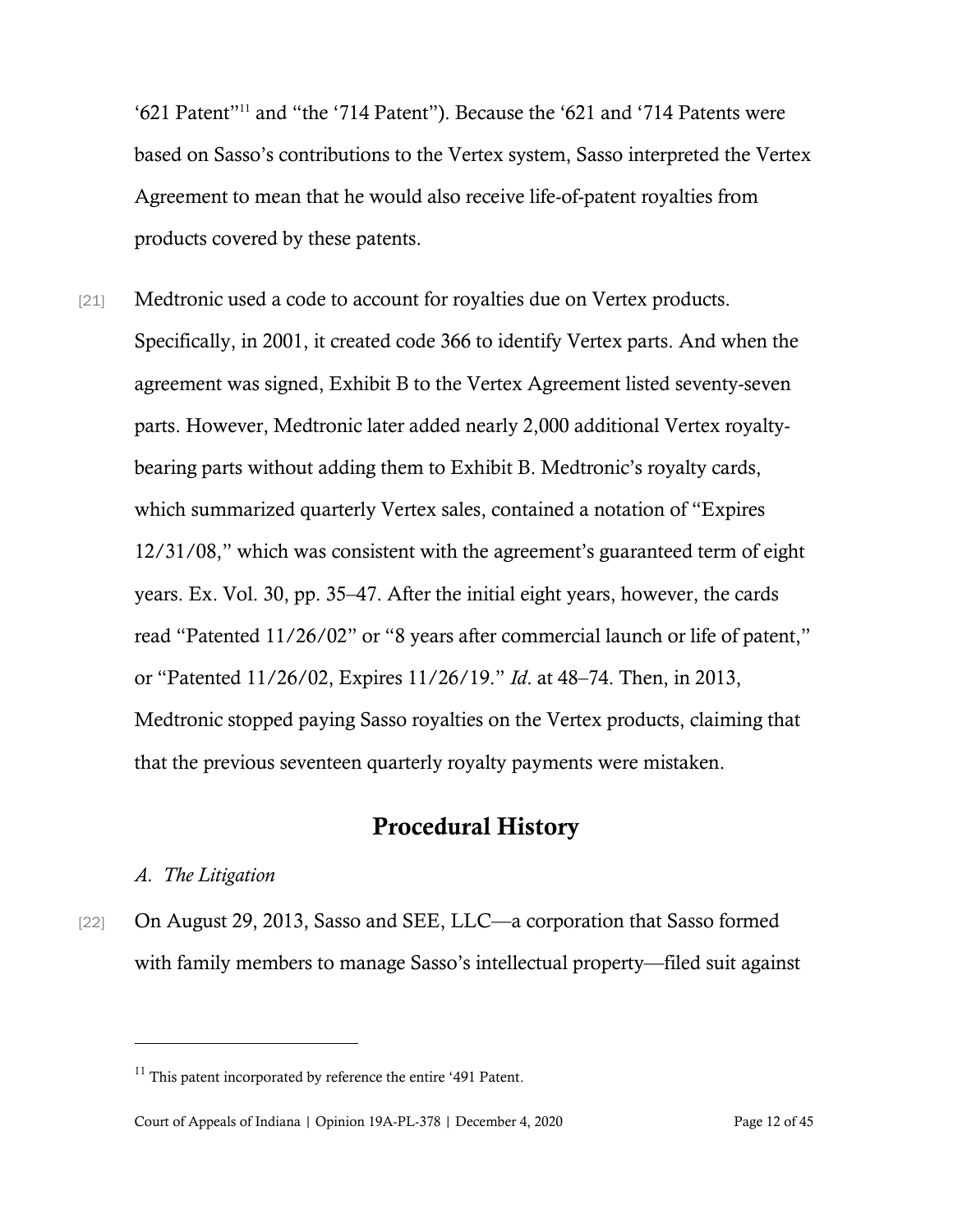Medtronic, alleging a breach of the Vertex Agreement and another agreement not involved here. Medtronic removed the case to federal court, alleging exclusive federal jurisdiction under patent laws. The United States District Court for the Northern District of Indiana, however, remanded the case to state court after determining that the case turned on Indiana contract law, not federal patent law.<sup>12</sup> Sasso then amended his complaint to allege a breach of the Screw Agreement.

[23] On October 3, 2016, Medtronic filed two motions: (1) a motion to dismiss, arguing that all of Sasso's breach-of-contract claims depended upon issues of patent law that are exclusively in the jurisdiction of the federal courts; and (2) a motion for summary judgment. The trial court denied both motions. On March 27, 2017, Sasso filed an amended complaint, again alleging that Medtronic had breached both the Screw Agreement and the Vertex Agreement by failing to pay him what he believed he was due under the agreements. Sasso also added a claim for punitive damages for bad-faith breach of the agreements. Medtronic moved for summary judgment on this claim, which the trial court granted.

#### *B. The Patent Reexamination*

[24] While the litigation ensued, on May 1, 2018, Medtronic filed with the USPTO a request for ex parte reexamination of several claims of Sasso's '313 Patent. Medtronic argued that Sasso's positions in the instant lawsuit interpreted the

<sup>&</sup>lt;sup>12</sup> After remand, the Indiana trial court granted summary judgment against SEE, a decision that a panel of this court affirmed on appeal, *Sasso*[, 45 N.E.3d at 836.](https://www.westlaw.com/Document/I065e80dc853711e5b4bafa136b480ad2/View/FullText.html?transitionType=Default&contextData=(sc.Default)&VR=3.0&RS=da3.0&fragmentIdentifier=co_pp_sp_7902_836)

Court of Appeals of Indiana | Opinion 19A-PL-378 | December 4, 2020 Page 13 of 45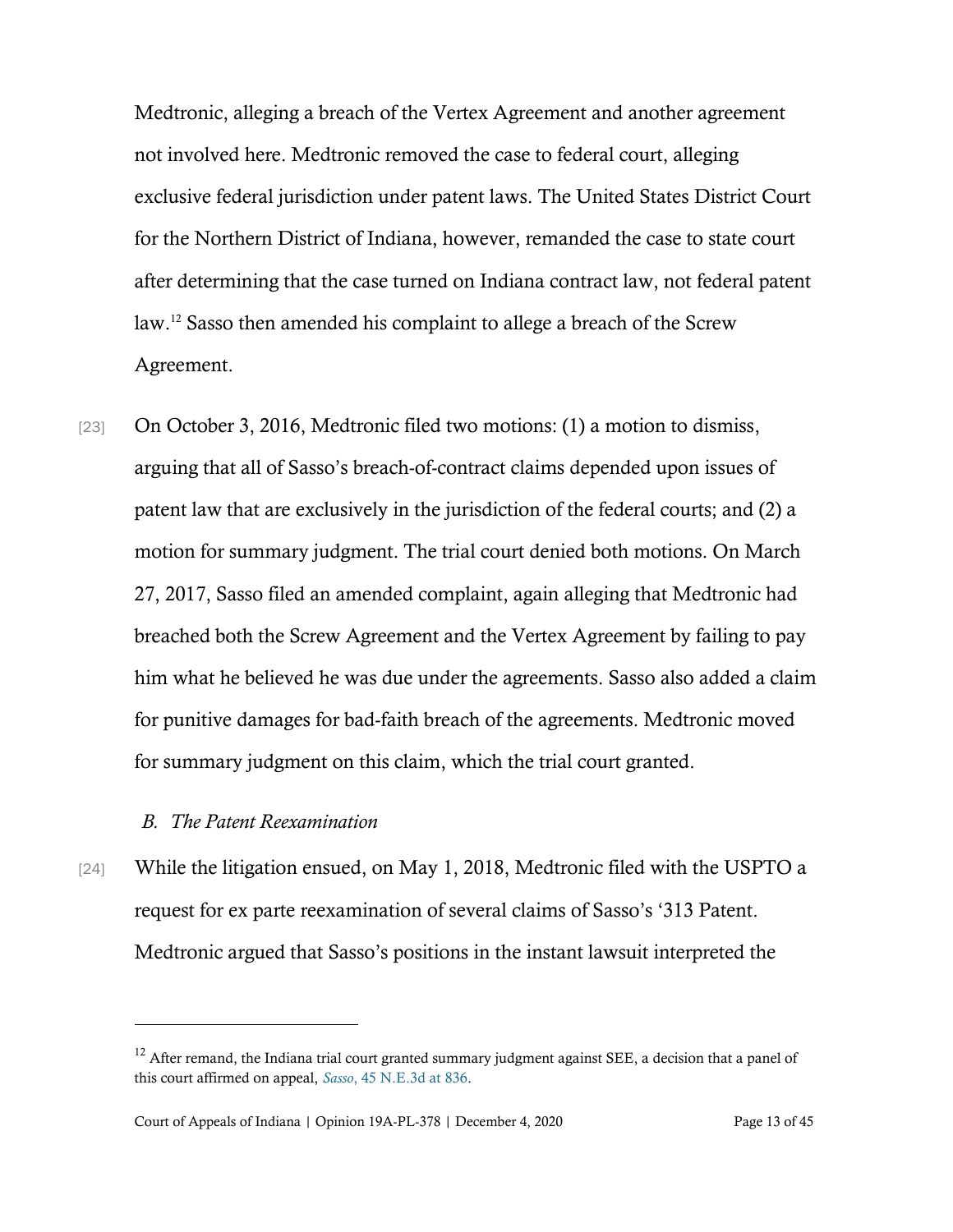claims of the '313 Patent so broadly that it rendered the claims invalid. That is, Medtronic asserted that the breadth of the claims—as alleged by Sasso—meant that they were not novel as required by federal patent law and were instead obvious, thereby rendering them ineligible for patent protection. On June 29, the USPTO issued an "Office Action" rejecting claims 26, 30, 31, and 34 of the '313 Patent. But this action was not final. The USPTO issued a final office action rejecting claims 26 and 34 on October 29, and it issued a Reexamination Certificate cancelling claims 26 through 34 on January 4, 2019—after the jury trial in this case.

[25] Meanwhile, on July 2, 2018, Sasso filed a motion for partial summary judgment on the term of the Screw Agreement, arguing that the term was not altered by the validity of any patent. In a related motion, on August 14, Sasso moved to exclude any evidence regarding the validity of the patents at issue in the lawsuit. The trial court granted both of Sasso's motions on September 13—after the USPTO had issued its initial office action, but before the final office action.

#### *C. The Federal Declaratory Judgment Action*

[26] Also, during this time, on June 8, 2018, Medtronic filed a complaint for declaratory judgment in the United States District Court for the Northern District of Indiana, seeking a declaration that it owed Sasso nothing under the Screw Agreement. The District Court denied this motion by order on January 31, 2019. *See Warsaw Orthopedic, Inc. v. Sasso*[, No. 3:18-CV-437 JD, 2019 WL 428574 at \\*4](https://www.westlaw.com/Document/Ide26eca0293111e9bda4c132358d93d4/View/FullText.html?transitionType=Default&contextData=(sc.Default)&VR=3.0&RS=da3.0&fragmentIdentifier=co_pp_sp_999_4)  [\(N.D. Ind. Jan. 31, 2019\).](https://www.westlaw.com/Document/Ide26eca0293111e9bda4c132358d93d4/View/FullText.html?transitionType=Default&contextData=(sc.Default)&VR=3.0&RS=da3.0&fragmentIdentifier=co_pp_sp_999_4) In that order, the District Court assumed that it had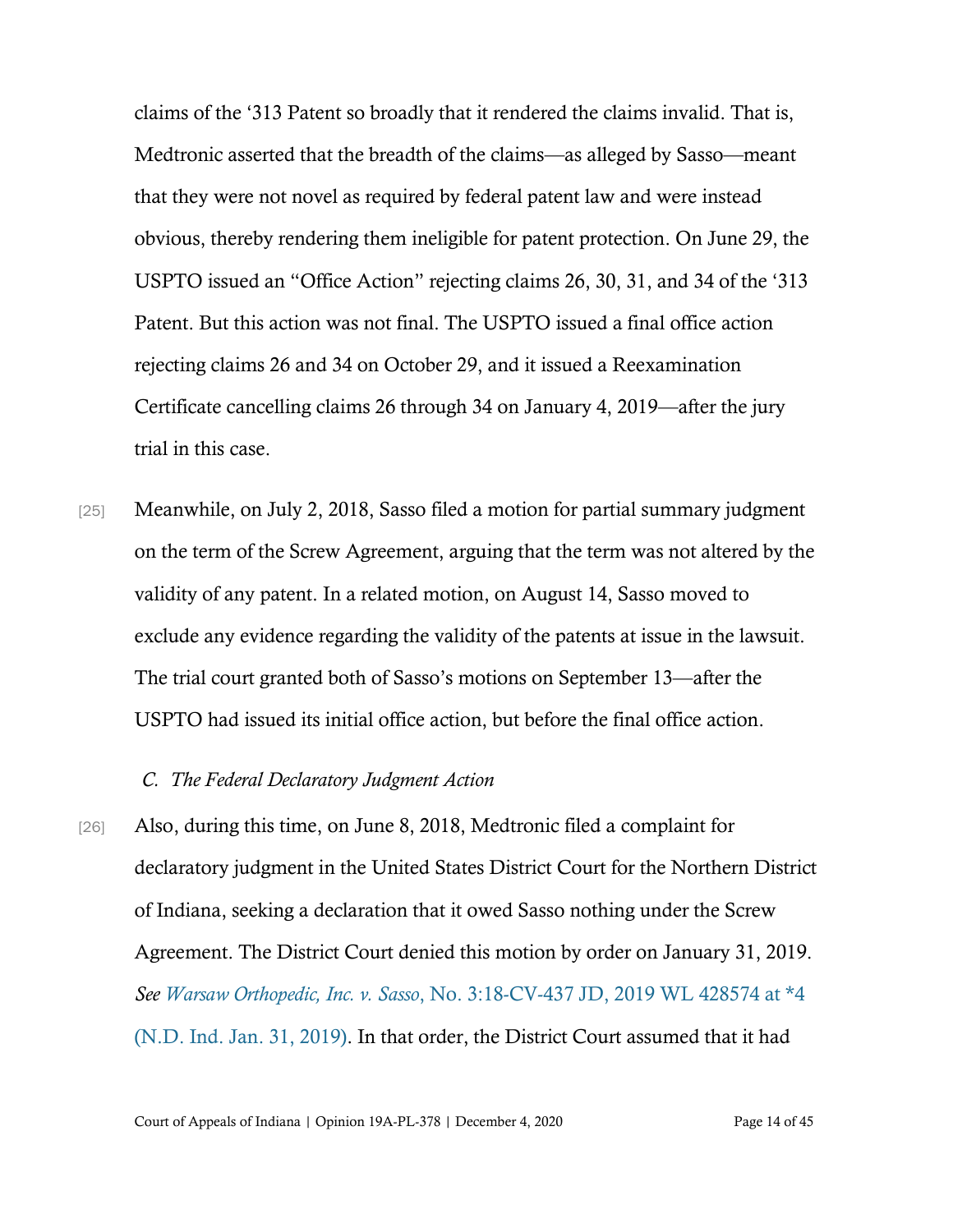federal jurisdiction, but declined to exercise it under the doctrine of abstention. *[Id.](https://www.westlaw.com/Document/Ide26eca0293111e9bda4c132358d93d4/View/FullText.html?transitionType=Default&contextData=(sc.Default)&VR=3.0&RS=da3.0&fragmentIdentifier=co_pp_sp_999_4)*

[27] Medtronic appealed the order to the United States Court of Appeals for the Federal Circuit, which recently issued its opinion. *[Warsaw Orthopedic v. Sasso](https://www.westlaw.com/Document/Id95835800e6311eba9128435efc93e75/View/FullText.html?transitionType=Default&contextData=(sc.Default)&VR=3.0&RS=da3.0)*, 977 [F.3d 1224 \(Fed. Cir. 2020\).](https://www.westlaw.com/Document/Id95835800e6311eba9128435efc93e75/View/FullText.html?transitionType=Default&contextData=(sc.Default)&VR=3.0&RS=da3.0) In the Federal Circuit, Sasso argued (as he does here) that there was no federal jurisdiction. Importantly, for the case before us, although the court rejected that claim and found it had jurisdiction over the appeal, the Federal Circuit affirmed the District Court's decision to abstain. *[Id.](https://www.westlaw.com/Document/Id95835800e6311eba9128435efc93e75/View/FullText.html?transitionType=Default&contextData=(sc.Default)&VR=3.0&RS=da3.0&fragmentIdentifier=co_pp_sp_506_1231)* at [1231](https://www.westlaw.com/Document/Id95835800e6311eba9128435efc93e75/View/FullText.html?transitionType=Default&contextData=(sc.Default)&VR=3.0&RS=da3.0&fragmentIdentifier=co_pp_sp_506_1231)–32.

#### *D. The Trial*

- [28] A fifteen-day jury trial began on November 1, 2018. Sasso called Michael Pellegrino to provide expert testimony on damages under the Screw Agreement.<sup>13</sup> Pellegrino testified that Sasso's damages under the Screw Agreement, at the 2.5% contract rate, totaled \$79,794,721. Medtronic's witness testified that Sasso's damages were considerably smaller. For the Vertex Agreement, Sasso presented testimony from a CPA who calculated damages in the amount of \$32,657,548.
- [29] The jury began deliberating on November 28, 2019. During its deliberations, the jury asked if there was any dispute regarding whether Sasso transferred the '313 Patent as part of the Screw Agreement. The parties agreed that the patent had been transferred, and the trial court so informed the jury. Ultimately, the jury

<sup>&</sup>lt;sup>13</sup> Medtronic moved to exclude Pellegrino's expert opinions, which the trial court denied.

Court of Appeals of Indiana | Opinion 19A-PL-378 | December 4, 2020 Page 15 of 45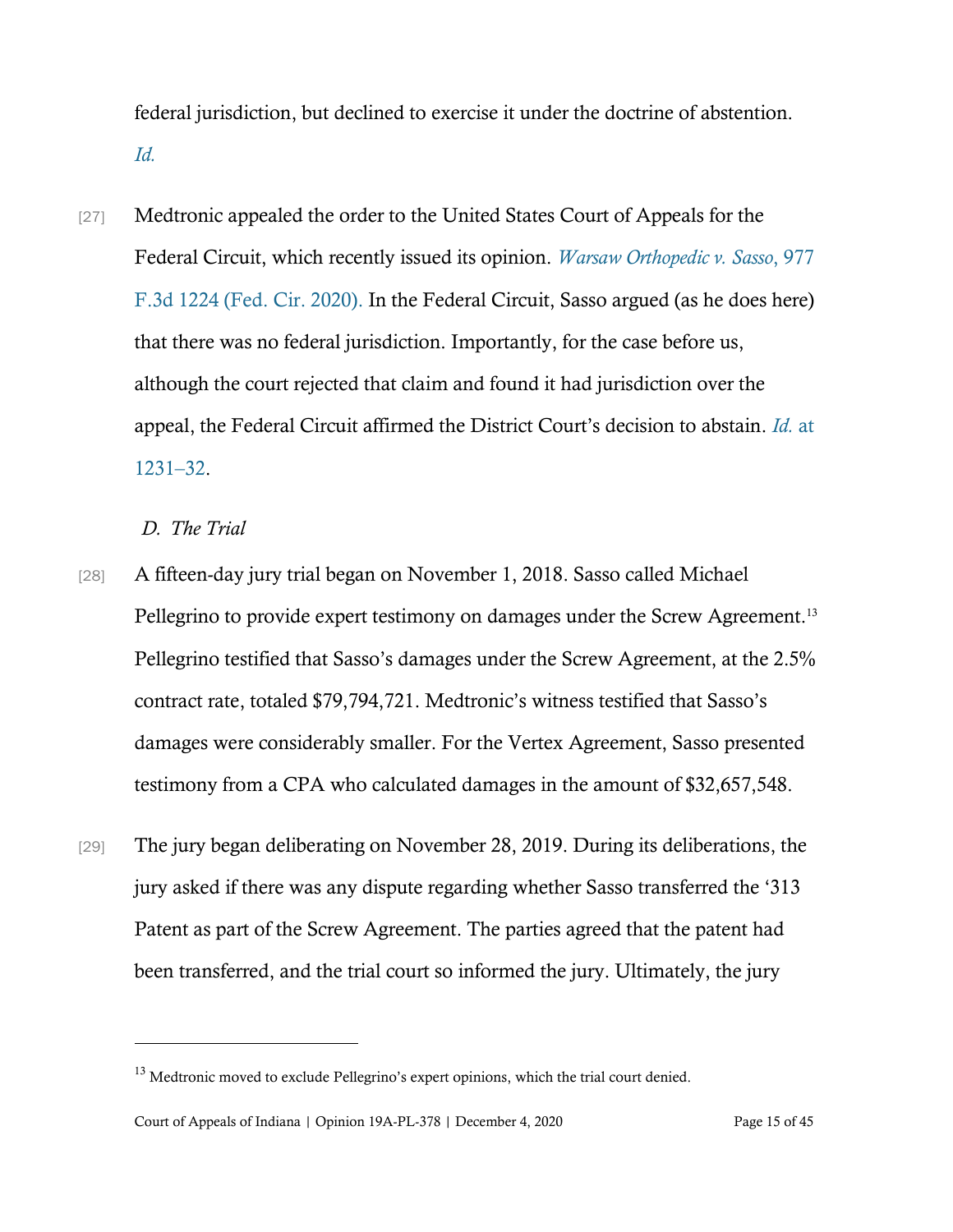rendered a verdict in Sasso's favor, awarding him damages of \$112,452,269: \$32,657,548 on the Vertex Agreement and \$79,794,721 on the Screw Agreement.<sup>14</sup> The court then entered judgment accordingly. Medtronic filed a motion to correct error on December 28, 2018, which the trial court denied a few weeks later.

[30] Medtronic now appeals, and Sasso cross-appeals.

## I. Subject Matter Jurisdiction

[31] Although listed as Medtronic's second argument, the alleged lack of subject matter jurisdiction is a threshold issue that we address first.<sup>15</sup> Medtronic claims that the trial court lacked subject matter jurisdiction because Sasso's claims "arise under" patent law, which is within the exclusive jurisdiction of the federal courts. [28 U.S.C. § 1338 \(2011\).](https://www.westlaw.com/Document/NCE7D9F90EAE311E08B48E2811831D783/View/FullText.html?transitionType=Default&contextData=(sc.Default)&VR=3.0&RS=da3.0) The controlling federal statute provides in relevant part:

> (a) The district courts shall have original jurisdiction of any civil action arising under any Act of Congress relating to patents, plant variety protection, copyrights and trademarks. No State court shall have jurisdiction over any claim for relief arising under

 $^{14}$  The jury awarded no damages on Sasso's alternative theory of unjust enrichment and found against Medtronic on its counterclaim of mistake.

<sup>&</sup>lt;sup>15</sup> Sasso claims that Medtronic's claim on this issue is frivolous because the Federal District Court for the Northern District of Indiana remanded this case back to state court after Medtronic removed it to federal court. "An order remanding a case to the State court from which it was removed is not reviewable on appeal or otherwise." [28 U.S.C § 1447\(d\)](https://www.westlaw.com/Document/ND6F78B30149711E1A7F78D1F2D4D2473/View/FullText.html?transitionType=Default&contextData=(sc.Default)&VR=3.0&RS=da3.0). Sasso claims that Medtronic seeks "review" of an unreviewable order. But Medtronic is not seeking "review" in the appellate sense; it merely asks us to disagree with the federal court. *See Harr v. Hayes*[, 106 N.E.3d 515, 528 \(Ind. Ct. App. 2018\)](https://www.westlaw.com/Document/Iaff061507eef11e88d669565240b92b2/View/FullText.html?transitionType=Default&contextData=(sc.Default)&VR=3.0&RS=da3.0&fragmentIdentifier=co_pp_sp_7902_528) (holding that appellant's argument was not frivolous even though it conflicted with federal district court's remand order because appellant sought review of Indiana trial court's order, not the district court's order), *corrected on reh'g*[, 108 N.E.3d 405.](https://www.westlaw.com/Document/I135322b0a69a11e8943bb2cb5f7224e8/View/FullText.html?transitionType=Default&contextData=(sc.Default)&VR=3.0&RS=da3.0) Moreover, because the remand order was unappealable, it is not res judicata. *Warsaw Orthopedic*[, 2019 WL 428574 at \\*1](https://www.westlaw.com/Document/Ide26eca0293111e9bda4c132358d93d4/View/FullText.html?transitionType=Default&contextData=(sc.Default)&VR=3.0&RS=da3.0&fragmentIdentifier=co_pp_sp_999_1)  [n.2.](https://www.westlaw.com/Document/Ide26eca0293111e9bda4c132358d93d4/View/FullText.html?transitionType=Default&contextData=(sc.Default)&VR=3.0&RS=da3.0&fragmentIdentifier=co_pp_sp_999_1)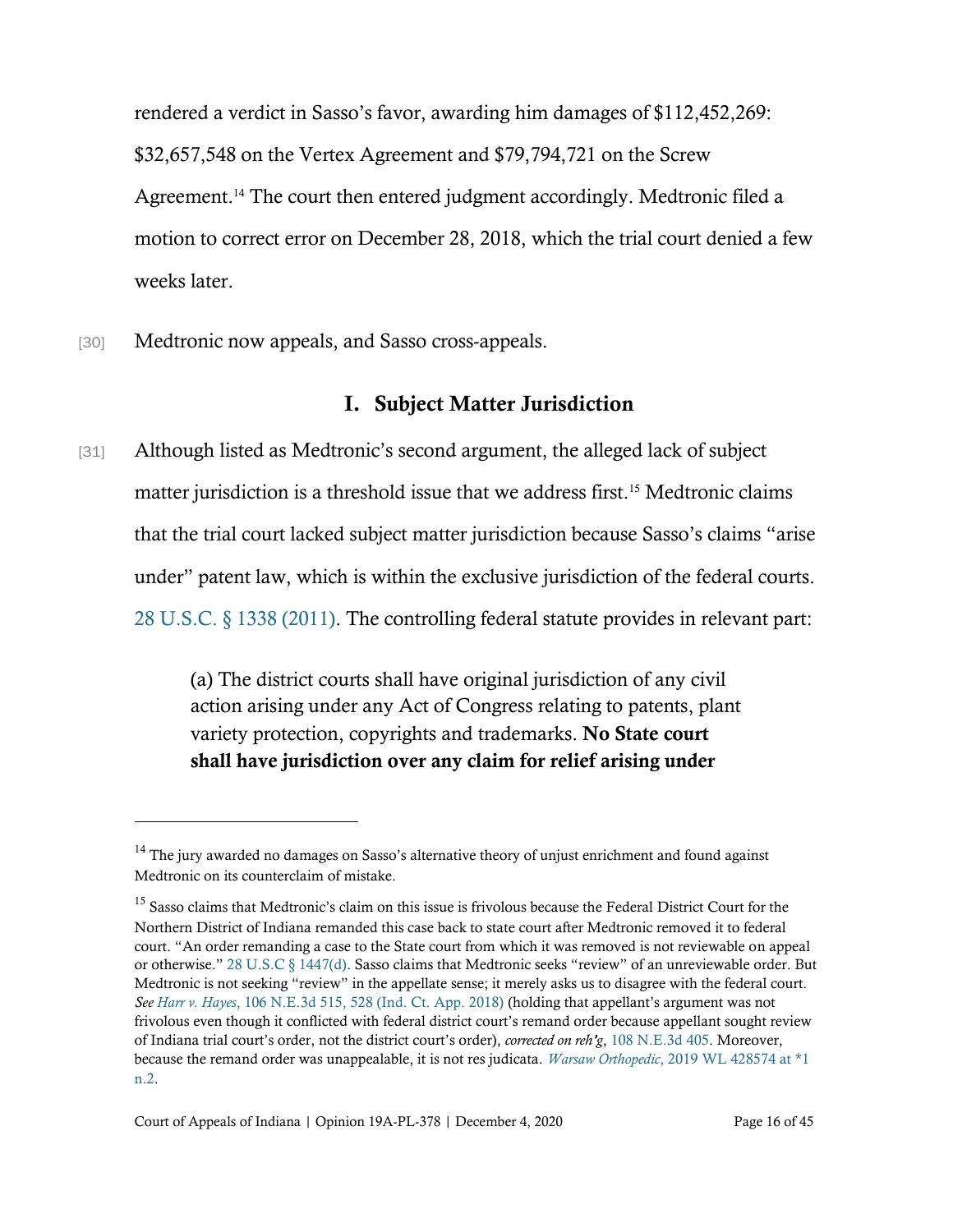any Act of Congress relating to patents, plant variety protection, or copyrights. . . .

*[Id.](https://www.westlaw.com/Document/NCE7D9F90EAE311E08B48E2811831D783/View/FullText.html?transitionType=Default&contextData=(sc.Default)&VR=3.0&RS=da3.0)* (emphasis added).

[32] As explained by the Supreme Court of the United States:

One of the fundamental purposes behind the Patent and Copyright Clauses of the Constitution was to promote national uniformity in the realm of intellectual property. Since the Patent Act of 1800, Congress has lodged exclusive jurisdiction of actions "arising under" the patent laws in the federal courts, thus allowing for the development of a uniform body of law in resolving the constant tension between private right and public access.

*[Bonito Boats, Inc. v. Thunder Craft Boats, Inc.](https://www.westlaw.com/Document/I319435e29c2511d9bdd1cfdd544ca3a4/View/FullText.html?transitionType=Default&contextData=(sc.Default)&VR=3.0&RS=da3.0&fragmentIdentifier=co_pp_sp_780_162)*, 489 U.S. 141, 162 (1989).

Court of Appeals of Indiana | Opinion 19A-PL-378 | December 4, 2020 Page 17 of 45 [33] At first blush, 28 U.S.C. § 1338 appears to categorically deprive state of courts of jurisdiction over any patent-related claim. But because "[a] suit arises under the law that creates the cause of action," *[Am. Well Works Co., v. Layne & Bowler Co.](https://www.westlaw.com/Document/If3268bad9cba11d9a707f4371c9c34f0/View/FullText.html?transitionType=Default&contextData=(sc.Default)&VR=3.0&RS=cblt1.0)*, [241 U.S. 257, 260 \(1916\),](https://www.westlaw.com/Document/If3268bad9cba11d9a707f4371c9c34f0/View/FullText.html?transitionType=Default&contextData=(sc.Default)&VR=3.0&RS=cblt1.0) state courts will maintain jurisdiction over a patentrelated claim that "arises under" state law unless the case falls within a "special and small category," *Gunn v. Minton*[, 568 U.S. 251, 258 \(2013\).](https://www.westlaw.com/Document/Id7bdad407b6d11e280719c3f0e80bdd0/View/FullText.html?transitionType=Default&contextData=(sc.Default)&VR=3.0&RS=da3.0&fragmentIdentifier=co_pp_sp_780_258) More specifically, four conditions are required to deprive state courts of jurisdiction over a patentrelated state-law claim: the claim must include a federal issue that is (1) necessarily raised, (2) actually disputed, (3) substantial, and (4) capable of resolution in federal court without disrupting the federal–state balance approved by Congress. *[Id](https://www.westlaw.com/Document/Id7bdad407b6d11e280719c3f0e80bdd0/View/FullText.html?transitionType=Default&contextData=(sc.Default)&VR=3.0&RS=da3.0&fragmentIdentifier=co_pp_sp_780_258)*. (citing *[Grable & Sons Metal Prods, Inc. v. Darue Eng](https://www.westlaw.com/Document/Id4e1c90ddc0e11d983e7e9deff98dc6f/View/FullText.html?transitionType=Default&contextData=(sc.Default)&VR=3.0&RS=da3.0&fragmentIdentifier=co_pp_sp_780_313)'g & Mfg.,* 545 [U.S. 308, 313](https://www.westlaw.com/Document/Id4e1c90ddc0e11d983e7e9deff98dc6f/View/FullText.html?transitionType=Default&contextData=(sc.Default)&VR=3.0&RS=da3.0&fragmentIdentifier=co_pp_sp_780_313)–14 (2005)). Medtronic claims that all four requirements were met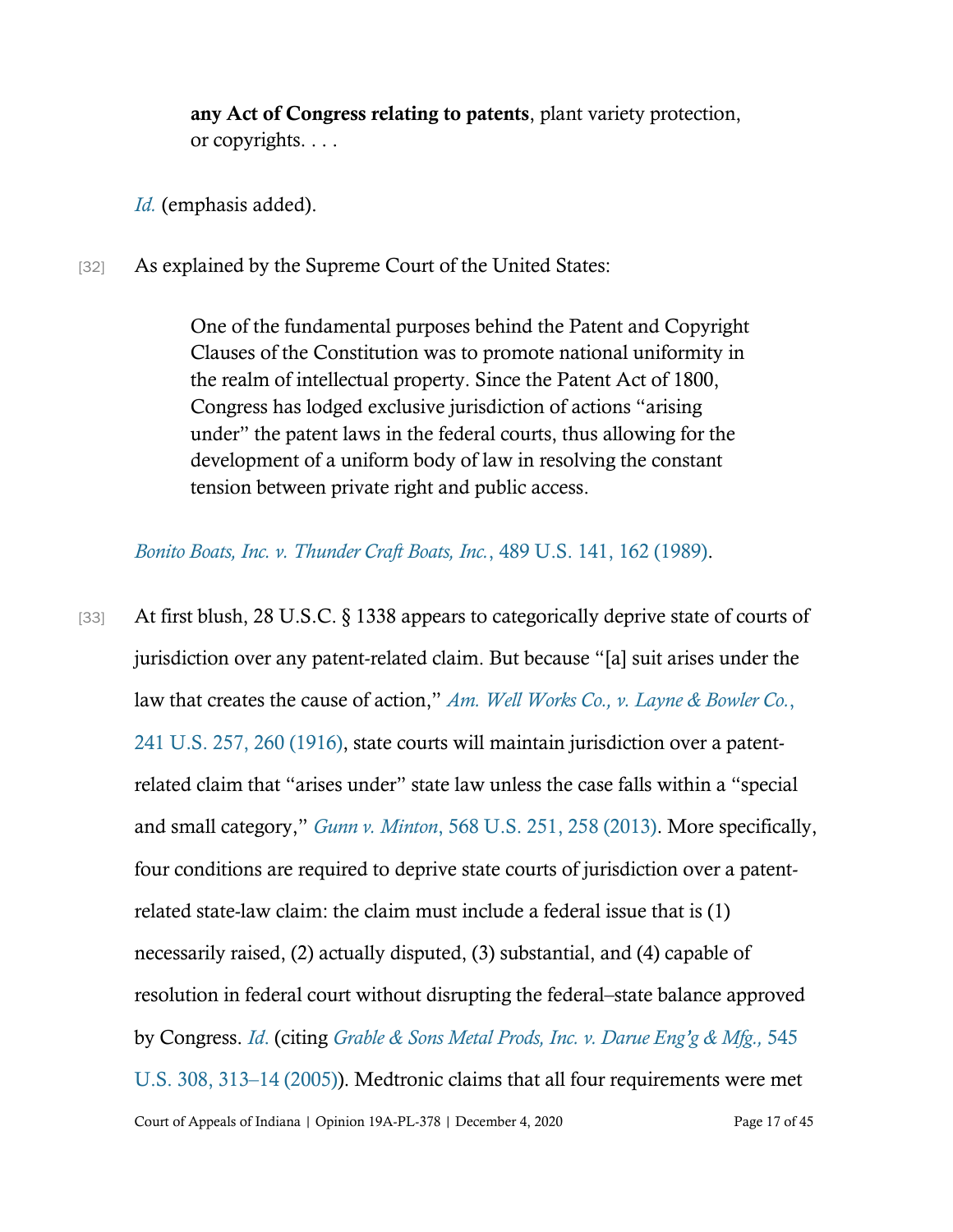here, and thus the federal courts have exclusive jurisdiction over Sasso's claims. We disagree. But before explaining why, we briefly review the federal proceedings related to this case.

- [34] Recall that, prior to trial, Medtronic filed a declaratory judgment action in the United States District Court for the Northern District of Indiana asking the court to declare that Medtronic owed Sasso nothing under the Screw Agreement. The District Court addressed the issue of jurisdiction but decided to abstain from exercising any jurisdiction it had, given the pending action in the state court. Thus, Medtronic's effort to sidestep the state trial on the Screw Agreement failed. Medtronic then appealed this decision to the United States Court of Appeals for the Federal Circuit, which was pending at the time the parties filed their briefs in the present case.
- [35] Then, days before we held oral argument, the Federal Circuit issued its decision. *Warsaw Orthopedic v. Sasso*[, 977 F.3d 1224 \(Fed. Cir. 2020\).](https://www.westlaw.com/Document/Id95835800e6311eba9128435efc93e75/View/FullText.html?transitionType=Default&contextData=(sc.Default)&VR=3.0&RS=da3.0) In that appeal, Sasso argued that there was not exclusive federal jurisdiction because the declaratory judgment action involved a state contract claim, or alternatively, that if there was federal jurisdiction, the District Court properly abstained. Although the Federal Circuit affirmed the District Court's decision to abstain from exercising jurisdiction, the court first rejected Sasso's jurisdictional argument:

Applying the standards of precedent [i.e., the four *Gunn* factors], the issues of validity and claim scope are well-pleaded in this declaratory complaint, are actually disputed, are substantial to the federal system as a whole, and the federal-state judicial balance would not be disrupted by the district court's exercise of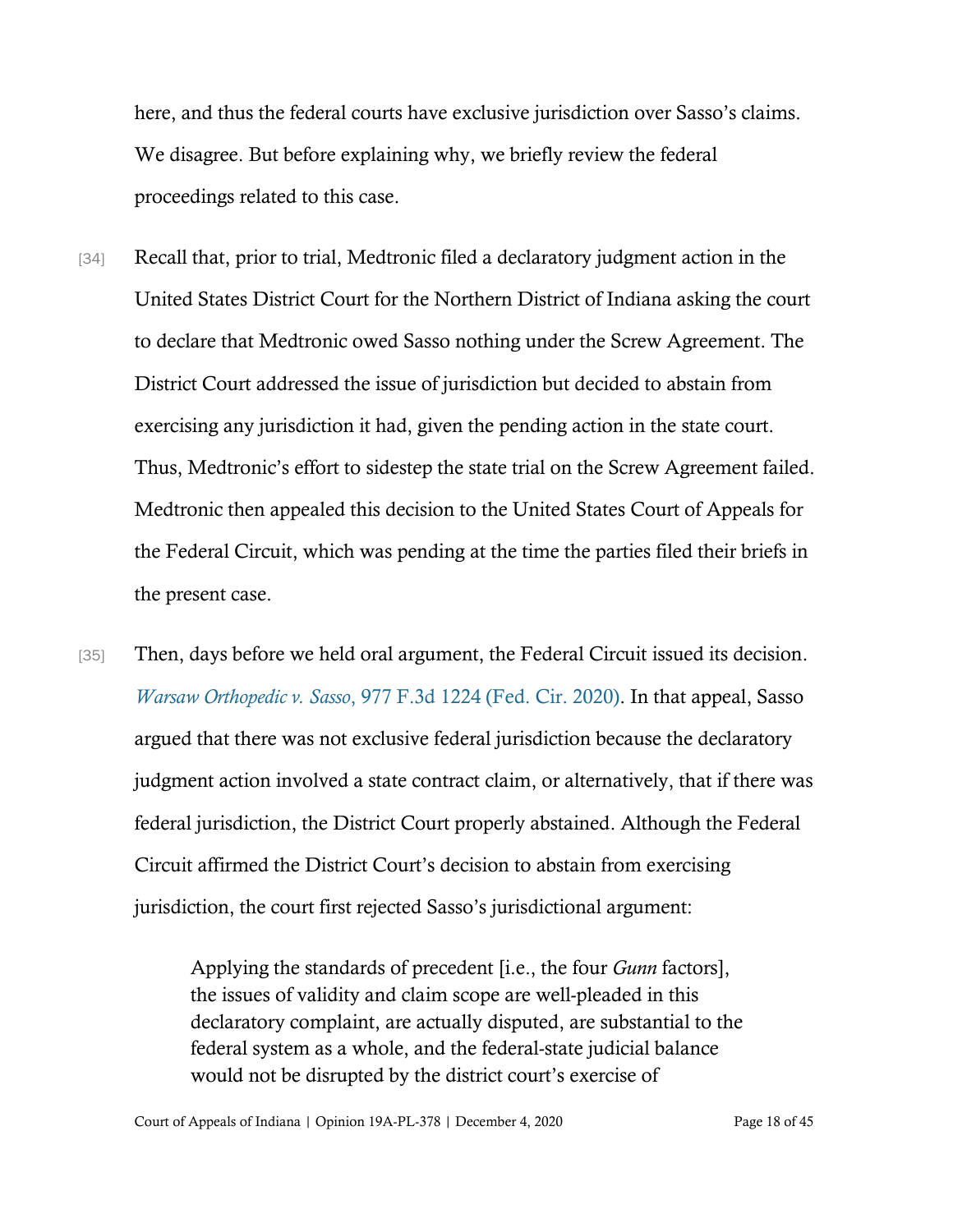declaratory jurisdiction. Thus, this declaratory action is within the district court's jurisdictional authority, and we have jurisdiction to receive this appeal and to determine whether the district court abused its discretion in abstaining from exercise of declaratory jurisdiction.

#### *Id.* [at 1229.](https://www.westlaw.com/Document/Id95835800e6311eba9128435efc93e75/View/FullText.html?transitionType=Default&contextData=(sc.Default)&VR=3.0&RS=da3.0&fragmentIdentifier=co_pp_sp_506_1229) (emphasis added)

[36] The parties disagree on the effect the above jurisdictional analysis has on this case. Sasso claims that the Federal Circuit's decision stands for the proposition that the District Court properly abstained from exercising its jurisdiction. Medtronic, however, argues that the decision did the opposite, i.e., that the Federal Circuit explicitly held that there was exclusive federal jurisdiction over the declaratory judgment action. And because Medtronic maintains that its declaratory judgment action is a "mirror image" of Sasso's complaint regarding the Screw Agreement, Medtronic asserts that the Federal Circuit also has exclusive jurisdiction over Sasso's claims relating to the Screw Agreement. We disagree with Medtronic's interpretation of the opinion.

#### *A. The Federal Circuit's Opinion is Not Res Judicata*

[37] We first conclude that the Federal Circuit's opinion is not res judicata. The doctrine of res judicata, which acts to prevent repetitious litigation of disputes that are essentially the same, is divided into two branches: claim preclusion and issue preclusion. *Angelopoulos v. Angelopoulos*[, 2 N.E.3d 688, 696 \(Ind. Ct. App.](https://www.westlaw.com/Document/I6c5892eb423911e38912df21cb42a557/View/FullText.html?transitionType=Default&contextData=(sc.Default)&VR=3.0&RS=da3.0&fragmentIdentifier=co_pp_sp_7902_696)  [2013\),](https://www.westlaw.com/Document/I6c5892eb423911e38912df21cb42a557/View/FullText.html?transitionType=Default&contextData=(sc.Default)&VR=3.0&RS=da3.0&fragmentIdentifier=co_pp_sp_7902_696) *trans. denied.* Common among both branches is a judgment in a *former* lawsuit that bars relitigation of the same claim or issue in a *subsequent* lawsuit. *See id*. This requirement is lacking here.

[Cou](https://www.westlaw.com/Document/I6c5892eb423911e38912df21cb42a557/View/FullText.html?transitionType=Default&contextData=(sc.Default)&VR=3.0&RS=da3.0&fragmentIdentifier=co_pp_sp_7902_696)rt of Appeals of Indiana | Opinion 19A-PL-378 | December 4, 2020 Page 19 of 45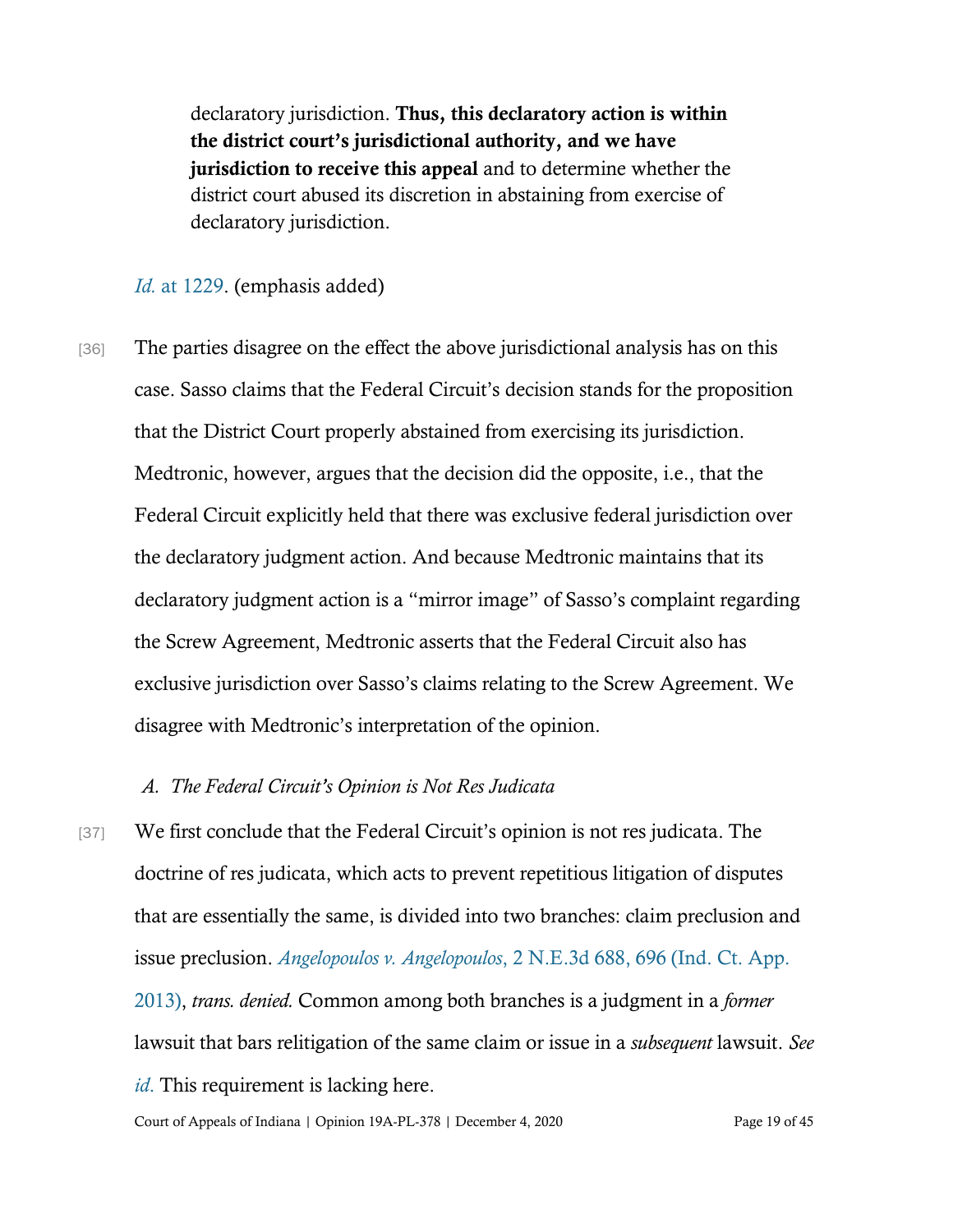[38] The federal declaratory judgment action is not a former lawsuit; it was filed years after Sasso's complaint for damages. And the District Court's order denying Medtronic's request for declaratory judgment was issued on January 31, 2019, after the trial court entered judgment on the jury's verdict in the present case. Further, the Federal Circuit's opinion affirming the District Court did not issue until well over a year after the verdict. In short, neither decision by the federal courts—on Medtronic's declaratory judgment action—acts as res judicata to prevent us from examining the issue of subject matter jurisdiction ourselves—on Sasso's complaint for damages.

#### *B. Sasso's Complaint Does Not Give Rise to Exclusive Federal Jurisdiction*

- [39] This leaves us to decide whether Sasso's complaint arises under federal patent law, in which case exclusive jurisdiction lies with the federal courts. As noted above, the U.S. Supreme Court has identified a "special and small category" of cases in which exclusive federal jurisdiction lies even if a claim finds its origin in state law. *Gunn*[, 568 U.S. at 258.](https://www.westlaw.com/Document/Id7bdad407b6d11e280719c3f0e80bdd0/View/FullText.html?transitionType=Default&contextData=(sc.Default)&VR=3.0&RS=da3.0&fragmentIdentifier=co_pp_sp_780_258) To fall within this category, the state-law claim must include a federal issue that is (1) necessarily raised, (2) actually disputed, (3) substantial, and (4) capable of resolution in federal court without disrupting the federal-state balance approved by Congress. *[Id](https://www.westlaw.com/Document/Id7bdad407b6d11e280719c3f0e80bdd0/View/FullText.html?transitionType=Default&contextData=(sc.Default)&VR=3.0&RS=da3.0&fragmentIdentifier=co_pp_sp_780_258/)*. Federal jurisdiction is proper only "[w]here all four of these requirements are met." *[Id.](https://www.westlaw.com/Document/Id7bdad407b6d11e280719c3f0e80bdd0/View/FullText.html?transitionType=Default&contextData=(sc.Default)&VR=3.0&RS=da3.0&fragmentIdentifier=co_pp_sp_780_258)*
- Court of Appeals of Indiana | Opinion 19A-PL-378 | December 4, 2020 Page 20 of 45 [40] Here, even assuming that that three of the *Gunn* requirements are met, this case does not fit within the "special and small" category of cases because, under *Gunn* and its progeny, the federal patent issue is not "substantial." When determining whether a federal issue is "substantial" in this context, the inquiry is not whether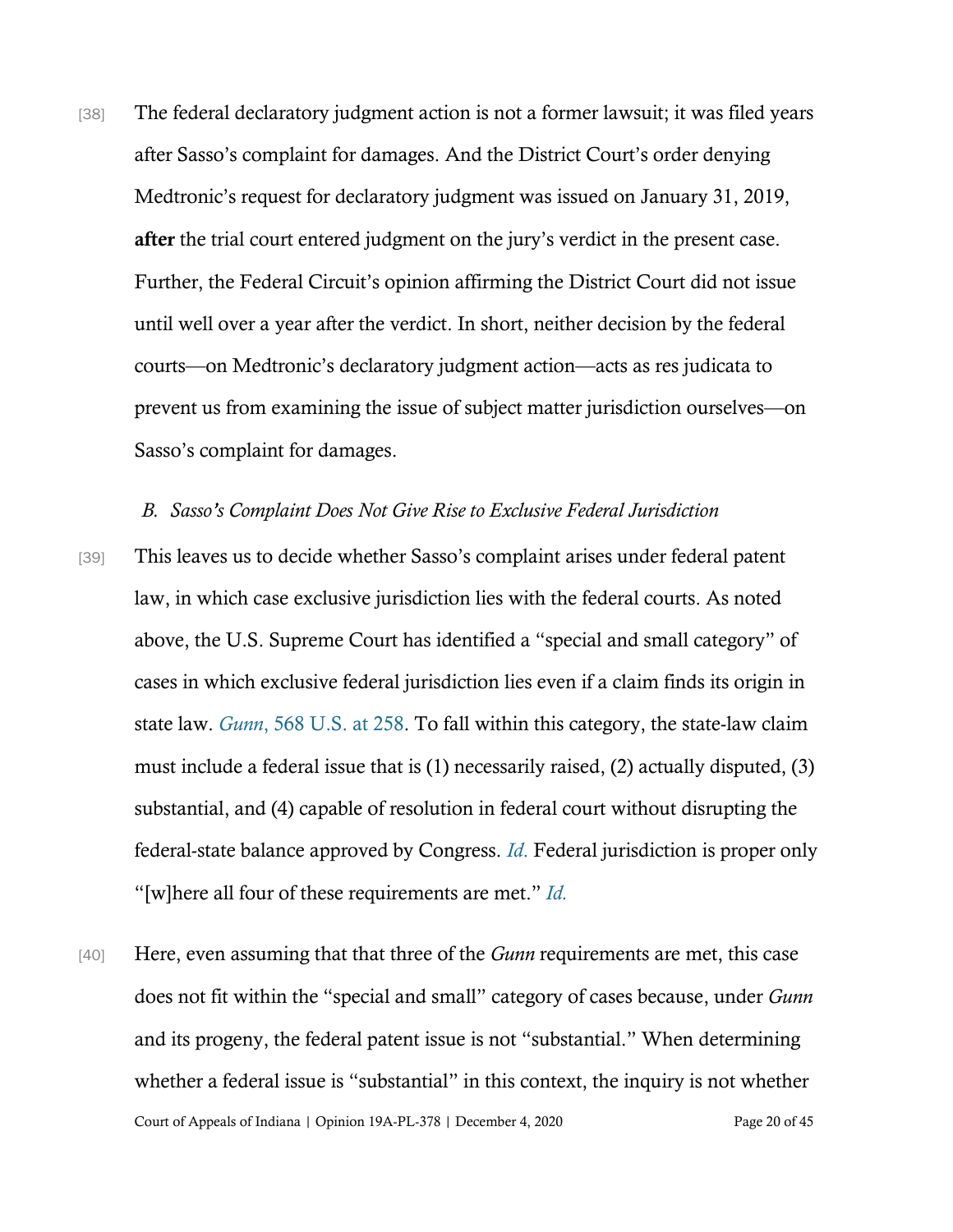the issue is "significant to the particular parties in the immediate suit." *Id.* [at 260.](https://www.westlaw.com/Document/Id7bdad407b6d11e280719c3f0e80bdd0/View/FullText.html?transitionType=Default&contextData=(sc.Default)&VR=3.0&RS=da3.0&fragmentIdentifier=co_pp_sp_780_260) Instead, the proper focus is on "the importance of the issue to the federal system as a whole." *[Id.](https://www.westlaw.com/Document/Id7bdad407b6d11e280719c3f0e80bdd0/View/FullText.html?transitionType=Default&contextData=(sc.Default)&VR=3.0&RS=da3.0&fragmentIdentifier=co_pp_sp_780_260)* To assist in this inquiry, the federal courts have identified three factors:

First, a pure question of law is more likely to be a substantial federal question. *[Empire Healthchoice Assur., Inc. v. McVeigh](https://www.westlaw.com/Document/I54ffaf15fc6511da8b56def3c325596e/View/FullText.html?transitionType=Default&contextData=(sc.Default)&VR=3.0&RS=da3.0&fragmentIdentifier=co_pp_sp_780_700)*, 547 [U.S. 677, 700](https://www.westlaw.com/Document/I54ffaf15fc6511da8b56def3c325596e/View/FullText.html?transitionType=Default&contextData=(sc.Default)&VR=3.0&RS=da3.0&fragmentIdentifier=co_pp_sp_780_700)–01 (2006). Second, a question that will control many other cases is more likely to be a substantial federal question. *[Id](https://www.westlaw.com/Document/I54ffaf15fc6511da8b56def3c325596e/View/FullText.html?transitionType=Default&contextData=(sc.Default)&VR=3.0&RS=da3.0&fragmentIdentifier=co_pp_sp_780_700)*. Third, a question that the government has a strong interest in litigating in a federal forum is more likely to be a substantial federal question. *[Grable \[& Sons Metal Prods., Inc. v.](https://www.westlaw.com/Document/Id4e1c90ddc0e11d983e7e9deff98dc6f/View/FullText.html?transitionType=Default&contextData=(sc.Default)&VR=3.0&RS=da3.0&fragmentIdentifier=co_pp_sp_780_315)  Darue Eng'g & Mfg.*[, 545 U.S. 308, 315](https://www.westlaw.com/Document/Id4e1c90ddc0e11d983e7e9deff98dc6f/View/FullText.html?transitionType=Default&contextData=(sc.Default)&VR=3.0&RS=da3.0&fragmentIdentifier=co_pp_sp_780_315)–16 (2005)].

*[MDS \(Canada\) Inc. v. Rad Source Techs., Inc.](https://www.westlaw.com/Document/I099f0257e26b11e2981fa20c4f198a69/View/FullText.html?transitionType=Default&contextData=(sc.Default)&VR=3.0&RS=da3.0&fragmentIdentifier=co_pp_sp_506_842)*, 720 F.3d 833, 842 (11th Cir. 2013).

[41] Applying the three factors here reveals that the federal patent-law issue is not "substantial." First, this is not a case that implicates a pure question of federalpatent law: the actual issue to be determined by the jury—whether Medtronic breached its agreements with Sasso—was heavily fact sensitive. Second, this is not a case where the judgment will control many other cases; it controls only Medtronic and Sasso. Finally, this is not a case in which the federal government has a strong interest in litigating the issue in federal court; this is fundamentally a contract dispute of the sort typically heard in state courts. And the fact that Tennessee law governs the Screw Agreement does not alter this conclusion: Indiana courts often have to apply the law of our sister states under contractual choice-of-laws provisions.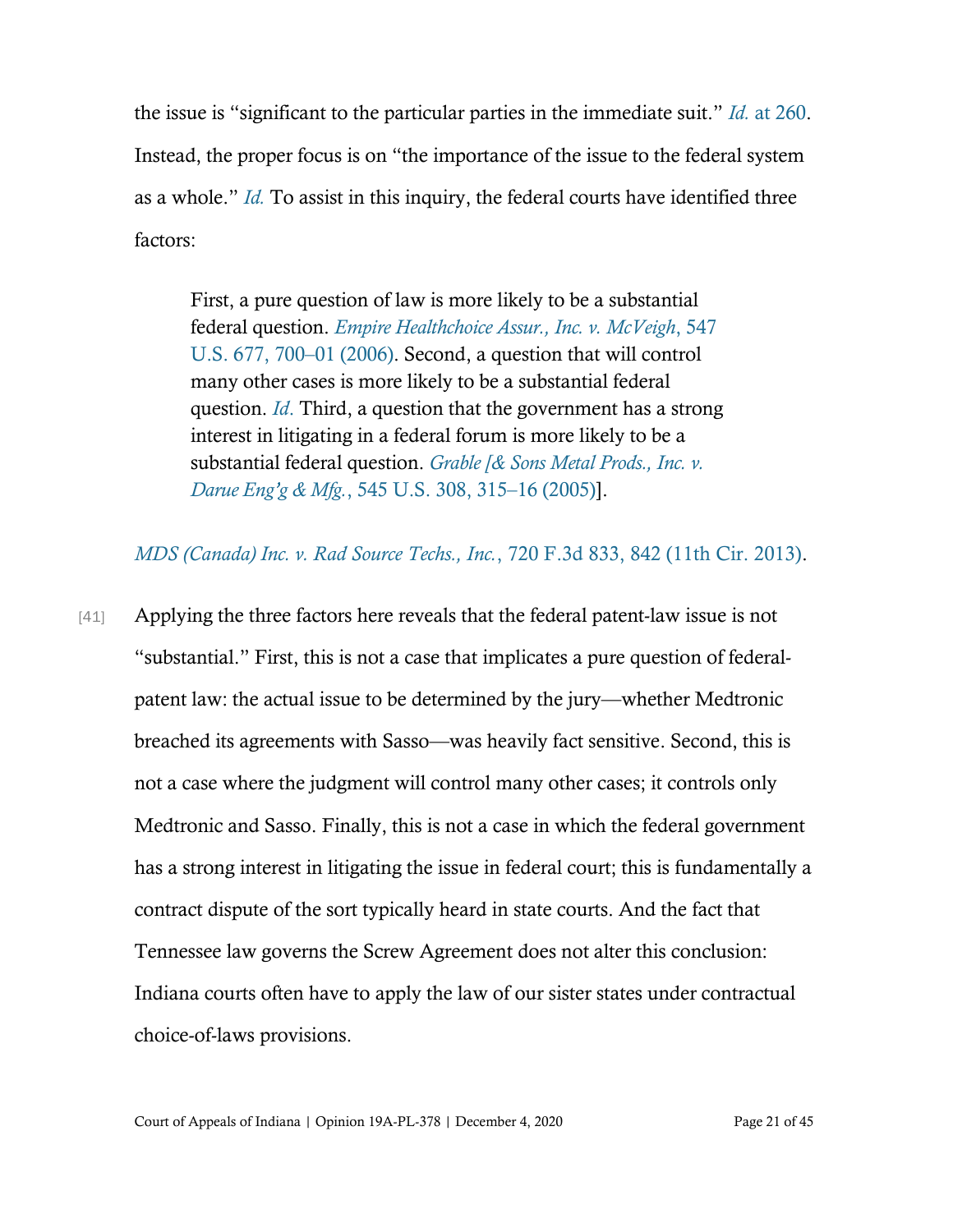- [42] We find support for this conclusion in the "substantiality" analysis of both *Gunn* and *[Inspired Development Group, LLC v. Inspired Products Group, LLC](https://www.westlaw.com/Document/I3a428910da3d11e9b449da4f1cc0e662/View/FullText.html?transitionType=Default&contextData=(sc.Default)&VR=3.0&RS=da3.0)*, 938 F.3d [1355 \(Fed. Cir. 2019\).](https://www.westlaw.com/Document/I3a428910da3d11e9b449da4f1cc0e662/View/FullText.html?transitionType=Default&contextData=(sc.Default)&VR=3.0&RS=da3.0)
- [43] In *Gunn*, the U.S. Supreme Court made three observations in determining that a federal patent-infringement issue was not "substantial in the relevant sense." [568](https://www.westlaw.com/Document/Id7bdad407b6d11e280719c3f0e80bdd0/View/FullText.html?transitionType=Default&contextData=(sc.Default)&VR=3.0&RS=da3.0&fragmentIdentifier=co_pp_sp_780_260)  [U.S. at 260.](https://www.westlaw.com/Document/Id7bdad407b6d11e280719c3f0e80bdd0/View/FullText.html?transitionType=Default&contextData=(sc.Default)&VR=3.0&RS=da3.0&fragmentIdentifier=co_pp_sp_780_260) First, regardless of the outcome in state court, the patent at issue would remain invalid. *Id.* at 261. Second, allowing the state courts to resolve the case would not undermine the development of a uniform body of patent law. *Id.* at 261–62. And third, even if the state court's "case-within-a-case" adjudication might have some preclusive effect under some circumstances, the result would be limited to the specific parties that had been before the state court. *Id*[. at 262](https://www.westlaw.com/Document/Id7bdad407b6d11e280719c3f0e80bdd0/View/FullText.html?transitionType=Default&contextData=(sc.Default)&VR=3.0&RS=da3.0&fragmentIdentifier=co_pp_sp_780_261)–63.
- [44] Just last year, in *Inspired Development Group*, the Federal Circuit applied the *Gunn* substantiality analysis and reached a similar conclusion*. [Inspired Dev. Grp.](https://www.westlaw.com/Document/I3a428910da3d11e9b449da4f1cc0e662/View/FullText.html?transitionType=Default&contextData=(sc.Default)&VR=3.0&RS=da3.0)*, 938 [F.3d at 1363](https://www.westlaw.com/Document/I3a428910da3d11e9b449da4f1cc0e662/View/FullText.html?transitionType=Default&contextData=(sc.Default)&VR=3.0&RS=da3.0)–68. There, the court held that a state-law action for breach of contract and unjust enrichment did not implicate a substantial federal issue for several reasons, including: the patent-infringement issue was not dispositive of whether the plaintiff was entitled to relief; the resolution of the issue would not control other cases because state courts cannot invalidate patents; any state-court judgment would not have preclusive effect outside the parties; the case did not present a novel question of patent law of concern to the federal court system; and, due to the "fact-bound" nature of the patent-law issues, the government had "no direct interest" in the outcome of the dispute. *[Id](https://www.westlaw.com/Document/Id7bdad407b6d11e280719c3f0e80bdd0/View/FullText.html?transitionType=Default&contextData=(sc.Default)&VR=3.0&RS=da3.0)*.

Court of Appeals of Indiana | Opinion 19A-PL-378 | December 4, 2020 Page 22 of 45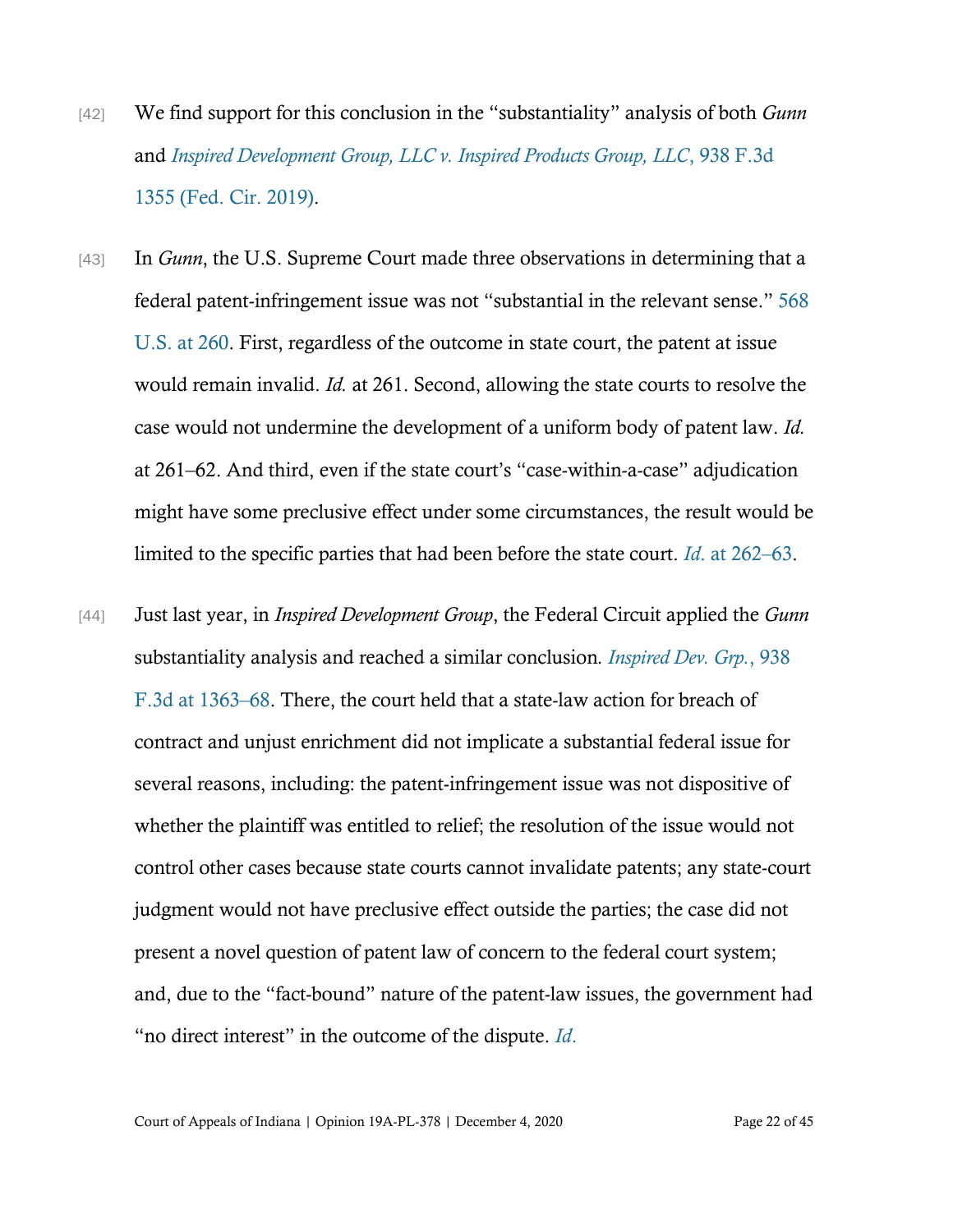- [45] The same circumstances that led the courts in *Gunn* and *Inspired Development Group* to find no "substantial" federal issue are also present here. Regardless of the outcome of Sasso's breach-of-contract claims, the patents Sasso assigned to Medtronic remain valid (or invalid), and the '313 Patent expired in 2019. Further, the jury's verdict in this case does not undermine the development of a uniform body of patent law, as it governs only the contractual agreements between Medtronic and Sasso. Thus, any preclusive effect is limited to these parties. Finally, this case does not present a "novel" question of patent law that would interest the federal government. In short, Medtronic ignores the limited nature of Sasso's claim, and, just as in *Gunn* and *Inspired Development Group*, the federal patent-law issue here is not substantial for jurisdictional purposes. *See also [Forrester Envt'l Servs., Inc. v. Wheelabrator Techs., Inc.](https://www.westlaw.com/Document/Ife38c29cbe5011e2a555d241dae65084/View/FullText.html?transitionType=Default&contextData=(sc.Default)&VR=3.0&RS=da3.0&fragmentIdentifier=co_pp_sp_506_1335)*, 715 F.3d 1329, 1335–36 [\(Fed. Cir. 2013\).](https://www.westlaw.com/Document/Ife38c29cbe5011e2a555d241dae65084/View/FullText.html?transitionType=Default&contextData=(sc.Default)&VR=3.0&RS=da3.0&fragmentIdentifier=co_pp_sp_506_1335)
- [46] And while we acknowledge Medtronic's argument to the contrary, we find its heavy reliance on *Jang v. Boston Scientific Corp.*[, 767 F.3d 1334 \(Fed. Cir. 2014\)](https://www.westlaw.com/Document/I410d8b6144d011e4b4bafa136b480ad2/View/FullText.html?transitionType=Default&contextData=(sc.Default)&VR=3.0&RS=da3.0) (commonly referred to as "*Jang III*") misplaced. There, the Federal Circuit held that "the disputed federal patent law issues presented by Jang's well-pleaded complaint are substantial and neither entirely backward-looking nor hypothetical." *Id.* [at 1337.](https://www.westlaw.com/Document/I410d8b6144d011e4b4bafa136b480ad2/View/FullText.html?transitionType=Default&contextData=(sc.Default)&VR=3.0&RS=da3.0&fragmentIdentifier=co_pp_sp_506_1337) In reaching this conclusion, the Federal Circuit made three observations. First, Jang's right to relief on his contract claim depended "on an issue of federal patent law—whether the stents sold by [petitioners] would have infringed [Jang's patents].'" *Id.* [at 1336](https://www.westlaw.com/Document/I410d8b6144d011e4b4bafa136b480ad2/View/FullText.html?transitionType=Default&contextData=(sc.Default)&VR=3.0&RS=da3.0&fragmentIdentifier=co_pp_sp_506_1336) (quoting *[Jang v. Bos.](https://www.westlaw.com/Document/Ica5efb5e529511ddb5cbad29a280d47c/View/FullText.html?transitionType=Default&contextData=(sc.Default)&VR=3.0&RS=da3.0) Sci. Corp.*, 532 [F.3d 1330 \(Fed. Cir. 2008\)](https://www.westlaw.com/Document/Ica5efb5e529511ddb5cbad29a280d47c/View/FullText.html?transitionType=Default&contextData=(sc.Default)&VR=3.0&RS=da3.0)). Second, the court noted that "[c]ontract claims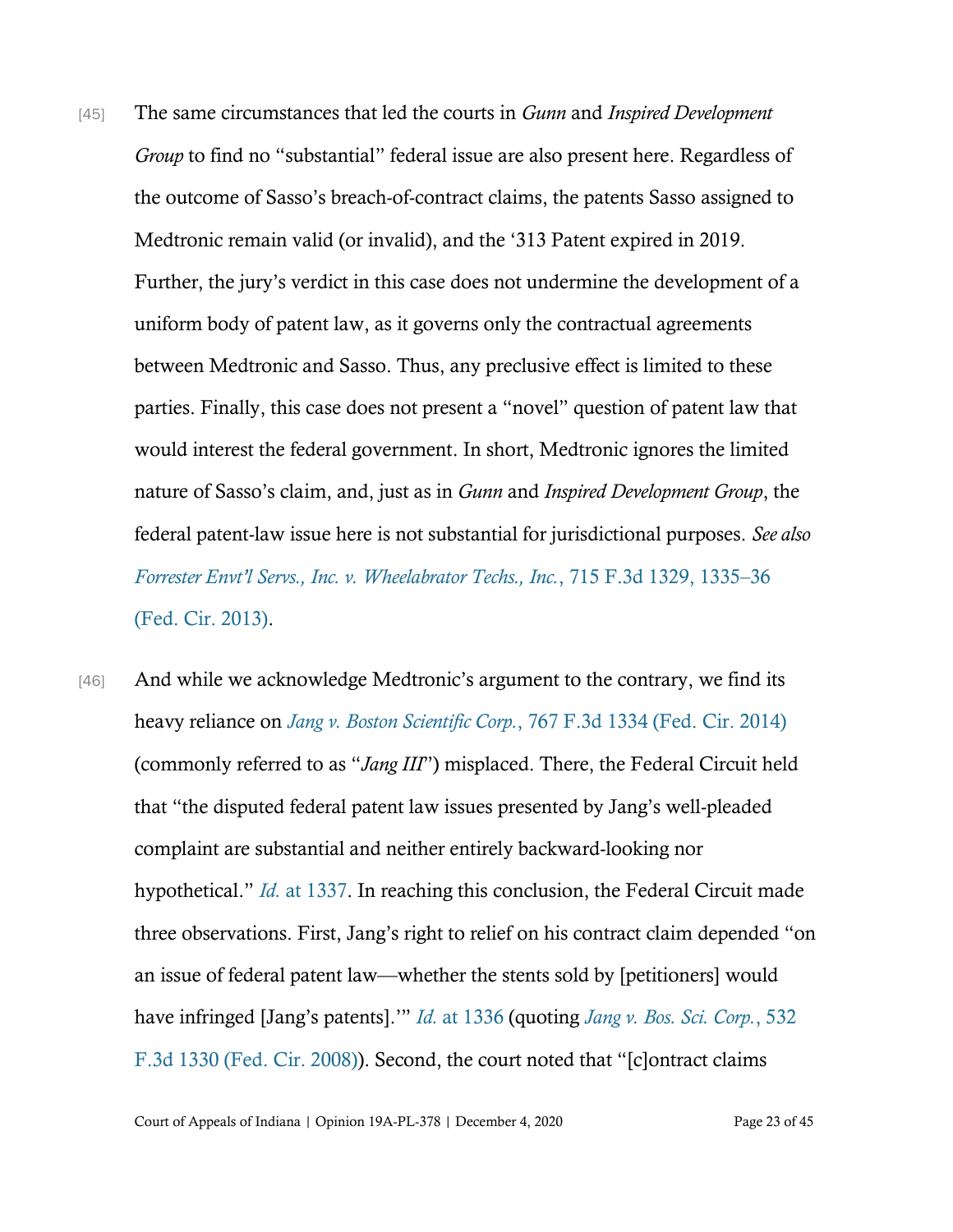based on underlying ongoing royalty obligations . . . raise the real world potential for subsequently arising infringement suits affecting other parties." *Id.* [at 1337.](https://www.westlaw.com/Document/I410d8b6144d011e4b4bafa136b480ad2/View/FullText.html?transitionType=Default&contextData=(sc.Default)&VR=3.0&RS=da3.0&fragmentIdentifier=co_pp_sp_506_1337) Finally, the court recognized that, because Jang filed suit in federal court based on diversity of citizenship, the case implicated a "significant" potential for inconsistent federal court judgments that could adversely affect other parties facing similar infringement claims. *Id.* [at 1338;](https://www.westlaw.com/Document/I410d8b6144d011e4b4bafa136b480ad2/View/FullText.html?transitionType=Default&contextData=(sc.Default)&VR=3.0&RS=da3.0&fragmentIdentifier=co_pp_sp_506_1338) *see [Inspired Dev.](https://www.westlaw.com/Document/I3a428910da3d11e9b449da4f1cc0e662/View/FullText.html?transitionType=Default&contextData=(sc.Default)&VR=3.0&RS=da3.0&fragmentIdentifier=co_pp_sp_506_1365) Grp.,* 938 F.3d at [1365](https://www.westlaw.com/Document/I3a428910da3d11e9b449da4f1cc0e662/View/FullText.html?transitionType=Default&contextData=(sc.Default)&VR=3.0&RS=da3.0&fragmentIdentifier=co_pp_sp_506_1365) (recognizing that the "tension between federal courts of appeal controlled" the *Jang III* court's substantiality analysis).

- [47] None of these same circumstances are present here. The jury did not need to determine whether Medtronic's products would have infringed on Sasso's patents. To the contrary, Sasso had assigned the patents at issue to Medtronic, and thus the jury had to determine only whether the products were covered under the royalty provisions of the agreements. Further, this case does not involve "ongoing" royalty obligations, and there is no evidence of potential "suits affecting other parties." Finally, this case has proceeded in state court and thus does not implicate any "significant" potential for inconsistent federal court judgments.
- [48] But what of the Federal Circuit's decision in the declaratory action filed by Medtronic? The Federal Circuit summarily concluded that Medtronic's *"*declaratory action is within the district court's jurisdictional authority, and we have jurisdiction to receive this appeal." *Warsaw Orthopedic*[, 977 F.3d at 1229.](https://www.westlaw.com/Document/Id95835800e6311eba9128435efc93e75/View/FullText.html?transitionType=Default&contextData=(sc.Default)&VR=3.0&RS=da3.0&fragmentIdentifier=co_pp_sp_506_1229) Although, for reasons provided above, that decision is not res judicata,

Court of Appeals of Indiana | Opinion 19A-PL-378 | December 4, 2020 Page 24 of 45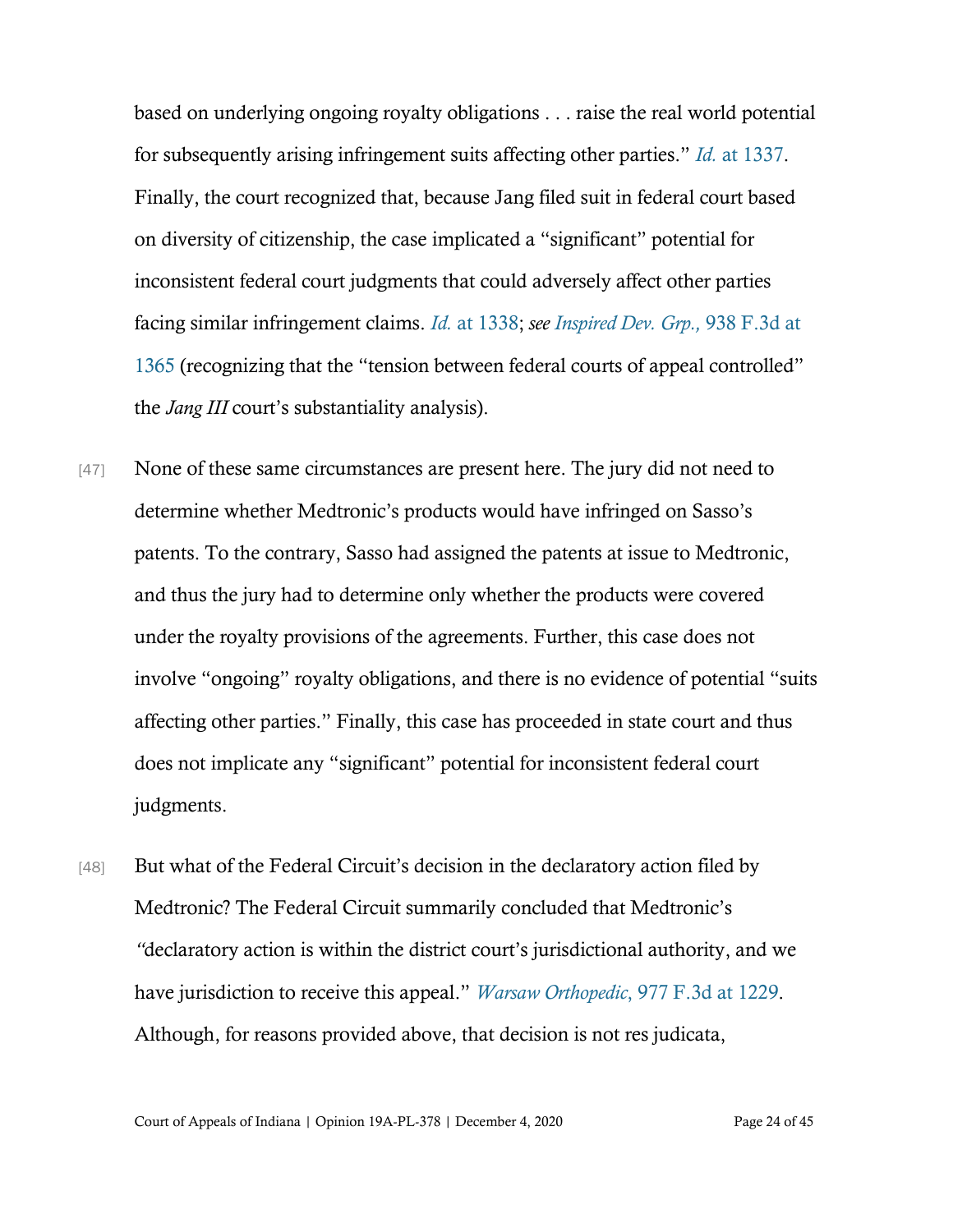Medtronic argues that it should at least be persuasive authority regarding the *Gunn* requirements. We disagree for three reasons.

- [49] First, a careful examination of the Federal Circuit's opinion reveals that the court's analysis of the *Gunn* requirements was, at best, cursory. Second, and more importantly, that analysis was based on the language of Medtronic's complaint for declaratory judgment, not on Sasso's state-court complaint. And third, the Federal Circuit ultimately concluded that the District Court properly exercised its discretion to abstain from exercising jurisdiction, *id*[. at 1232,](https://www.westlaw.com/Document/Id95835800e6311eba9128435efc93e75/View/FullText.html?transitionType=Default&contextData=(sc.Default)&VR=3.0&RS=da3.0&fragmentIdentifier=co_pp_sp_506_1232) which further weighs against a finding of exclusive federal jurisdiction here.
- [50] In sum, even assuming that Sasso's complaint necessarily raised an issue of federal patent law that was actually disputed and capable of resolution in federal court without disrupting the federal–state balance approved by Congress, Medtronic has failed to show that the patent-law issue, under *Gunn* and its progeny, is "substantial in the relevant sense." [568 U.S. at 260.](https://www.westlaw.com/Document/Id7bdad407b6d11e280719c3f0e80bdd0/View/FullText.html?transitionType=Default&contextData=(sc.Default)&VR=3.0&RS=da3.0&fragmentIdentifier=co_pp_sp_780_260) Thus, this case does not fit within the small and special group of cases that lie within the exclusive jurisdiction of the federal courts even though they originate in state law claims. Because the trial court and this court have subject matter jurisdiction over Sasso's contractual claims, we address the remainder of Medtronic's appellate arguments as well as Sasso's argument on cross-appeal.

## II. Judgment as a Matter of Law

[51] Medtronic asserts that Sasso's claims regarding the Screw Agreement should never have proceeded to trial because, on this agreement, Medtronic was entitled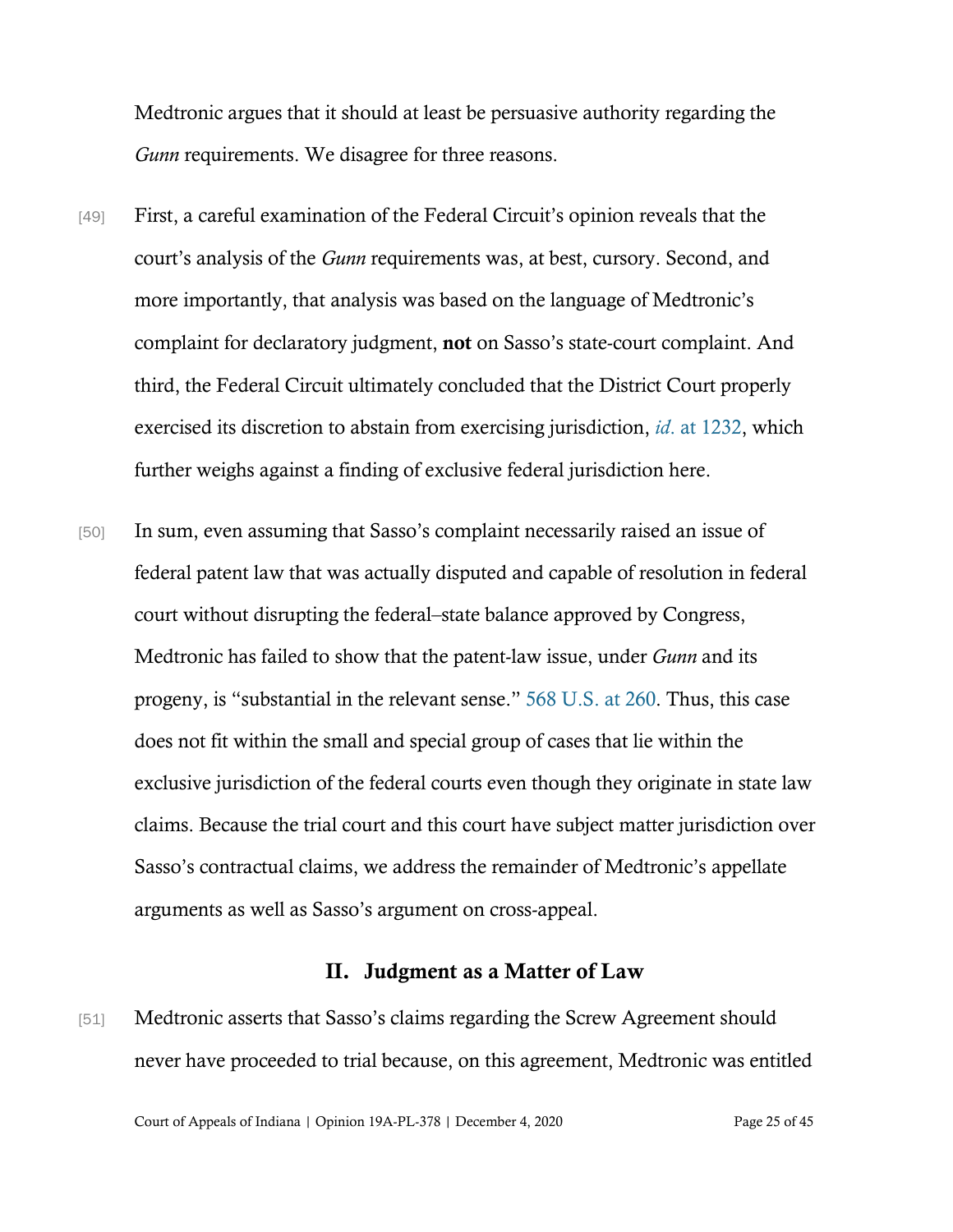to judgment as a matter of law. Specifically, Medtronic claims that the plain language of the Screw Agreement establishes that Sasso is not entitled to additional monies outside what Medtronic has already paid; therefore, it argues, the trial court should have granted its pretrial motion for summary judgment and its trial motions for a directed verdict.

#### *A. Standard of Review*

[52] We review a trial court's order granting or denying summary judgment de novo. *Rapkin Grp., [Inc. v. Cardinal Ventures, Inc.](https://www.westlaw.com/Document/I8902fd1dd8a711e4b86bd602cb8781fa/View/FullText.html?transitionType=Default&contextData=(sc.Default)&VR=3.0&RS=da3.0&fragmentIdentifier=co_pp_sp_7902_756)*, 29 N.E.3d 752, 756–57 (Ind. Ct. App. [2015\)](https://www.westlaw.com/Document/I8902fd1dd8a711e4b86bd602cb8781fa/View/FullText.html?transitionType=Default&contextData=(sc.Default)&VR=3.0&RS=da3.0&fragmentIdentifier=co_pp_sp_7902_756) (citing *Hughley v. State*[, 15 N.E.3d 1000, 1003 \(Ind. 2014\)\)](https://www.westlaw.com/Document/Ie935ccc1389f11e4b86bd602cb8781fa/View/FullText.html?transitionType=Default&contextData=(sc.Default)&VR=3.0&RS=da3.0&fragmentIdentifier=co_pp_sp_7902_1003), *trans. denied*. We apply the same standard as the trial court: "[d]rawing all reasonable inferences in favor of . . . the non-moving parties, summary judgment is appropriate if the designated evidentiary matter shows that there is no genuine issue as to any material fact and that the moving party is entitled to judgment as a matter of law." *[Id](https://www.westlaw.com/Document/I8902fd1dd8a711e4b86bd602cb8781fa/View/FullText.html?transitionType=Default&contextData=(sc.Default)&VR=3.0&RS=da3.0&fragmentIdentifier=co_pp_sp_7902_757)*. Similarly, a motion for a directed verdict, also known as judgment on the evidence, must be granted only if there is no substantial evidence or reasonable inference to be drawn therefrom to support an essential element of the non-movant's claim. *Walgreen Co. v. Hinchy*[, 21 N.E.3d 99, 106 \(Ind. Ct. App.](https://www.westlaw.com/Document/I336778236e9c11e4b86bd602cb8781fa/View/FullText.html?transitionType=Default&contextData=(sc.Default)&VR=3.0&RS=da3.0&fragmentIdentifier=co_pp_sp_7902_106)  [2014\),](https://www.westlaw.com/Document/I336778236e9c11e4b86bd602cb8781fa/View/FullText.html?transitionType=Default&contextData=(sc.Default)&VR=3.0&RS=da3.0&fragmentIdentifier=co_pp_sp_7902_106) *aff'd on reh'g*, [25 N.E.3d 748 \(Ind. Ct. App. 2015\),](https://www.westlaw.com/Document/I74dbc8019da611e490d4edf60ce7d742/View/FullText.html?transitionType=Default&contextData=(sc.Default)&VR=3.0&RS=da3.0) *trans. denied*. We consider only the evidence most favorable to the nonmovant along with all reasonable inferences that may be drawn therefrom, and a motion for judgment on the evidence should be granted only when the evidence is not conflicting and susceptible to only one inference, supporting judgment for the movant. *[Id](https://www.westlaw.com/Document/I336778236e9c11e4b86bd602cb8781fa/View/FullText.html?transitionType=Default&contextData=(sc.Default)&VR=3.0&RS=da3.0&fragmentIdentifier=co_pp_sp_7902_106)*.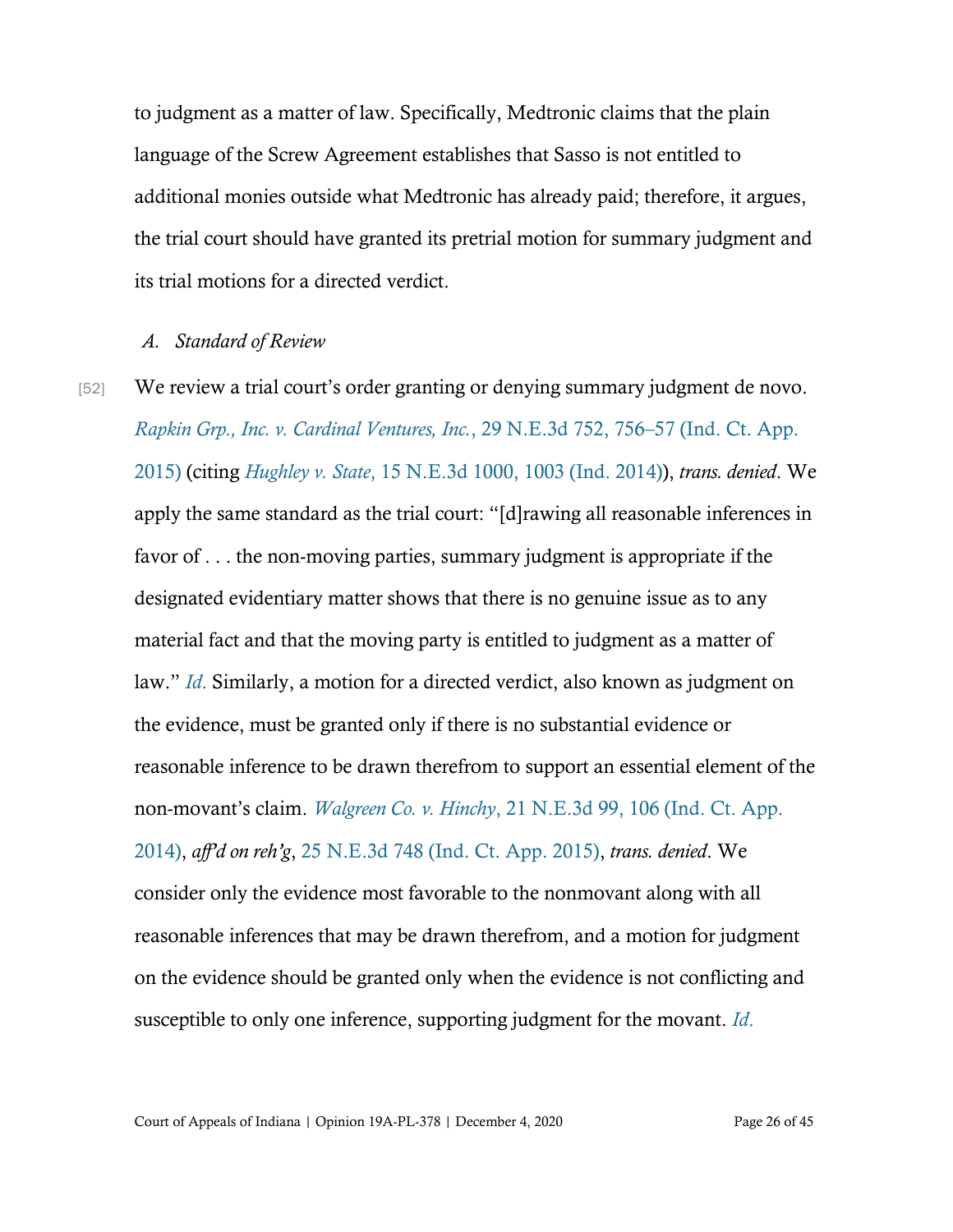- *B. Medtronic Has Failed to Show that it was Entitled to Judgment as a Matter of Law on the Screw Agreement.*
- [53] Medtronic contends that, under the terms of the Screw Agreement, Sasso was entitled to royalties only on products listed in Schedule B of that agreement. The Screw Agreement provided that Medtronic would pay Sasso for the rights to his "Invention" and "Intellectual Property" in an amount of 2.5% of the worldwide sales of the "Medical Device." Ex. Vol. 14, pp. 19–20. The term "Medical Device" was defined as "any device, article, system, apparatus or product including the Invention," and was to be listed by catalog numbers on Schedule B. *Id.* at 18. Schedule B, under the heading "Medical Device Catalog Numbers," listed "Facet Screw Instrumentation, and A Headless Facet Screw Fixation System." *Id*. at 26. But no catalog numbers were ever listed on Schedule B, and it was never updated by agreement of the parties. Nevertheless, Medtronic paid millions of dollars in royalties to Sasso under the terms of the Screw Agreement.
- [54] Medtronic insists that it never sold a headless facet screw fixation system and that Sasso was entitled to royalties only on facet screws—the only products listed in Schedule B that it actually sold. In support of this argument, Medtronic cites to our earlier decision involving these parties in *[Sasso v. Warsaw Orthopedic, Inc.](https://www.westlaw.com/Document/I065e80dc853711e5b4bafa136b480ad2/View/FullText.html?transitionType=Default&contextData=(sc.Default)&VR=3.0&RS=cblt1.0)*, 45 [N.E.3d 835 \(Ind. Ct. App. 2015\)](https://www.westlaw.com/Document/I065e80dc853711e5b4bafa136b480ad2/View/FullText.html?transitionType=Default&contextData=(sc.Default)&VR=3.0&RS=cblt1.0) ("SEE"), *trans. denied.*
- [55] The agreement at issue in *SEE* provided that Sasso would transfer to Medtronic a patent related to spinal implants in exchange for monetary compensation. [45](https://www.westlaw.com/Document/I065e80dc853711e5b4bafa136b480ad2/View/FullText.html?transitionType=Default&contextData=(sc.Default)&VR=3.0&RS=da3.0&fragmentIdentifier=co_pp_sp_7902_839)  [N.E.3d at 839.](https://www.westlaw.com/Document/I065e80dc853711e5b4bafa136b480ad2/View/FullText.html?transitionType=Default&contextData=(sc.Default)&VR=3.0&RS=da3.0&fragmentIdentifier=co_pp_sp_7902_839) One of the provisions of the parties' agreement stated that SEE, LLC, a company formed by Sasso, "warrants and represents that it owns solely,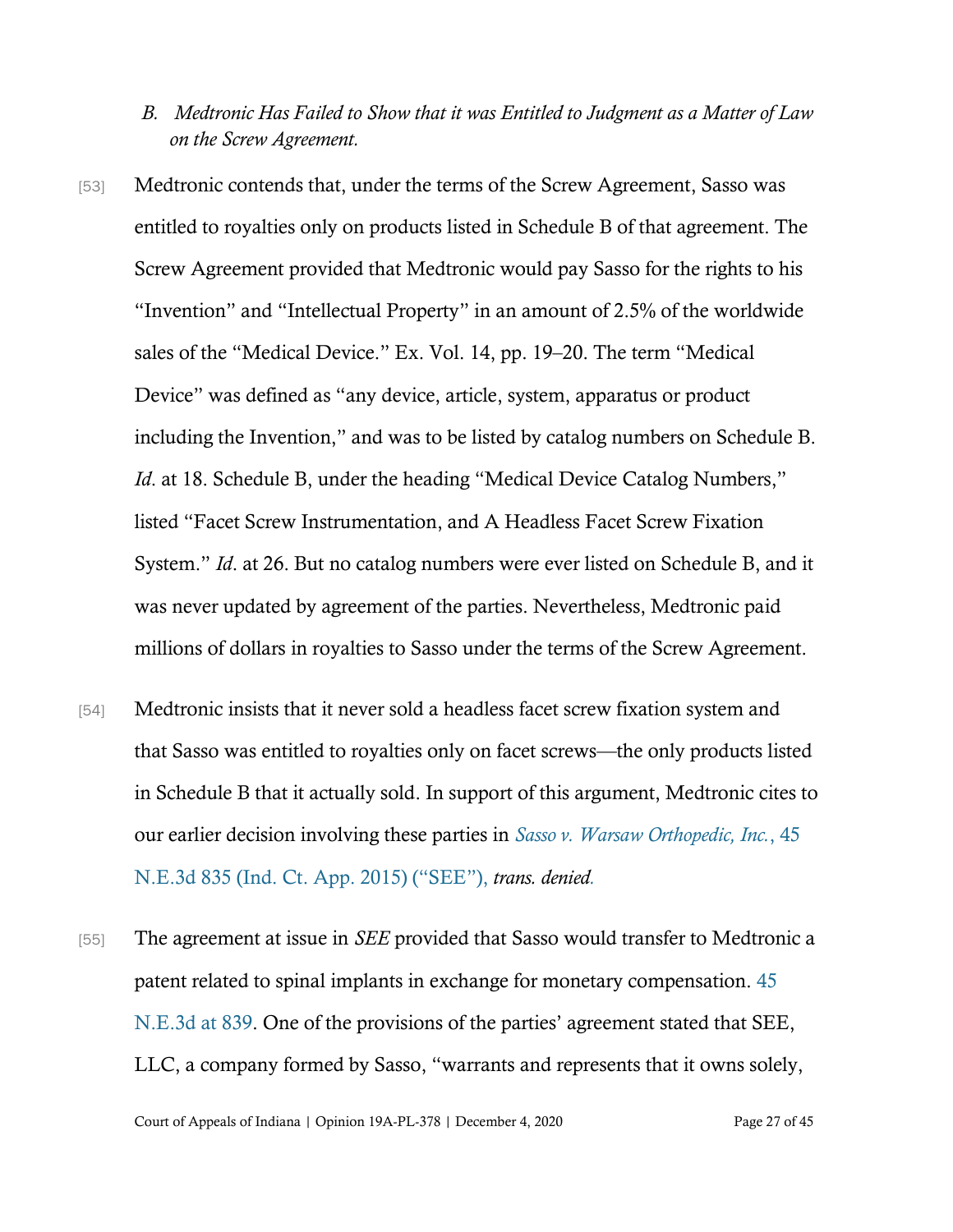as evidenced by a copy of an assignment attached hereto in Schedule A, all right, title, and interest in the Patent and the Intellectual Property Rights." *Id*[. at 837.](https://www.westlaw.com/Document/I065e80dc853711e5b4bafa136b480ad2/View/FullText.html?transitionType=Default&contextData=(sc.Default)&VR=3.0&RS=da3.0&fragmentIdentifier=co_pp_sp_7902_837) However, there was no Schedule A attached to the agreement. *[Id.](https://www.westlaw.com/Document/I065e80dc853711e5b4bafa136b480ad2/View/FullText.html?transitionType=Default&contextData=(sc.Default)&VR=3.0&RS=da3.0&fragmentIdentifier=co_pp_sp_7902_837)* Part of the compensation to Sasso included a "contingency payment in the amount of five percent (5%) of the worldwide Net Sales of the Medical Device, if covered by the Intellectual Property Rights, and two and one-half percent (2½%) if the Medical Device is not covered by the Intellectual Property Rights." *[Id](https://www.westlaw.com/Document/I065e80dc853711e5b4bafa136b480ad2/View/FullText.html?transitionType=Default&contextData=(sc.Default)&VR=3.0&RS=da3.0&fragmentIdentifier=co_pp_sp_7902_837)*. The contractual definition of "Medical Device" was to be listed in accordance with the defendants' catalog numbers in an addendum to be attached to the agreement. *[Id.](https://www.westlaw.com/Document/I065e80dc853711e5b4bafa136b480ad2/View/FullText.html?transitionType=Default&contextData=(sc.Default)&VR=3.0&RS=da3.0&fragmentIdentifier=co_pp_sp_7902_837)* [at 837](https://www.westlaw.com/Document/I065e80dc853711e5b4bafa136b480ad2/View/FullText.html?transitionType=Default&contextData=(sc.Default)&VR=3.0&RS=da3.0&fragmentIdentifier=co_pp_sp_7902_837)–38. But again, no such addendum was ever created or attached to the agreement, and thus Medtronic never paid Sasso under this provision. *[Id.](https://www.westlaw.com/Document/I065e80dc853711e5b4bafa136b480ad2/View/FullText.html?transitionType=Default&contextData=(sc.Default)&VR=3.0&RS=da3.0&fragmentIdentifier=co_pp_sp_7902_837)*

- [56] Our court affirmed the grant of summary judgment in favor of Medtronic. We concluded that the contract was unenforceable, as a matter of law, because it was not definite and certain. *Id*[. at 841.](https://www.westlaw.com/Document/I065e80dc853711e5b4bafa136b480ad2/View/FullText.html?transitionType=Default&contextData=(sc.Default)&VR=3.0&RS=da3.0&fragmentIdentifier=co_pp_sp_7902_841) More specifically, by failing to create the addenda, the parties rendered the agreement unenforceable for two reasons: (1) because there was no list of Medical Devices as defined in the agreement, there was no basis to determine whether a breach occurred; and (2) because there was no way of determining whether SEE was entitled to 5% or 2.5% of anything, there was no basis for any remedy. *[Id](https://www.westlaw.com/Document/I065e80dc853711e5b4bafa136b480ad2/View/FullText.html?transitionType=Default&contextData=(sc.Default)&VR=3.0&RS=da3.0&fragmentIdentifier=co_pp_sp_7902_841)*.
- Court of Appeals of Indiana | Opinion 19A-PL-378 | December 4, 2020 Page 28 of 45 [57] Here, Medtronic argues that *SEE* is controlling in the sense that decision holds that the products listed in the schedule control Medtronic's royalty obligations. Medtronic contends that it paid Sasso royalties on all facet screws it sold and that, under the terms of the Screw Agreement, both parties had an obligation to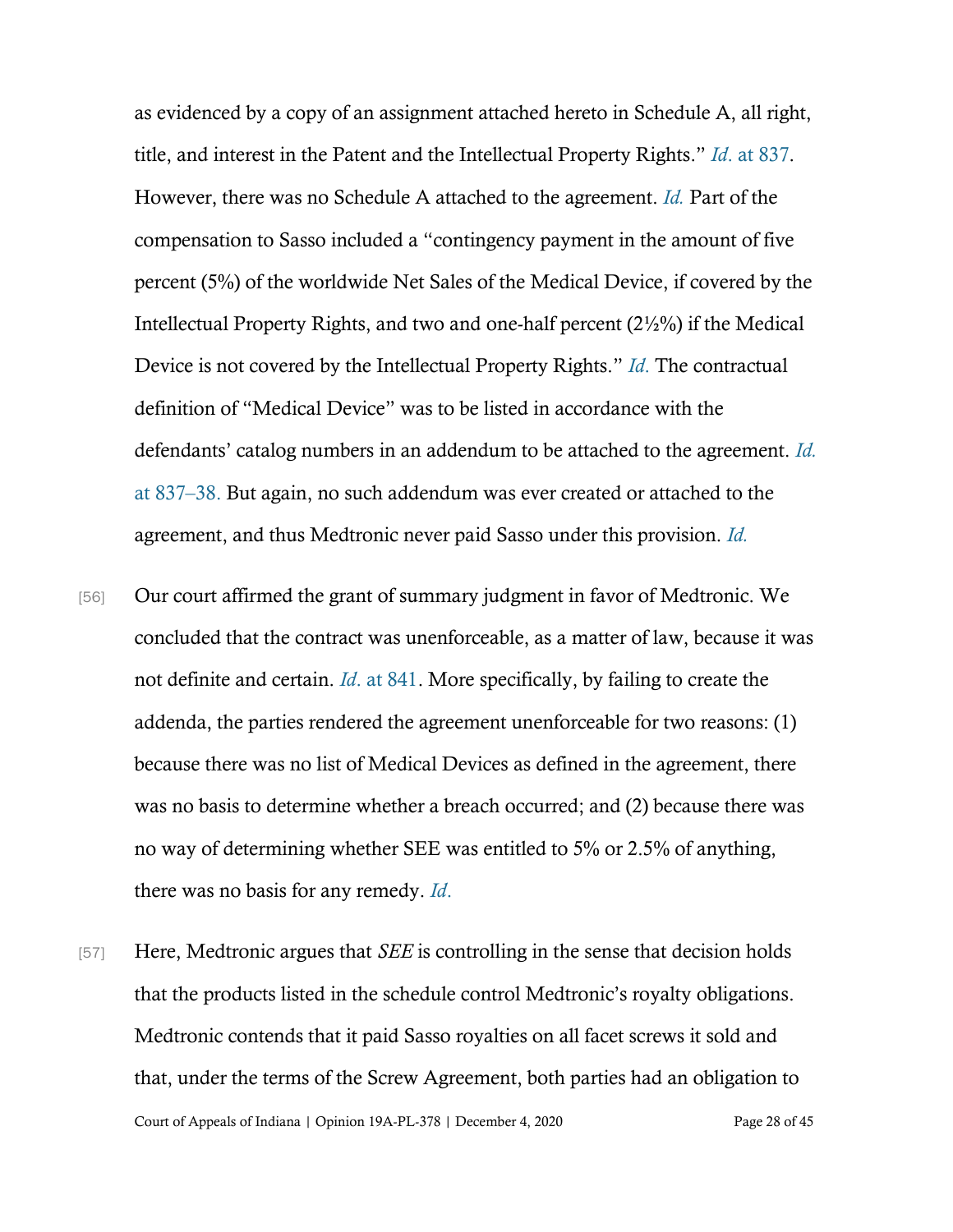update Schedule B as needed, but neither did. Therefore, Medtronic maintains that, just as in *SEE*, it paid Sasso all that he was due under the agreement and was entitled to judgment as a matter of law on this issue. We disagree.

[58] Under Tennessee law, which governed the Screw Agreement, modification of a contract need not be express but may be implied from a course of conduct. *[Lancaster v. Ferrell Paving, Inc.](https://www.westlaw.com/Document/Ib9e911b2e39011e0a9e5bdc02ef2b18e/View/FullText.html?transitionType=Default&contextData=(sc.Default)&VR=3.0&RS=da3.0&fragmentIdentifier=co_pp_sp_4644_611)*, 397 S.W.3d 606, 611–12 (Tenn. Ct. App. 2011). This is true even where the contract expressly specifies that the parties may only modify an agreement in writing. *Id*[. at 612.](https://www.westlaw.com/Document/Ib9e911b2e39011e0a9e5bdc02ef2b18e/View/FullText.html?transitionType=Default&contextData=(sc.Default)&VR=3.0&RS=da3.0&fragmentIdentifier=co_pp_sp_4644_612) Here, it is apparent that Schedule B included with the original Screw Agreement—was a placeholder that was intended by the parties to be updated with all relevant Medtronic parts that utilized Sasso's intellectual property. For whatever reason, this simply did not occur. Yet, despite no updates to Schedule B, Medtronic continued to pay Sasso for sixteen years under the agreement.

[59] We agree with Sasso that the parties' actions demonstrate modification of the contract by a course of conduct. The relevant inquiry before the jury was not whether a specific part was **included** in Schedule B, but which parts sold by Medtronic utilized Sasso's intellectual property and were therefore royalty bearing. Accordingly, because the Screw Agreement was modified by the conduct of the parties, the trial court properly rejected Medtronic's arguments that it had already paid Sasso all that he was due under the terms of the agreement.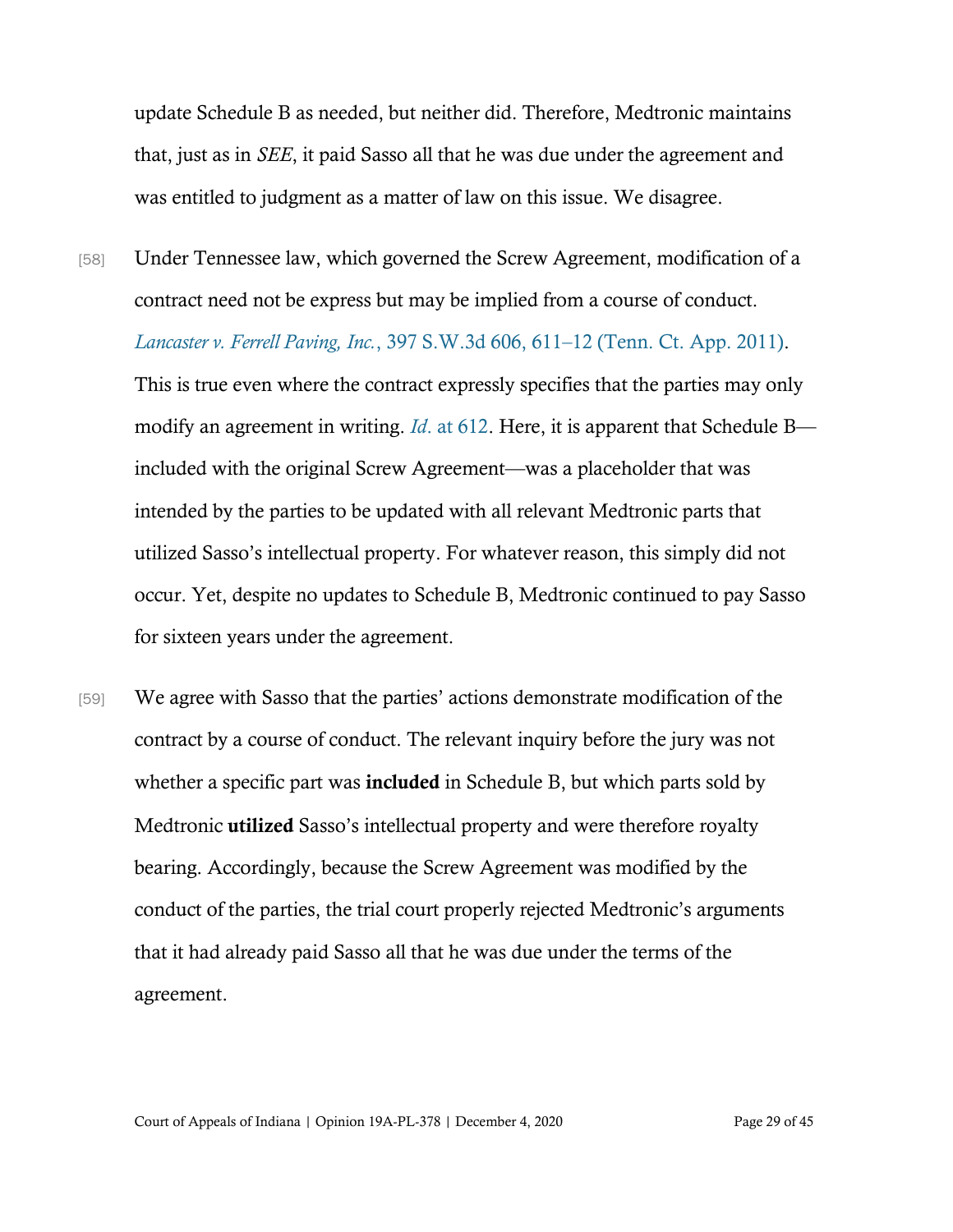## III. Exclusion of Evidence of Patent Invalidity

[60] Medtronic next argues that the trial court abused its discretion by excluding evidence that, subsequent to Sasso's filing suit, the USPTO declared certain claims of the '313 Patent invalid.

#### *A. Standard of Review*

- [61] Decisions regarding the admissibility of evidence are entrusted to the sound discretion of the trial court. *[State Farm Mut. Auto. Ins. Co. v. Earl](https://www.westlaw.com/Document/I911c2d3d0fce11e5a795ac035416da91/View/FullText.html?transitionType=Default&contextData=(sc.Default)&VR=3.0&RS=da3.0&fragmentIdentifier=co_pp_sp_7902_340)*, 33 N.E.3d 337, [340 \(Ind. 2015\)](https://www.westlaw.com/Document/I911c2d3d0fce11e5a795ac035416da91/View/FullText.html?transitionType=Default&contextData=(sc.Default)&VR=3.0&RS=da3.0&fragmentIdentifier=co_pp_sp_7902_340). On appeal, we review the trial court's evidentiary ruling for an abuse of that discretion. *[Id](https://www.westlaw.com/Document/I911c2d3d0fce11e5a795ac035416da91/View/FullText.html?transitionType=Default&contextData=(sc.Default)&VR=3.0&RS=da3.0&fragmentIdentifier=co_pp_sp_7902_340)*. "An abuse of discretion occurs if the trial court's decision is clearly erroneous and against the logic and effect of the facts and circumstances before the court or if its decision is without reason or is based upon impermissible considerations." *Arlton v. Schraut*[, 936 N.E.2d 831, 836 \(Ind.](https://www.westlaw.com/Document/I59b96d66ec9911df80558336ea473530/View/FullText.html?transitionType=Default&contextData=(sc.Default)&VR=3.0&RS=da3.0&fragmentIdentifier=co_pp_sp_578_836)  [Ct. App. 2010\),](https://www.westlaw.com/Document/I59b96d66ec9911df80558336ea473530/View/FullText.html?transitionType=Default&contextData=(sc.Default)&VR=3.0&RS=da3.0&fragmentIdentifier=co_pp_sp_578_836) *trans. denied*.
	- *B. The Trial Court Did Not Abuse its Discretion by Excluding Evidence of the Patentclaim Invalidity.*
- [62] Medtronic argues that Sasso's claim for breach of contract on the Screw Agreement is dependent upon the validity of the '313 Patent. Thus, Medtronic asserts that evidence establishing that some of the patent's claims were later declared invalid was not only relevant, but potentially dispositive. Although Medtronic's arguments have some facial appeal, a closer examination of the facts reveals that the trial court's decision to exclude this evidence was not an abuse of its discretion.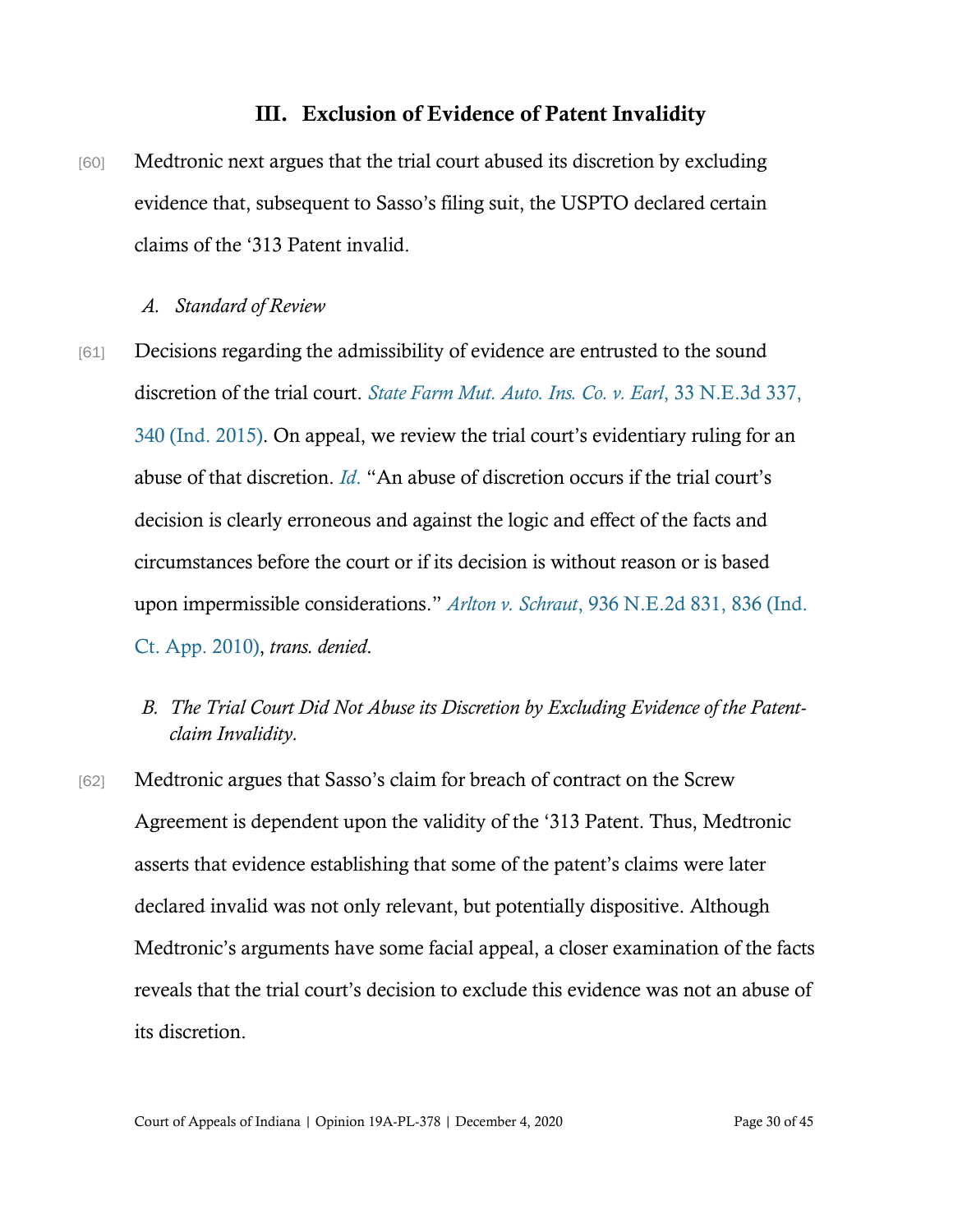[63] The timeline below includes the relevant actions related to validity of the '313 Patent:

> May 1, 2018: Medtronic files a request with the USPTO to reexamine certain claims of the '313 Patent.

June 29, 2018: the USPTO issues a nonfinal office action rejecting claims 26, 30, 31, and 34 of the '313 Patent.

October 29, 2018: the USPTO issues a final office action rejecting claims 26 and 34.

January 4, 2019: the USPTO issues a reexamination certificate cancelling claims 26 through 34 of the '313 Patent.

- [64] Medtronic maintains that it should have been permitted to present evidence to the jury regarding the USPTO's reexamination decision, noting that invalid patent claims are deemed cancelled *ab initio*. *See [ePlus, Inc. v. Lawson Software, Inc.](https://www.westlaw.com/Document/Icdc75b1315e011e590d4edf60ce7d742/View/FullText.html?transitionType=Default&contextData=(sc.Default)&VR=3.0&RS=da3.0&fragmentIdentifier=co_pp_sp_506_1358)*, [789 F.3d 1349, 1358 \(Fed. Cir. 2015\)](https://www.westlaw.com/Document/Icdc75b1315e011e590d4edf60ce7d742/View/FullText.html?transitionType=Default&contextData=(sc.Default)&VR=3.0&RS=da3.0&fragmentIdentifier=co_pp_sp_506_1358). In Medtronic's view, the invalidity of the patent claims was relevant evidence that should have been admitted. We disagree.
- [65] A patent licensee must pay royalties until the date it first challenges validity. *[Studiengesellschaft Kohle, M.B.H. v. Shell Oil Co.](https://www.westlaw.com/Document/I0c517e16941d11d9bdd1cfdd544ca3a4/View/FullText.html?transitionType=Default&contextData=(sc.Default)&VR=3.0&RS=da3.0&fragmentIdentifier=co_pp_sp_506_1566)*, 112 F.3d 1561, 1566–68 (Fed. Cir. [1997\)](https://www.westlaw.com/Document/I0c517e16941d11d9bdd1cfdd544ca3a4/View/FullText.html?transitionType=Default&contextData=(sc.Default)&VR=3.0&RS=da3.0&fragmentIdentifier=co_pp_sp_506_1566). This is to "prevent the injustice of allowing [a licensee] to exploit the protection of the contract and patent rights and then later to abandon conveniently its obligations under those same rights." *Id*[. at 1568.](https://www.westlaw.com/Document/I0c517e16941d11d9bdd1cfdd544ca3a4/View/FullText.html?transitionType=Default&contextData=(sc.Default)&VR=3.0&RS=da3.0&fragmentIdentifier=co_pp_sp_506_1568) Here, Sasso claimed he was owed royalties through December 31, 2017—about six months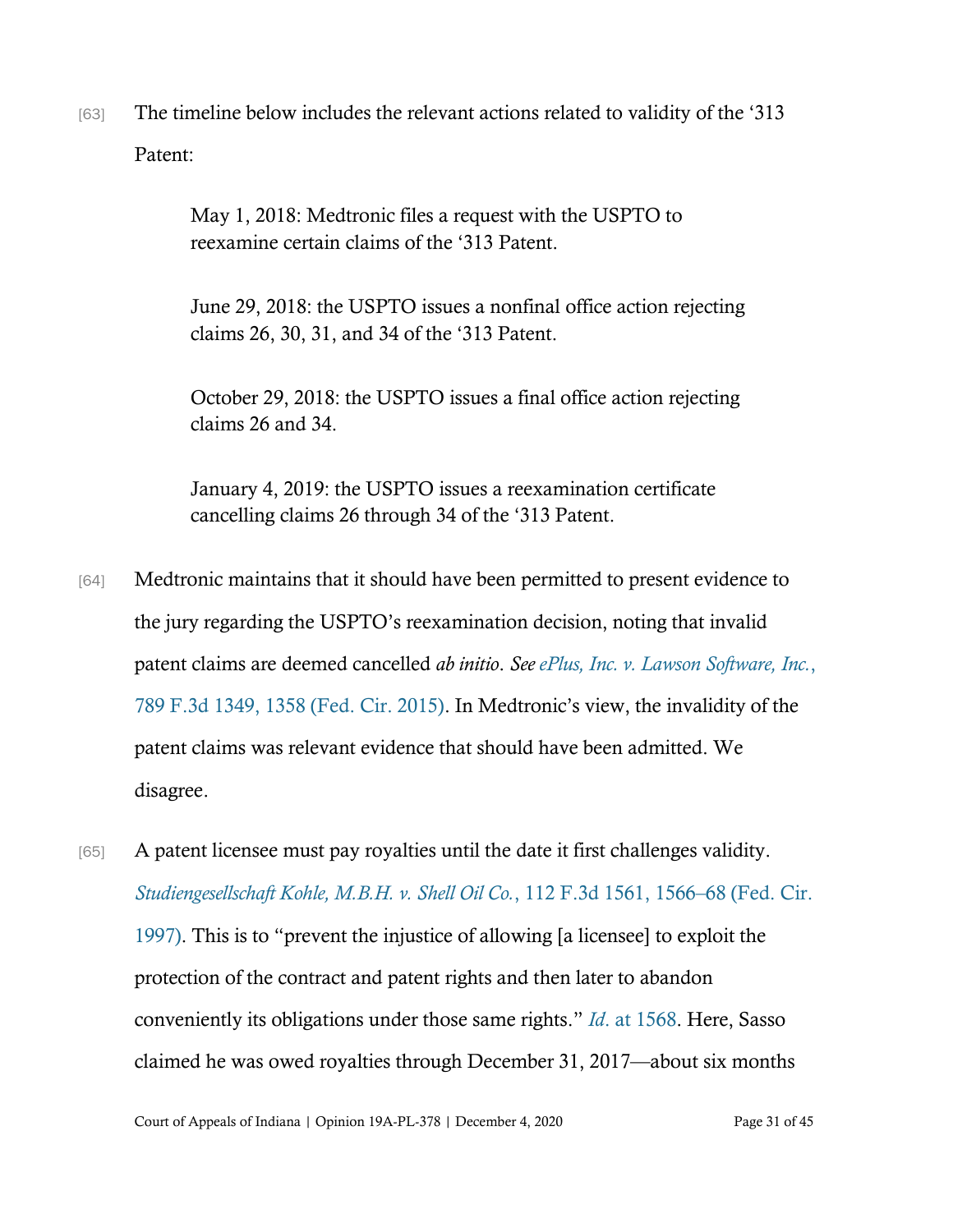before Medtronic challenged validity. As noted in the timeline above, Medtronic did not challenge validity of the '313 Patent until May 1, 2018, and the USPTO did not officially cancel any of the patent's claims until after the jury trial in this case. While we acknowledge that Medtronic is technically an assignee, not a licensee, the same logic prevails. Indeed, it would be fundamentally unfair to permit Medtronic to exploit the protections of the '313 Patent vis-à-vis its competitors, then conveniently abandon its obligations under these rights vis-àvis Sasso.

[66] In short, Medtronic, as an assignee, owed royalties on the '313 Patent until the date it first challenged validity, which was not until 2018—well after the date to which Sasso claimed royalties. Thus, evidence regarding validity was not relevant to the royalties sought by Sasso. Accordingly, the trial court did not abuse its discretion by excluding evidence that Medtronic, after taking advantage of the protections of the '313 Patent for years, subsequently and successfully challenged the validity of the operative claims of this patent.<sup>16</sup>

## IV. Duration of the Screw Agreement

[67] Medtronic next argues that the Screw Agreement terminated seven years from the date of first sale of any medical device covered by that agreement. As this

<sup>&</sup>lt;sup>16</sup> We also disagree with Medtronic's argument that Sasso opened the door to issues of patent invalidity by conceding that the claims of the '313 Patent were broad. Sasso indeed acknowledged that the claims of the patent were broad, but the breadth of those claims benefitted Medtronic for years. And again, for purposes of Sasso's breach-of-contract claim, the patent was valid because Medtronic did not challenge the patent until 2018, and Sasso claimed damages only through the end of 2017. We further disagree with Medtronic that Sasso's counsel misled the jury by stating that the '313 Patent was in force. Counsel's statement was true with regard to Sasso's claim of royalties through 2017.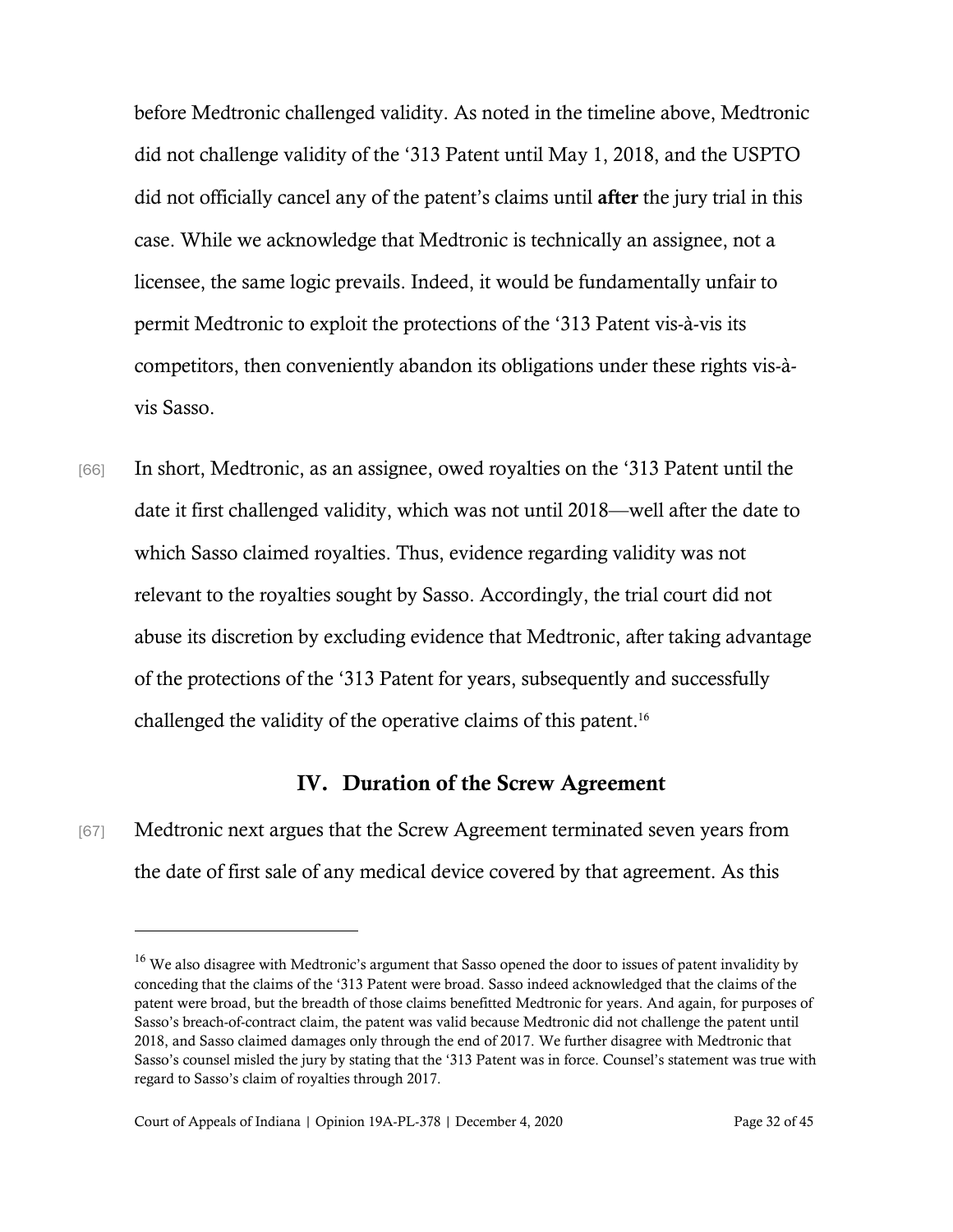requires us to interpret the contract, our review is de novo. *[Harrison v. Thomas](https://www.westlaw.com/Document/I263b2f55d38e11d9bf60c1d57ebc853e/View/FullText.html?transitionType=Default&contextData=(sc.Default)&VR=3.0&RS=da3.0&fragmentIdentifier=co_pp_sp_578_818)*, [761 N.E.2d 816, 818 \(Ind. 2002\).](https://www.westlaw.com/Document/I263b2f55d38e11d9bf60c1d57ebc853e/View/FullText.html?transitionType=Default&contextData=(sc.Default)&VR=3.0&RS=da3.0&fragmentIdentifier=co_pp_sp_578_818)

[68] Section 4(B) of the Screw Agreement provided that Medtronic would pay to Sasso:

> A contingency payment in the amount of two and one-half percent  $(2-\frac{1}{2}\%)$  of the worldwide Net Sales of the Medical Device. ... The contingency payment is payable to Dr. Sasso until expiration of the last to expire of the patent(s) included in the Intellectual Property Rights, or seven (7) years from the Date of First Sale of the Medical Device, if no patent(s) issue. . . .

Ex. Vol. 14, p. 20. And Section 7, titled "Term of the Agreement," provided in relevant part:

Unless sooner terminated, this Agreement shall expire upon the last to expire of the patents included in Intellectual Property Rights, or if no patent application(s) issue into a patent having valid claim coverage of the Medical Device, then seven (7) years from the Date of First Sale of the Medical Device. [Medtronic] is free to continue manufacturing, marketing and selling Medical Device(s) after expiration of this Agreement without further payment to Dr. Sasso.

*Id*. at 21 (emphasis added).

[69] The language of these sections reveal that the parties intended for the contract to last for either (1) seven years from the date of the first sale of a covered medical device or (2) for the life of the patent. Medtronic claims Section 7 controls and that, under its language, life-of-patent royalties were dependent on the validity of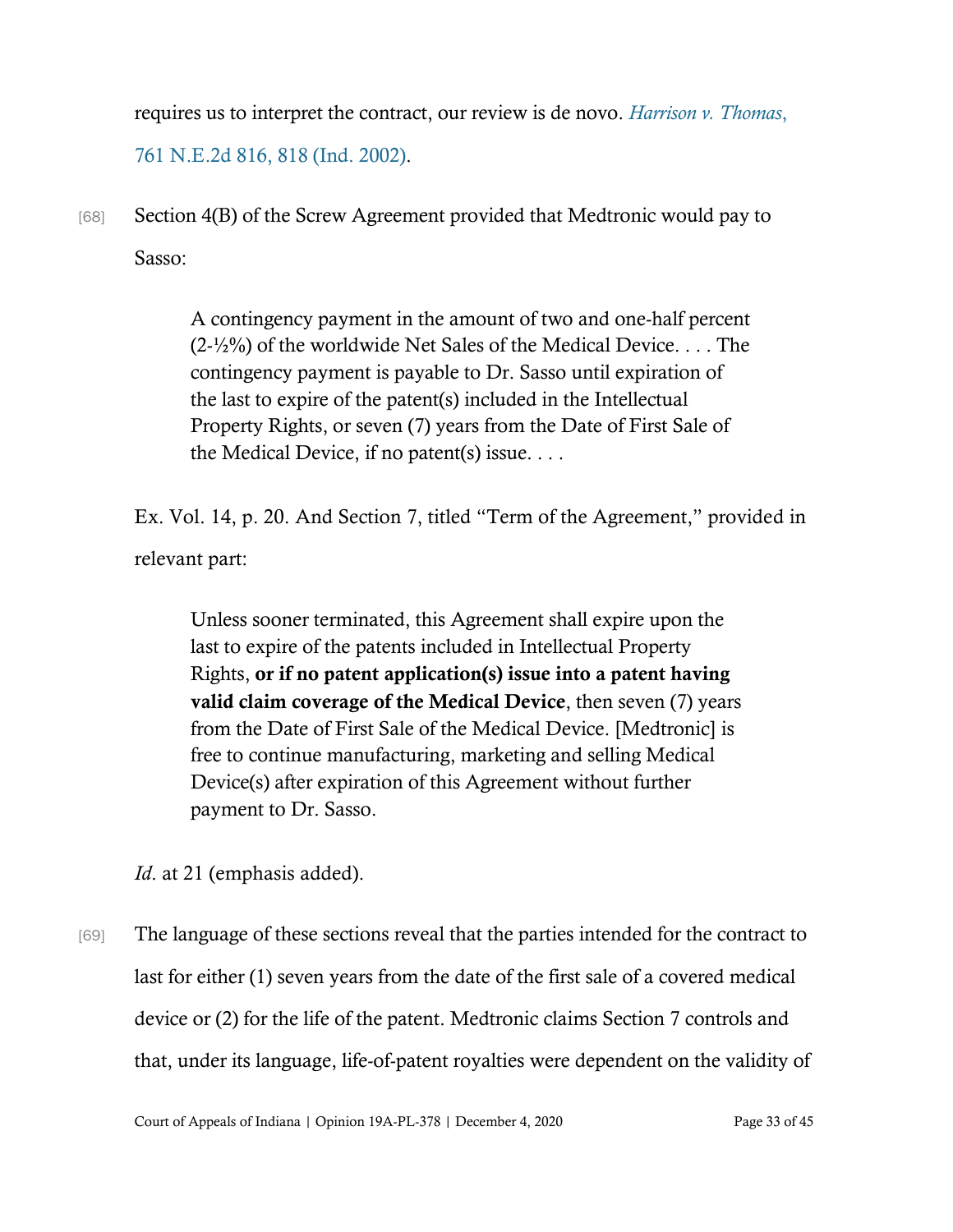the patent claims. Because Medtronic eventually petitioned the USPTO to invalidate the operative claims of the '313 Patent, Medtronic asserts that it owed Sasso royalties for only seven years from the date of the first sale of a medical device incorporating his intellectual property. We disagree for several reasons.

- [70] Even if we were to agree with Medtronic that Section 7 controls, we would disagree with Medtronic's interpretation of that section. Under Section 7, the Screw Agreement was to expire on "the last to expire of the patents included in Intellectual Property Rights, or if no patent application(s) issue into a patent having valid claim coverage of the Medical Device, then seven (7) years from the Date of First Sale of the Medical Device." Ex. Vol. 14, p. 21 (emphasis added). The first clause of this sentence—as does the similar language in Section 4(B)—states that the agreement will expire when the last patent included in the Intellectual Property expires. And because the '313 Patent did not expire until 2019, the agreement did not expire until that date.
- Court of Appeals of Indiana | Opinion 19A-PL-378 | December 4, 2020 Page 34 of 45 [71] Yet, Medtronic insists that the second clause of Section 7 controls: the agreement lasts for only seven years from the date of first sale because "no patent application(s) issue into a patent having *valid* claim coverage of the Medical Device[.]" *Id*. Medtronic argues that, because of the USPTO reexamination, a patent did not issue having valid claim coverage of the medical device. Despite the USPTO's later action invalidating the operative claims of the '313 Patent, Medtronic ignores two key facts: (1) the '313 Patent did issue; and (2) the '313 Patent had valid claim coverage from 2001 to January 4, 2019, when the USPTO's issued the reexamination certification canceling certain claims. Again,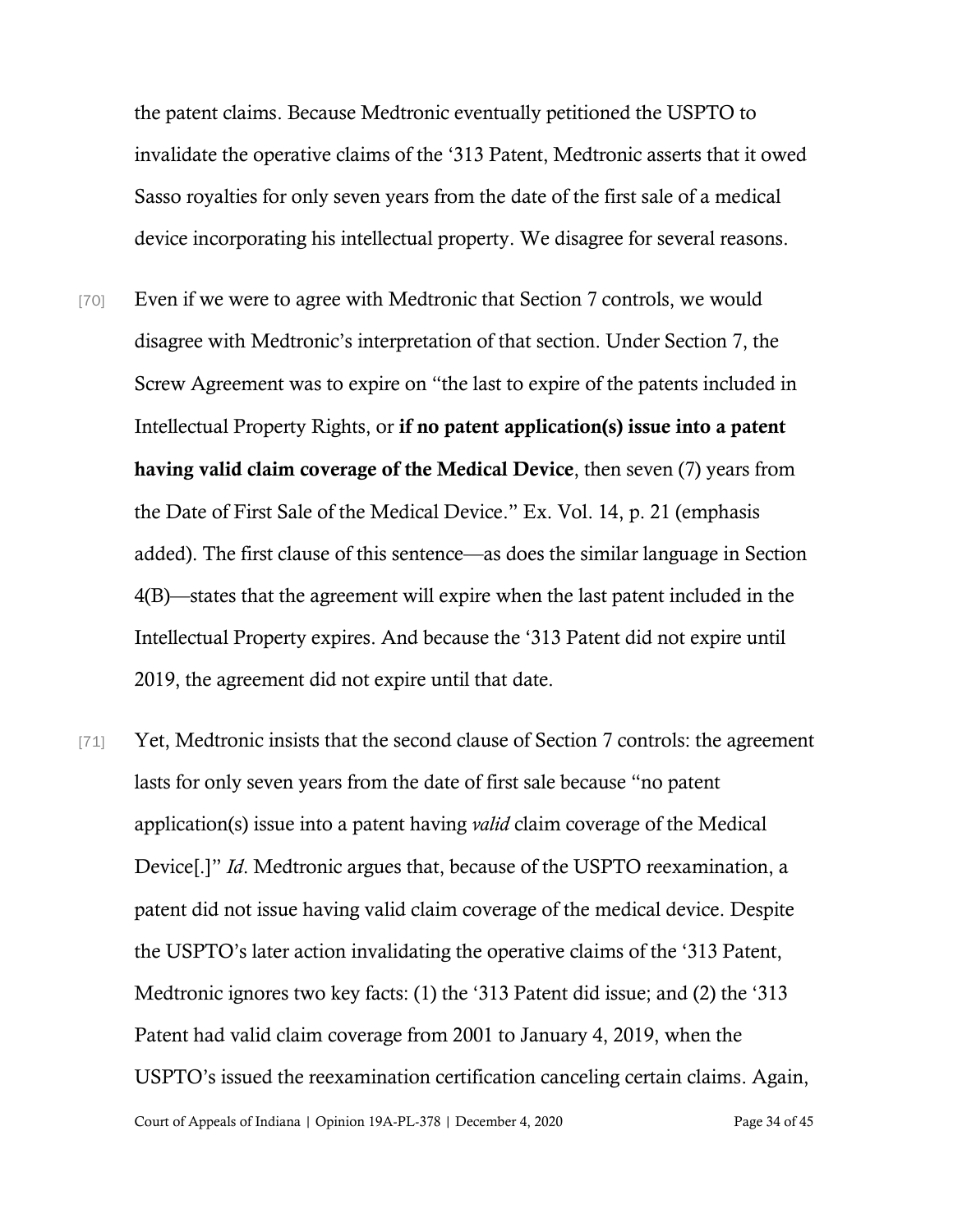Medtronic would have us interpret the Screw Agreement in such a way as to permit them to benefit from the patent coverage for over a decade, then allow them to retroactively invalidate the patent claims to limit their obligation to pay to seven years. We disagree with Medtronic's interpretation of the contract in this manner.

- [72] Moreover, if we were to agree with Medtronic's interpretation of the Screw Agreement, portions of Section 4(B) would be rendered meaningless. That section provided that Medtronic would pay royalties to Sasso for the life of the patent, without reference to the validity of any patent claims. To read Section 7 to make the payments contingent upon a valid patent would effectively re-write Section 4(B) to include a restriction that it simply does not contain. Such an interpretation would run counter to the well-settled principle that "[a]ll provisions of the contract should be construed in harmony with each other to promote consistency and avoid repugnancy among the various contract provisions." *Adkins v. Bluegrass Ests., Inc.*[, 360 S.W.3d 404, 411 \(Tenn. Ct. App.](https://www.westlaw.com/Document/I73e8304fd49f11e0be8fdb5fa26a1033/View/FullText.html?transitionType=Default&contextData=(sc.Default)&VR=3.0&RS=da3.0&fragmentIdentifier=co_pp_sp_4644_411)  [2011\).](https://www.westlaw.com/Document/I73e8304fd49f11e0be8fdb5fa26a1033/View/FullText.html?transitionType=Default&contextData=(sc.Default)&VR=3.0&RS=da3.0&fragmentIdentifier=co_pp_sp_4644_411)
- [73] At most, the potentially conflicting language in Section 4(B) and Section 7 render the contract provisions regarding duration of the agreement ambiguous. Under Tennessee law, a provision of a contract is ambiguous when it has an uncertain meaning and may be reasonably understood in more than one way. *[Planters Gin](https://www.westlaw.com/Document/I446a8b64e7cf11d9bf60c1d57ebc853e/View/FullText.html?transitionType=Default&contextData=(sc.Default)&VR=3.0&RS=da3.0&fragmentIdentifier=co_pp_sp_4644_890)  [Co. v. Fed. Compress & Warehouse Co.](https://www.westlaw.com/Document/I446a8b64e7cf11d9bf60c1d57ebc853e/View/FullText.html?transitionType=Default&contextData=(sc.Default)&VR=3.0&RS=da3.0&fragmentIdentifier=co_pp_sp_4644_890)*, 78 S.W.3d 885, 890 (Tenn. 2002) (citing *[Empress Health & Beauty Spa, Inc. v. Turner](https://www.westlaw.com/Document/Idd4ed35cec5b11d99439b076ef9ec4de/View/FullText.html?transitionType=Default&contextData=(sc.Default)&VR=3.0&RS=da3.0&fragmentIdentifier=co_pp_sp_713_190)*, 503 S.W.2d 188,190–191 (Tenn. [1973\)\)](https://www.westlaw.com/Document/Idd4ed35cec5b11d99439b076ef9ec4de/View/FullText.html?transitionType=Default&contextData=(sc.Default)&VR=3.0&RS=da3.0&fragmentIdentifier=co_pp_sp_713_190). Ambiguous language in a contract must be construed against the drafter.

Court of Appeals of Indiana | Opinion 19A-PL-378 | December 4, 2020 Page 35 of 45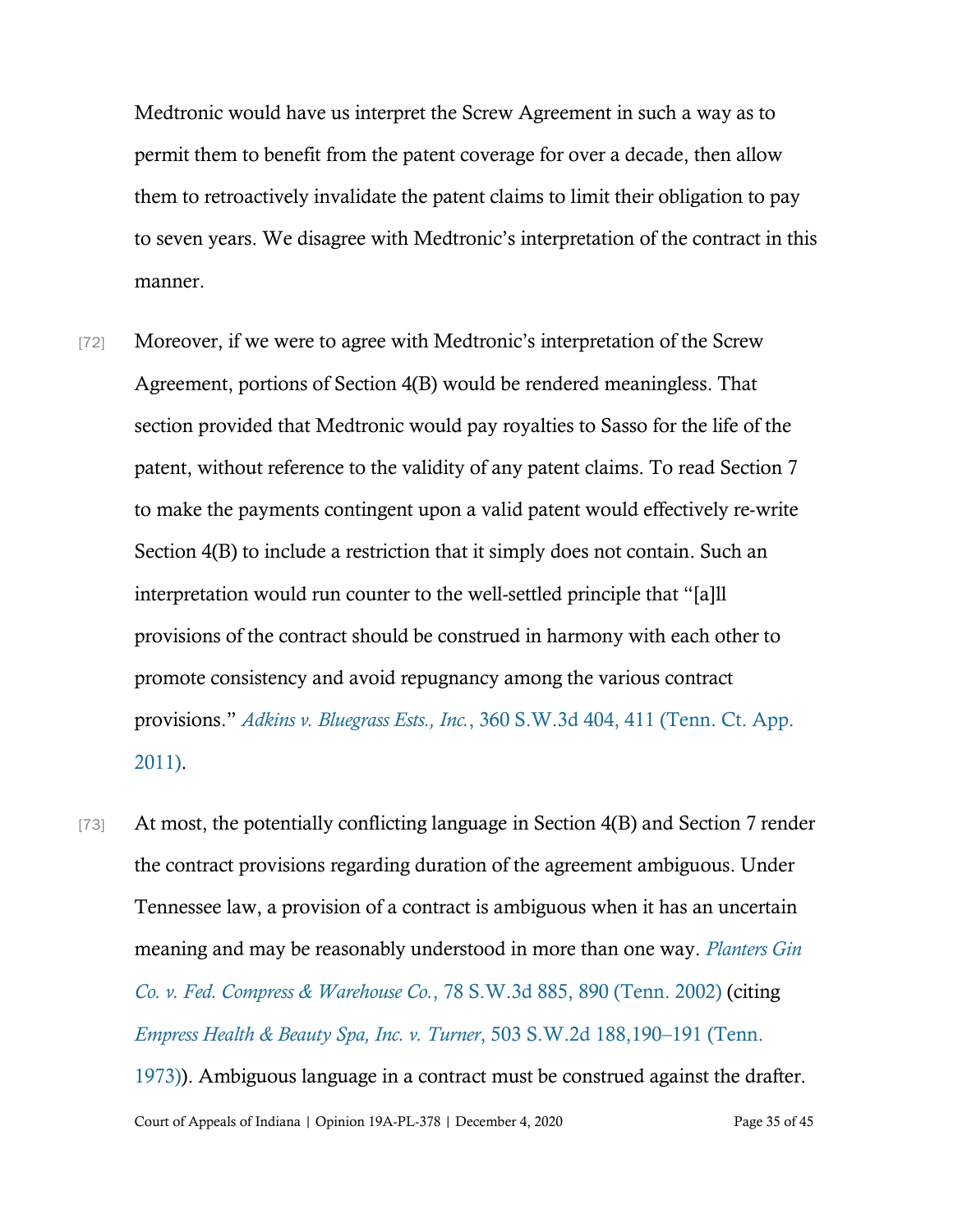*Adkins*[, 360 S.W.3d at](https://www.westlaw.com/Document/I73e8304fd49f11e0be8fdb5fa26a1033/View/FullText.html?transitionType=Default&contextData=(sc.Default)&VR=3.0&RS=da3.0&fragmentIdentifier=co_pp_sp_4644_412) 412 (citing *Jackson v. Miller*[, 776 S.W.2d 115, 117 \(Tenn.](https://www.westlaw.com/Document/I75077c04e7b211d99439b076ef9ec4de/View/FullText.html?transitionType=Default&contextData=(sc.Default)&VR=3.0&RS=da3.0&fragmentIdentifier=co_pp_sp_713_117)  [Ct. App. 1989\)\)](https://www.westlaw.com/Document/I75077c04e7b211d99439b076ef9ec4de/View/FullText.html?transitionType=Default&contextData=(sc.Default)&VR=3.0&RS=da3.0&fragmentIdentifier=co_pp_sp_713_117).

[74] Even if we found language in Section 4(B) and Section 7 ambiguous, we would construe the language against Medtronic. And Medtronic's actions demonstrate both that it believed that it owed Sasso royalties for the life of the patent and that the Screw Agreement expired when the '313 Patent expired. As Sasso points out, the royalty provision of the superseded original agreement between the parties tied royalties to the validity of the patent, but the royalty provision of the Screw Agreement did not. Moreover, Medtronic continued to pay Sasso royalties (albeit at a lower amount that he believed he was due) well past seven years from the date of first sale. For all of these reasons, the trial court did not err by concluding that Medtronic owed Sasso royalties for the life of the '313 Patent.

## V. Sufficient Evidence of Damages

[75] Medtronic also asserts that the damages the jury awarded on the Screw Agreement were not supported by the evidence. We employ an extremely deferential standard when reviewing a jury's damage award:

> A jury determination of damages is entitled to great deference when challenged on appeal. Because damages are particularly a jury determination, appellate courts will not substitute their idea of a proper damage award for that of the jury. Instead, the court will look only to the evidence and inferences therefrom that support the jury's verdict. We will not deem a verdict to be the result of improper considerations unless it cannot be explained on any other reasonable ground. Thus, if there is any evidence in the record that supports the amount of the award, even if it is variable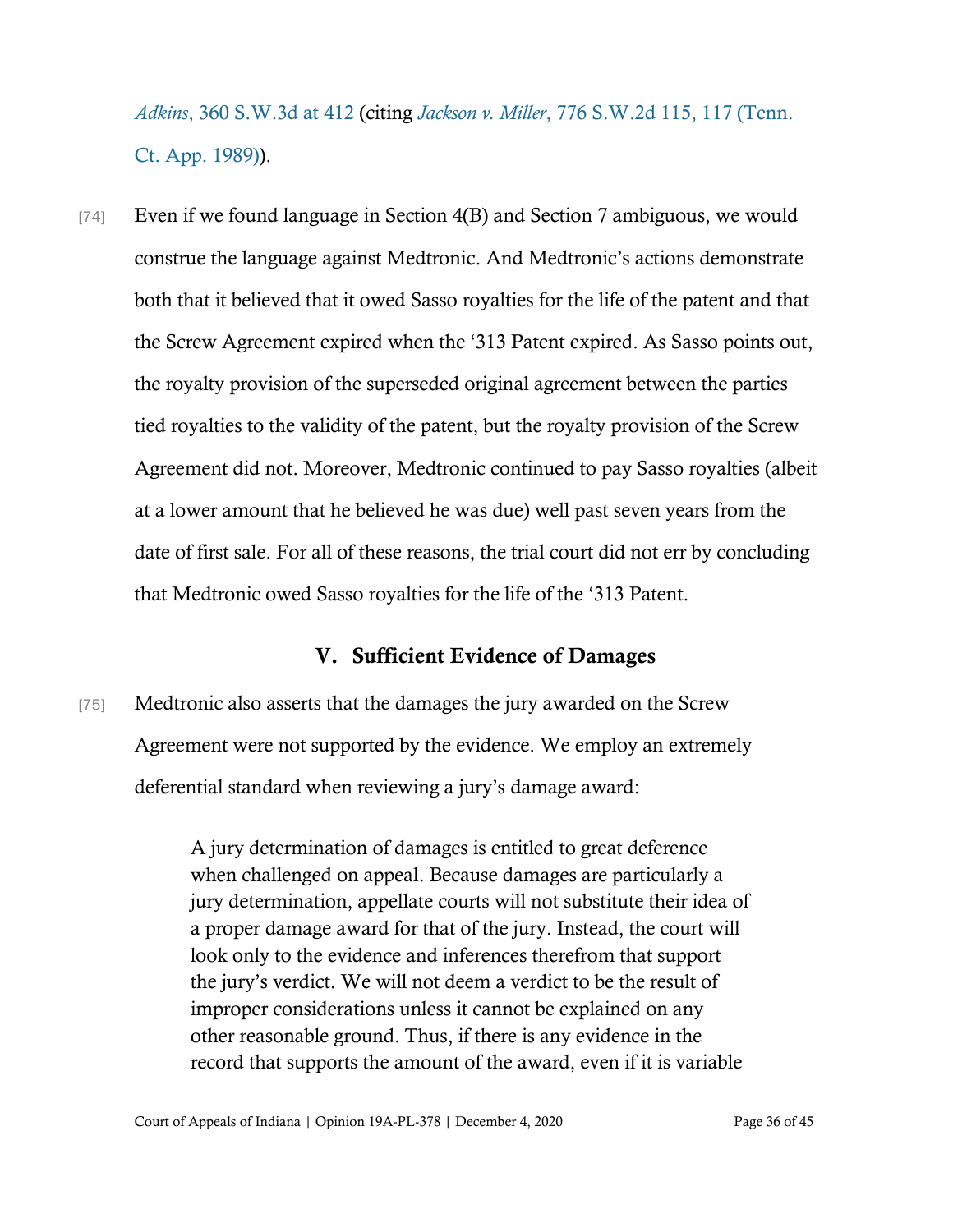or conflicting, the award will not be disturbed. In addition, our inability to look into the minds of the jurors is, to a large extent, the reason behind the rule that we will not reverse if the award falls within the bounds of the evidence. We will vacate an award of damages only when it is not rationally related and so great as to clearly indicate that the jury was motivated by prejudice, passion, partiality, corruption, or that it considered an improper element.

*[State Farm Fire & Cas. Co. v. Radcliff](https://www.westlaw.com/Document/Ic90eb793a2c811e2a555d241dae65084/View/FullText.html?transitionType=Default&contextData=(sc.Default)&VR=3.0&RS=da3.0&fragmentIdentifier=co_pp_sp_578_151)*, 987 N.E.2d 121, 151–52 (Ind. Ct. App. [2013\),](https://www.westlaw.com/Document/Ic90eb793a2c811e2a555d241dae65084/View/FullText.html?transitionType=Default&contextData=(sc.Default)&VR=3.0&RS=da3.0&fragmentIdentifier=co_pp_sp_578_151) *trans. denied* (cleaned up). As our supreme court recently reiterated, we will not reverse if the damage award is within the scope of the evidence. *[Int'l](https://www.westlaw.com/Document/If71ff5f0ec7011e990f2fe58d44ebc3e/View/FullText.html?transitionType=Default&contextData=(sc.Default)&VR=3.0&RS=da3.0&fragmentIdentifier=co_pp_sp_7902_258)  Bus. Machs. Corp. v. State*[, 138 N.E.3d 255, 258 \(Ind. 2019\)](https://www.westlaw.com/Document/If71ff5f0ec7011e990f2fe58d44ebc3e/View/FullText.html?transitionType=Default&contextData=(sc.Default)&VR=3.0&RS=da3.0&fragmentIdentifier=co_pp_sp_7902_258). "When reviewing the adequacy of a damages award in a breach of contract action, we do not reweigh evidence or judge witness credibility, and will consider only the evidence favorable to the award." *[Farah, LLC v. Architura Corp.](https://www.westlaw.com/Document/Iac43f40fc73a11e0bff4854fb99771ed/View/FullText.html?transitionType=Default&contextData=(sc.Default)&VR=3.0&RS=da3.0&fragmentIdentifier=co_pp_sp_578_337)*, 952 N.E.2d 328, 337 (Ind. [Ct. App. 2011\).](https://www.westlaw.com/Document/Iac43f40fc73a11e0bff4854fb99771ed/View/FullText.html?transitionType=Default&contextData=(sc.Default)&VR=3.0&RS=da3.0&fragmentIdentifier=co_pp_sp_578_337) Still, the award cannot be based on speculation, conjecture, or surmise; it must be supported by probative evidence. *[Id](https://www.westlaw.com/Document/Iac43f40fc73a11e0bff4854fb99771ed/View/FullText.html?transitionType=Default&contextData=(sc.Default)&VR=3.0&RS=da3.0&fragmentIdentifier=co_pp_sp_578_337)*.

- [76] Medtronic raises two sufficiency arguments relating to damages awarded for breach of the Screw Agreement. Neither argument is persuasive.
- [77] First, Medtronic contends that Sasso failed to prove that he was owed any life-ofpatent royalties because they were due only if there was "valid claim coverage of the Medical Device," as set forth in Section 7. But the royalties were governed by Section 4(B), not Section 7. And, as noted above, Section 4(B) succinctly provided that Sasso would be paid 2.5% of the worldwide net sales of the Medical Device. There is no requirement that the Medical Device be covered by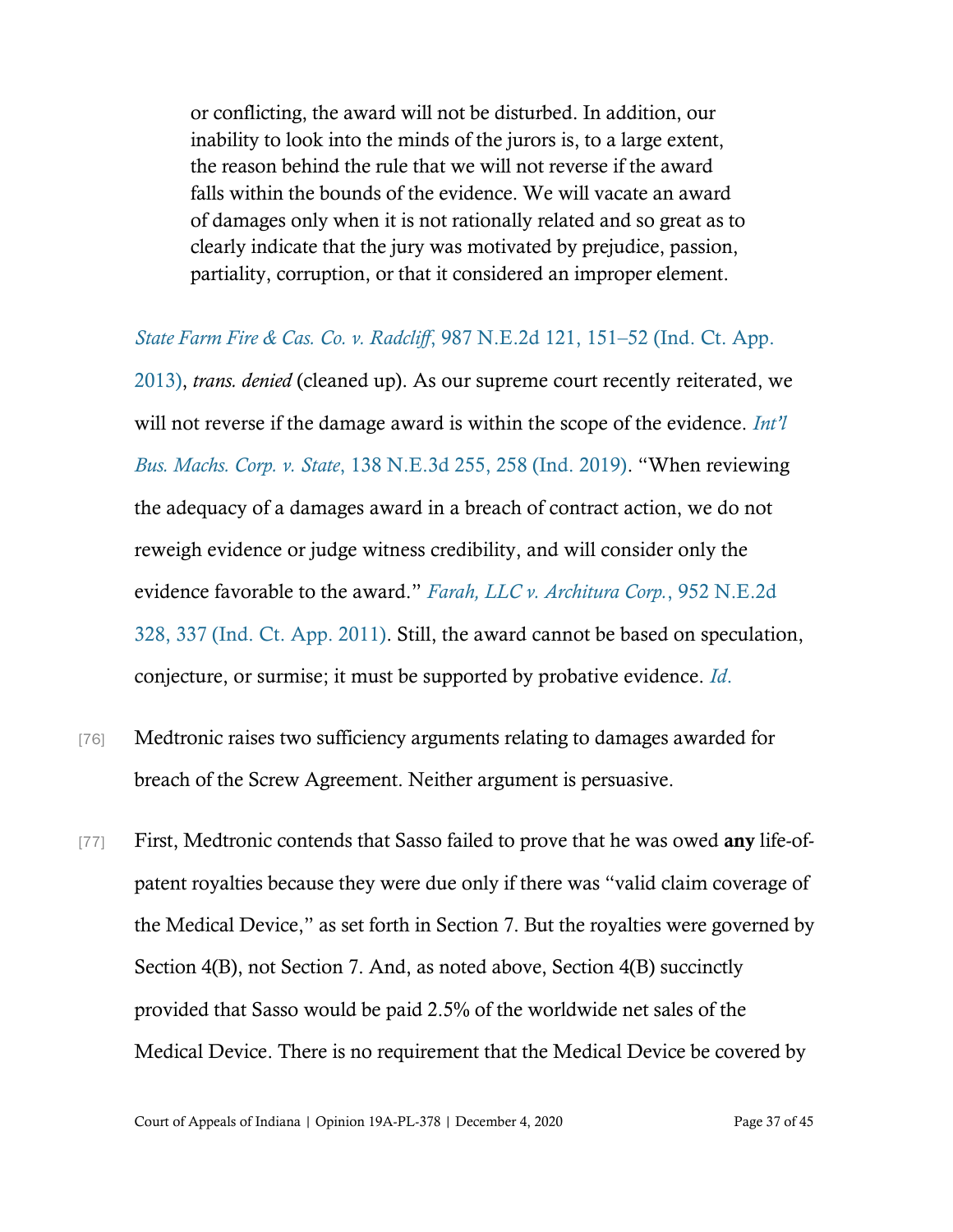a valid claim of an issued patent before royalties would be paid. We therefore reject Medtronic's claim that Sasso had to prove that his royalties were dependent upon whether the medical device(s) sold were covered by a valid patent claim.<sup>17</sup>

[78] Second, Medtronic claims that there was insufficient evidence to support the jury's award. Medtronic acknowledges that Sasso's expert witness, Mike Pellegrino, testified that Sasso's damages for breach of the Screw Agreement were \$79,400,000; but Medtronic claims that this figure is "wildly inflated" and based on a flawed methodology.<sup>18</sup> Appellants' Br. p. 53. Medtronic thus claims that Pellegrino's testimony was insufficient to support the verdict. Under our highly deferential standard of review, this argument fails as the award is supported by probative evidence.

 $17$  Medtronic's claim that it had to sell all of the medical devices as a "kit" before it owed Sasso royalties is also unavailing. Medtronic argues that "[w]here a patent claim requires multiple components, a product is not covered by the claim unless it includes all the components." Appellant's Br. p. 50 (emphasis in original). Medtronic insists that it never made or sold the five instruments of claim 26 or the six instruments required by claim 34 of the '313 Patent together as a "kit." Medtronic tacitly admits that it sold the instruments but claims that it cannot be held responsible for how the surgeons used these instruments. In other words, Medtronic admits that it sold parts A, B, and C, but claims that it did not owe royalties to Sasso unless it sold parts A, B, and C together as single kit. The jury, however, heard evidence that Medtronic did sell such a "kit." Tr. Vol. 3, pp. 202–04. Regardless, Medtronic's entire argument is based on the false premise that the instruments at issue had to be covered by a valid claim before royalties were owed—Section 4(B) imposes no such requirement.

<sup>&</sup>lt;sup>18</sup> Medtronic made no contemporaneous objection to Pellegrino's testimony. Accordingly, to the extent that Medtronic's argument is based on what it perceives to be problems with Pellegrino's methodology, this argument is waived. *See Radcliff*[, 987 N.E.2d at 153](https://www.westlaw.com/Document/Ic90eb793a2c811e2a555d241dae65084/View/FullText.html?transitionType=Default&contextData=(sc.Default)&VR=3.0&RS=da3.0&fragmentIdentifier=co_pp_sp_578_153) (noting that a party must object to evidence when it is offered into the record and that the failure to timely object waives the party's ability on appeal to argue that the admission of the evidence was erroneous). Although Medtronic notes that it unsuccessfully attempted to exclude Pellegrino's testimony at a *Daubert* hearing, this does not preserve any evidentiary error for purposes of appellate review. *Se[e id.](https://www.westlaw.com/Document/Ic90eb793a2c811e2a555d241dae65084/View/FullText.html?transitionType=Default&contextData=(sc.Default)&VR=3.0&RS=da3.0&fragmentIdentifier=co_pp_sp_578_153)* (noting that pretrial motions do not preserve error and the party opposing the evidence must still object at trial).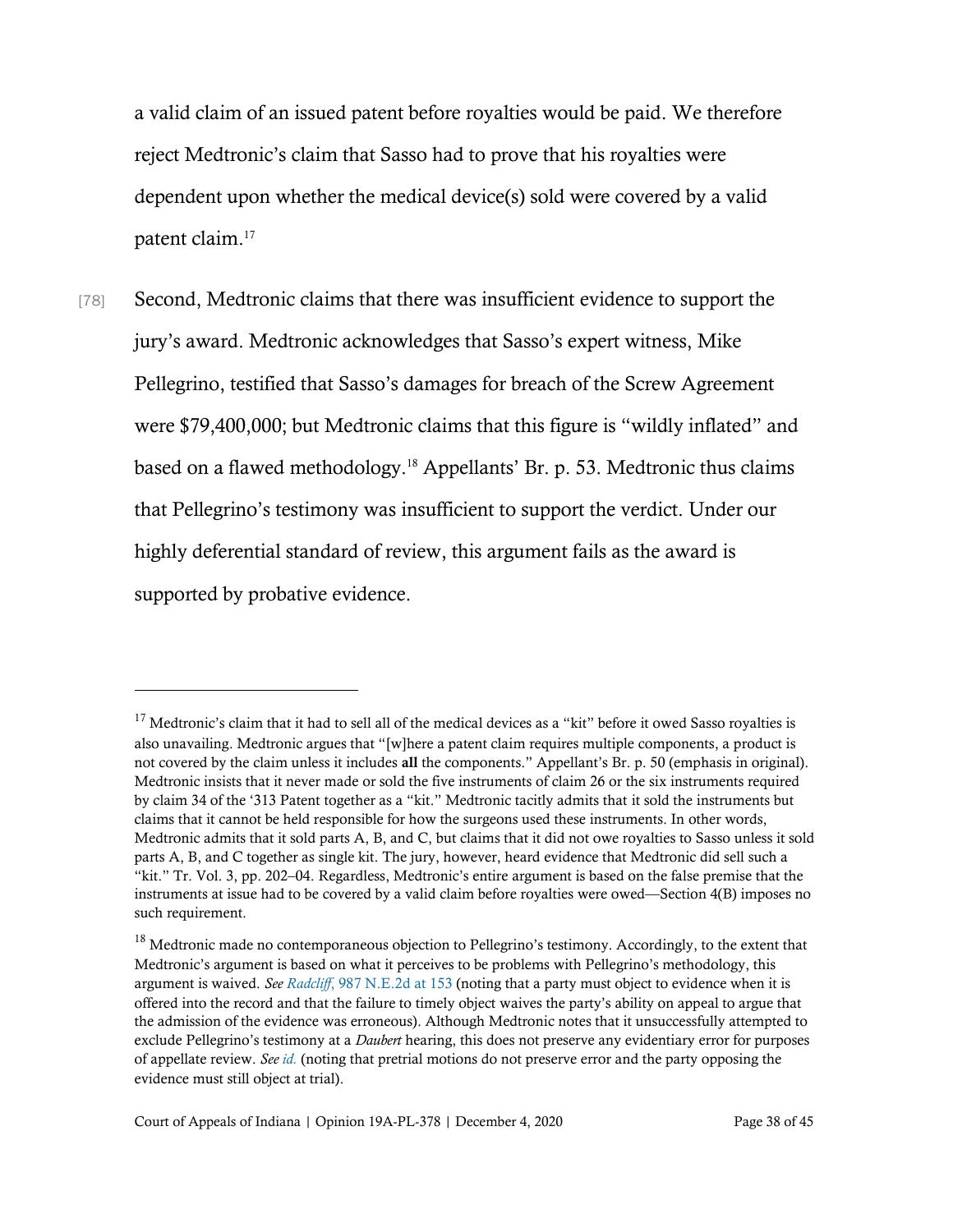- [79] The Screw Agreement defined Sasso's "Invention" to include any "product, method or system relating to a facet screw instrumentation." Ex. Vol. 14, p. 17. Thus, the royalties on the "Medical Device(s)" sold did not depend only on how Medtronic sold the instruments but also how they were used, i.e., the method or system used. And the royalty-bearing medical devices included screws and cages when implanted using Sasso's method or system—just as Medtronic indicated in 2002 shortly after the Screw Agreement was executed. Ex. Vol. 15, pp. 91–92.
- [80] Additionally, Robert Compton—Medtronic's former president and chief operations officer—testified that Sasso's work on the project and his assistance to Medtronic, i.e., "Intellectual Property Rights," was worth 2.5% of the net sales of the medical products even without patent protection. *See* Tr. Vol. 6 at 73–75; Ex. Vol. 14 at 18–20. Still, Pellegrino testified that the royalty-bearing products were implanted using a five-instrument kit as required by claim 26 of the '313 Patent. Tr. Vol. 11, pp. 132–33. And Sasso testified that Medtronic's own manuals for the products advertised his screw delivery system. *Id.* at 157.
- [81] In short, the jury heard evidence from several witnesses whose testimony established that Medtronic sold numerous instruments to be used in the minimally invasive spinal surgery technique invented by Sasso. And Sasso's expert testified, without objection, that 2.5% of the net sales of these products was worth almost \$80,000,000. The jury accepted this testimony and awarded Sasso just over \$79,000,000 in damages. Thus, the damage award was within the scope of the evidence. Medtronic's arguments to the contrary are little more than

Court of Appeals of Indiana | Opinion 19A-PL-378 | December 4, 2020 Page 39 of 45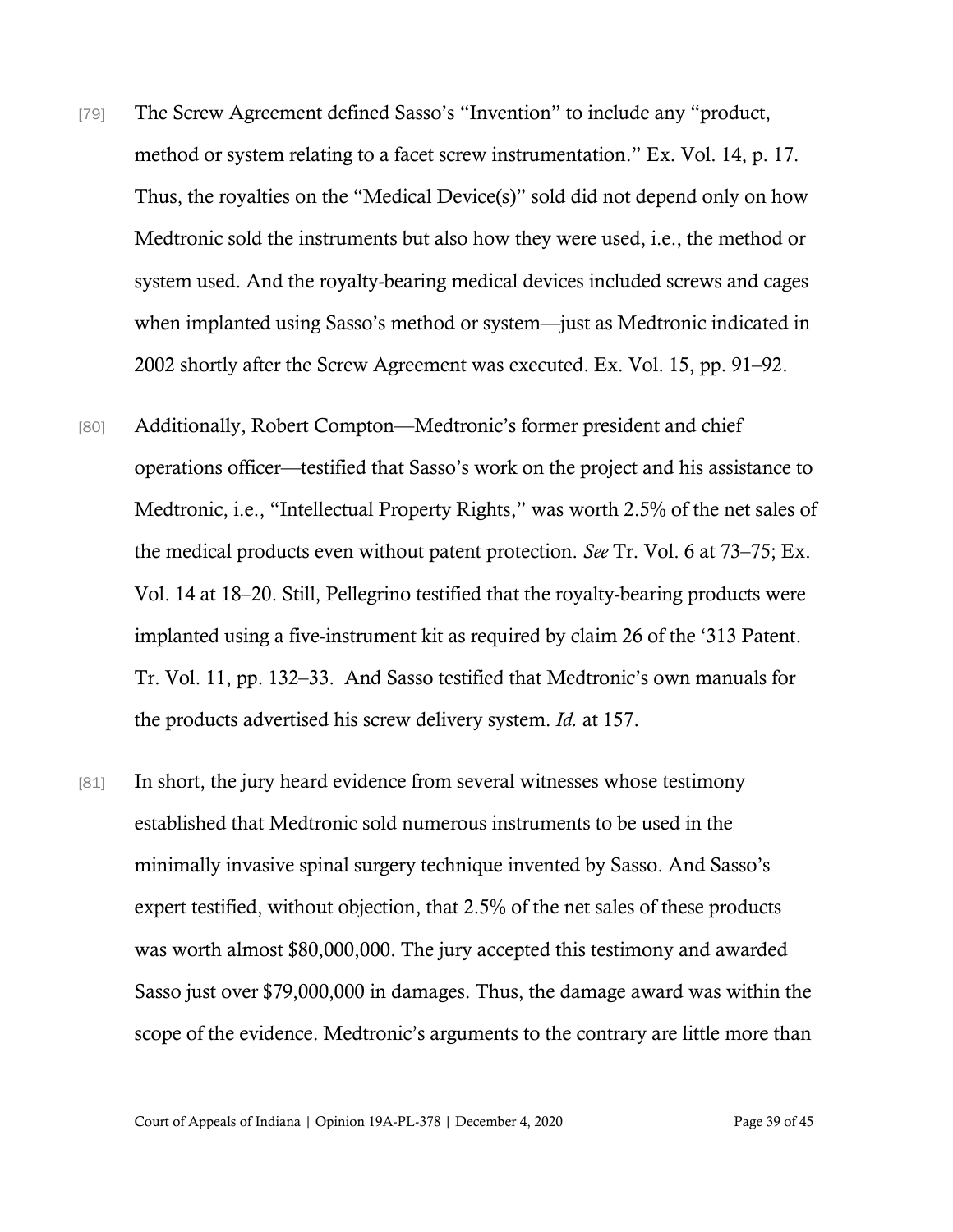a request that we reweigh the evidence and come to a contrary conclusion, which we may not do.

### VI. Sufficient Evidence of Vertex Damages

- [82] Lastly, Medtronic argues that there was insufficient evidence to support the jury's award of damages on the Vertex Agreement.<sup>19</sup> We reiterate that we will not reverse a jury's damages award if it is within the scope of the evidence, *[Int'l Bus.](https://www.westlaw.com/Document/If71ff5f0ec7011e990f2fe58d44ebc3e/View/FullText.html?transitionType=Default&contextData=(sc.Default)&VR=3.0&RS=da3.0&fragmentIdentifier=co_pp_sp_7902_258)  Machs. Corp.*[, 138 N.E.3d at 258,](https://www.westlaw.com/Document/If71ff5f0ec7011e990f2fe58d44ebc3e/View/FullText.html?transitionType=Default&contextData=(sc.Default)&VR=3.0&RS=da3.0&fragmentIdentifier=co_pp_sp_7902_258) nor will we reweigh evidence or judge witness credibility, *Farah*[, 952 N.E.2d at 337.](https://www.westlaw.com/Document/Iac43f40fc73a11e0bff4854fb99771ed/View/FullText.html?transitionType=Default&contextData=(sc.Default)&VR=3.0&RS=da3.0&fragmentIdentifier=co_pp_sp_578_337)
- [83] Medtronic contends that Sasso was improperly awarded royalties on four patents not listed in the Vertex Agreement. Under the terms of the Vertex Agreement, Sasso was entitled to life-of-patent royalties only if "the Medical Device is covered by a valid claim of an issued U.S. patent arising out of the Intellectual Property Rights[.]" Ex. Vol. 14, p. 7. The agreement defined "Intellectual Property Rights" as the patent application that issued as Patent '491 as well as any patents "issuing therefrom or claiming priority thereto," "any and all continuations, continuation-in-part, divisionals, reissues or reexaminations based thereon or claiming priority thereto," and "any and all know-how, technology and any other intellectual property right with respect to the Invention."<sup>20</sup> *Id.* at 5.

<sup>&</sup>lt;sup>19</sup> Medtronic also argues that Sasso's claims for relief under the Vertex Agreement fall within the exclusive jurisdiction of the federal courts. For the same reasons as explained above, we conclude that the federal courts do not have exclusive jurisdiction over this contractual dispute.

 $20$  A listing of all Intellectual Property Rights was contained in Exhibit A which was to "be updated by [Medtronic] from time to time (at least yearly) as additional Intellectual Property Rights are added to the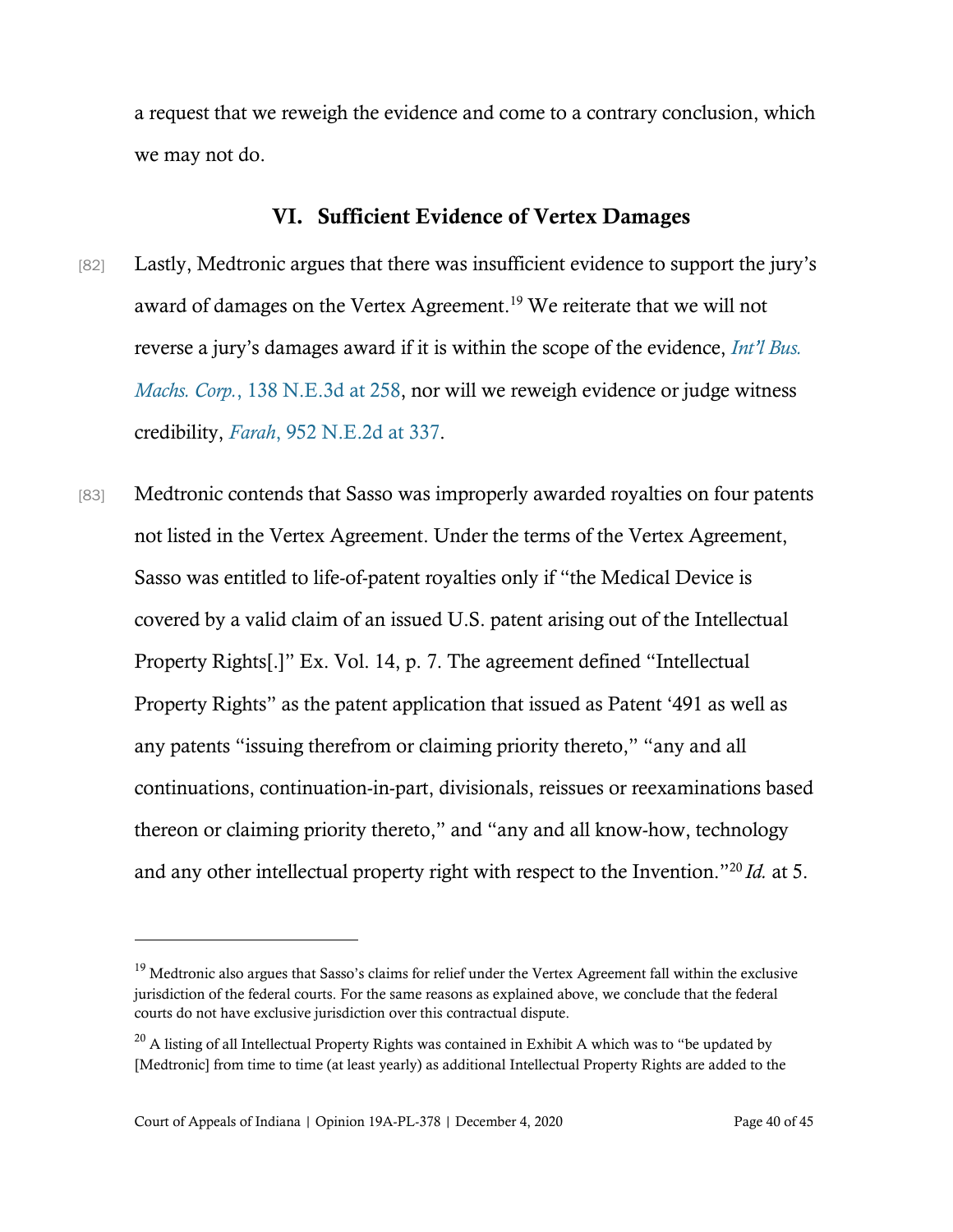- [84] Based on this language, Medtronic argues that no reasonable jury could find that the Vertex Agreement extended beyond the life of any patent unrelated to the '491 Patent. Yet Sasso was awarded life-of-patent royalties on four additional patents for which he was not the named inventor (the '621, '277, '359, and '714 Patents). Medtronic therefore claims that Sasso could not assign any rights in these patents to Medtronic or demand royalties for Medtronic's use of patents he did not own. Medtronic asserts that these patents neither issued from the '491 Patent nor are they related to the '491 Patent. In our opinion, that claim fails.
- [85] As Sasso notes, the Vertex Agreement does not require that he be the named inventor on any patent. Instead, the contractual language requires only that a patent issue arising out of Sasso's intellectual property rights. Ex. Vol. 14, p. 5. And the jury was presented with evidence that the '621, '277, 359, and '714 Patents arose out of Sasso's intellectual property. The Medtronic officer charged with negotiating the Vertex Agreement testified that Sasso provided the knowhow embodied in the '621 Patent, much of which was copied verbatim from Sasso's '491 Patent. Tr. Vol. 2, p. 234. In fact, the jury was presented with Medtronic's written discovery responses admitting that the '621 Patent covered the Vertex system, Tr. Vol. 7, pp. 138–39, as well an internal memo stating that Sasso was a "designing" surgeon on Patent '277. Ex. Vol. 14, p. 243. Sasso also presented evidence that claims in both Patent 359 and 714 covered the Vertex

Agreement." Ex. Vol. 14, p. 5. Exhibit A lists U.S. Patent No. Application No. 09/6333,638, titled "Posterior Cervical Fixation System Utilizing Multi-Axial Screws," with a filing date of September 15, 2000. Ex. Vol. 14 at 12. This application issued as the '491 Patent. Tr. Vol. 3, p. 99.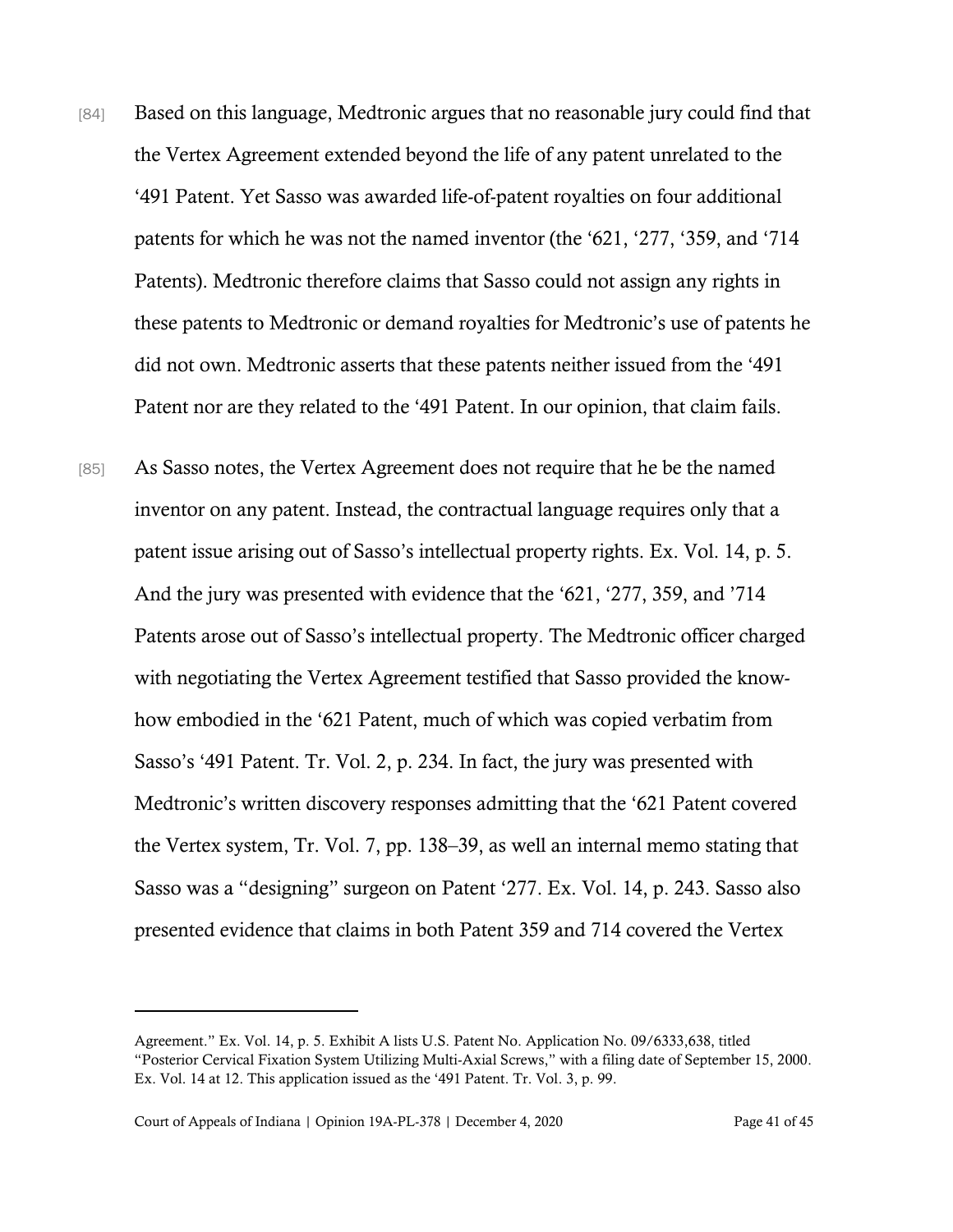system. A chart of his coverage opinions was admitted without objection. Tr. Vol. 4, p. 66; Ex. Vol. 18, p. 26. Sasso later testified consistent with these opinions. Tr. Vol. 5, pp. 39–42. We find that this was sufficient evidence from which the jury could reasonably conclude that the patents on Vertex improvements arose from Sasso's intellectual property rights as required by the Vertex Agreement.

- [86] Medtronic lastly argues that, despite Sasso's allegation to the contrary, none of the Vertex products it sold were covered by claims 21 and 48 of the '491 Patent. More specifically, Medtronic maintains that it did not make a product that included all three features of claim 21, and that none of its products met all specifications of claim 48. Thus, Medtronic argues that Vertex was not covered by the '491 Patent and it therefore did not owe any royalties to Sasso. We disagree, as there was substantial evidence that the products sold by Medtronic were covered by the '491 Patent. Medtronic paid royalties for seventeen quarters, implying that it too thought that the '491 Patent covered its products. Further, Sasso presented expert testimony that directly mapped products sold by Medtronic to claims 21 and 48 of the '491 Patent. Tr. Vol. 4, pp. 45–49.
- [87] In short, the jury's award of damages on the Vertex Agreement is supported by the evidence. Accepting Medtronic's contrary arguments would require us to reweigh the evidence and come to a contrary conclusion, which we may not do.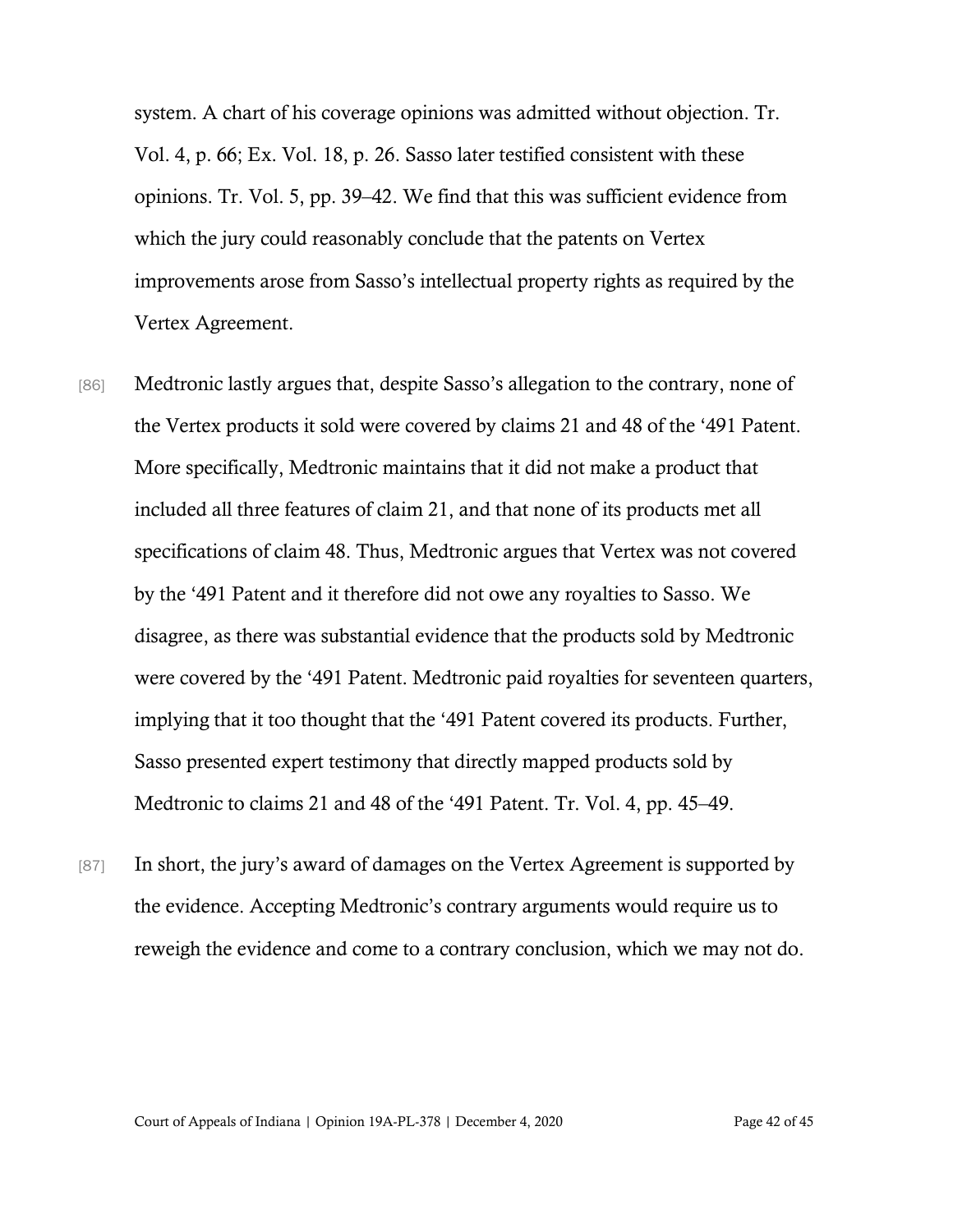## VII. Sasso's Cross Appeal

- [88] Finally, Sasso presents a cross-appeal in which he claims that the trial court erred by granting summary judgment in favor of Medtronic on Sasso's claim for punitive damages under the Vertex Agreement. Under Tennessee law, which controls the Vertex Agreement, punitive damages are generally not available in a breach-of-contract case. *Rogers v. Louisville Land Co.*[, 367 S.W.3d 196, 211n.14](https://www.westlaw.com/Document/I04717a968a5311e1be29b2facdefeebe/View/FullText.html?transitionType=Default&contextData=(sc.Default)&VR=3.0&RS=da3.0&fragmentIdentifier=co_pp_sp_4644_211) [\(Tenn. 2012\)](https://www.westlaw.com/Document/I04717a968a5311e1be29b2facdefeebe/View/FullText.html?transitionType=Default&contextData=(sc.Default)&VR=3.0&RS=da3.0&fragmentIdentifier=co_pp_sp_4644_211). But punitive damages may be awarded in such a case "under certain circumstances." *[Id.](https://www.westlaw.com/Document/I04717a968a5311e1be29b2facdefeebe/View/FullText.html?transitionType=Default&contextData=(sc.Default)&VR=3.0&RS=da3.0&fragmentIdentifier=co_pp_sp_4644_211)* Even then, an award of punitive damages is limited to "the most egregious cases" and is proper only where there is clear and convincing proof that the defendant has acted either "intentionally, fraudulently, maliciously, or recklessly." *[Id.](https://www.westlaw.com/Document/I04717a968a5311e1be29b2facdefeebe/View/FullText.html?transitionType=Default&contextData=(sc.Default)&VR=3.0&RS=da3.0&fragmentIdentifier=co_pp_sp_4644_211)* (quoting *[Goff v. Elmo Greer & Sons Constr. Co.](https://www.westlaw.com/Document/I61e74ddcc93211deb08de1b7506ad85b/View/FullText.html?transitionType=Default&contextData=(sc.Default)&VR=3.0&RS=da3.0&fragmentIdentifier=co_pp_sp_4644_187)*, 297 [S.W.3d 175, 187 \(Tenn. 2009\)\)](https://www.westlaw.com/Document/I61e74ddcc93211deb08de1b7506ad85b/View/FullText.html?transitionType=Default&contextData=(sc.Default)&VR=3.0&RS=da3.0&fragmentIdentifier=co_pp_sp_4644_187).
- [89] Sasso, in arguing that he is entitled to punitive damages, refers to Medtronic's allegedly improper behavior in other agreements between the parties. But, as Medtronic correctly notes, the duty of good faith does not extend beyond the terms of the contract and cannot create additional contractual rights. *[Regions](https://www.westlaw.com/Document/I9a71f2f785b511e280719c3f0e80bdd0/View/FullText.html?transitionType=Default&contextData=(sc.Default)&VR=3.0&RS=da3.0&fragmentIdentifier=co_pp_sp_4644_560)  Bank v. Thomas*[, 422 S.W.3d 550, 560 \(Tenn. Ct. App. 2013\).](https://www.westlaw.com/Document/I9a71f2f785b511e280719c3f0e80bdd0/View/FullText.html?transitionType=Default&contextData=(sc.Default)&VR=3.0&RS=da3.0&fragmentIdentifier=co_pp_sp_4644_560) We therefore agree with Medtronic that its behavior under these separate, unrelated contracts is irrelevant to the question of Medtronic's behavior under the Vertex Agreement.
- Court of Appeals of Indiana | Opinion 19A-PL-378 | December 4, 2020 Page 43 of 45 [90] The other evidence Sasso relies on in support of his claim for punitive damages is the opinion of attorney Irving Rappaport. But the trial court struck Rappaport's declaration from the designated materials, concluding that it was conclusory—a decision that Sasso does not challenge on appeal. Sasso therefore cannot rely on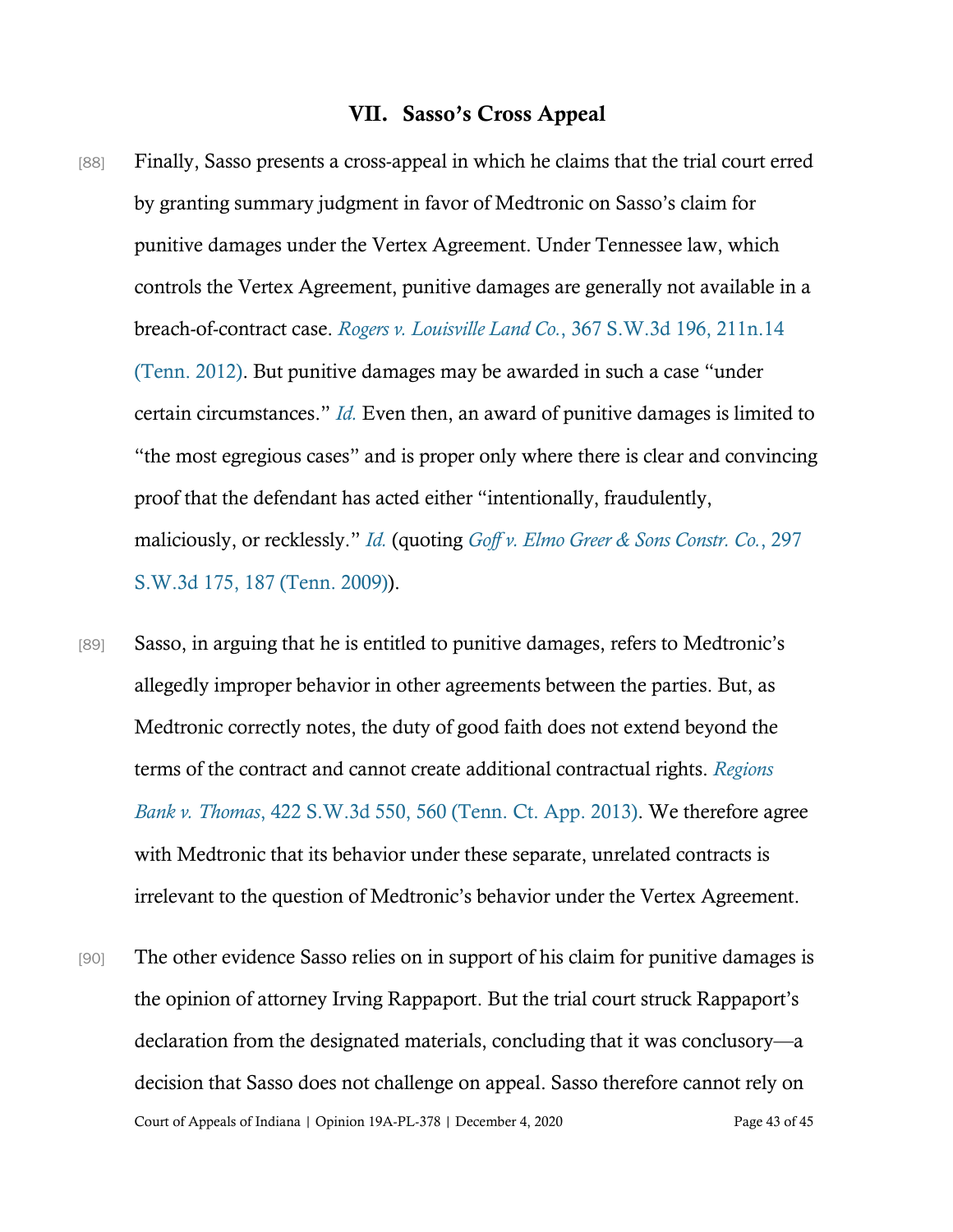this evidence on appeal. *[AKJ Indus. v. Mercantile Nat. Ban](https://www.westlaw.com/Document/I55bb1434d39211d9bf60c1d57ebc853e/View/FullText.html?transitionType=Default&contextData=(sc.Default)&VR=3.0&RS=da3.0&fragmentIdentifier=co_pp_sp_578_545)*k, 779 N.E.2d 543, 545 [\(Ind. Ct. App. 2002\),](https://www.westlaw.com/Document/I55bb1434d39211d9bf60c1d57ebc853e/View/FullText.html?transitionType=Default&contextData=(sc.Default)&VR=3.0&RS=da3.0&fragmentIdentifier=co_pp_sp_578_545) *trans. denied.* And we disagree with Sasso that the remaining evidence was sufficient to establish the requisite intent for punitive damages. The record shows that both of the parties are sophisticated and were represented by counsel. Given the complexity of the subject matter, it is not surprising that the parties did not agree on the issue of which products were royalty bearing. And the fact that there was evidence sufficient to support the jury's conclusion that Medtronic breached the contracts at issue is insufficient in itself as a matter of law to support an award for punitive damages. In short, because Sasso has failed to show that this is one of "the most egregious cases," the trial court did not err in granting summary judgment to Medtronic on Sasso's claim for punitive damages.

## Conclusion

[91] The trial court had subject matter jurisdiction over this case, and we reject Medtronic's argument that jurisdiction over this matter lies exclusively in the federal courts. We also hold that the trial court did not err by denying Medtronic's claim that it was entitled to judgment as a matter of law on the Screw Agreement inasmuch as the parties agreed to modify the terms of this agreement to forgo inclusion of royalty-bearing parts in Schedule B. Further, the trial court did not abuse its discretion by excluding evidence that, after this case was commenced, Medtronic successfully petitioned the USPTO to reexamine and invalidate certain claims of the '313 Patent. The trial court also properly rejected Medtronic's claim that the Screw Agreement terminated after seven